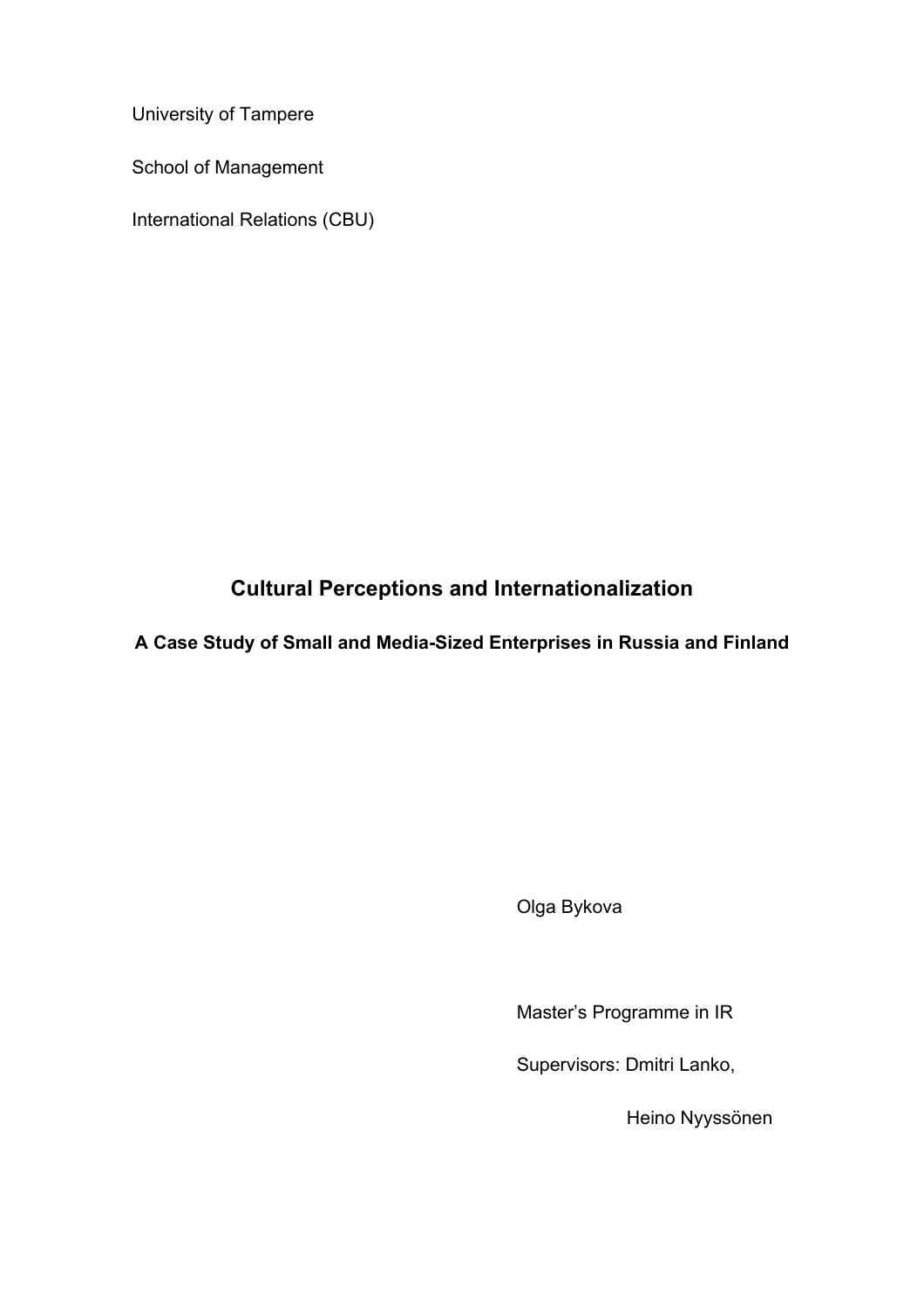University of Tampere School of Management Master's Programme in International Relations OLGA BYKOVA: Cultural perceptions as a factor of SMEs' internationalization: A case study of SMEs' internationalization in Russia and Finland Master's Thesis, 60 pages, 1 appendix Politics / Political Science / International Relations May 2015

\_\_\_\_\_\_\_\_\_\_\_\_\_\_\_\_\_\_\_\_\_\_\_\_\_\_\_\_\_\_\_\_\_\_\_\_\_\_\_\_\_\_\_\_\_\_\_\_\_\_\_\_\_\_\_\_\_\_\_\_\_\_\_

Due to globalization of economy links between regions of northern countries have become increasingly important. Thus, the internationalization of SMEs is an important research topic. The paper will describe the experience of Finnish and Russian SMEs in internationalization with a focus on cultural perceptions. The aim of the research is to analyze factors of SMEs' internationalization in the case of Finnish and Russian SMEs from the perspective of cultural differences, and to found out how cultural perceptions can affect the process of internationalization. I will analyze internationalization phenomenon from the social constructivist perspective within context of the Self and Other concept.

I have chosen for the research qualitative methodology and case study research design. In terms of methodology, studies in international business have been mainly conducted in a quantitative manner, which does not allow an in-depth perspective on intercultural situations to be reached. Conducting qualitative research could contribute to the study of intercultural business.

The main data collection method will be semi-structured interviews with representatives of Finnish and Russian SMEs, operating both in Russia and Finland for not less than 3 years. Empirical research data will also include material of the Trade representation of the Russian Federation in Finland, the Russian-Finnish Chamber of Commerce and of the Finland International Chamber of commerce. Discourse analysis has been chosen as the main methods of the thesis.

The chosen topic seems relevant to the IR and to political science primarily due to the growing role of globalization and internationalization of business. The research results will increase the knowledge of how SMEs' internationalization is progressing in Russia and Finland and how cultural perceptions affect it. This research can help companies and organizations to identify the important factors which help to improve international business opportunities between Russia and Finland.

## **Keywords**

Internationalization, SME, social constructivism, cultural perceptions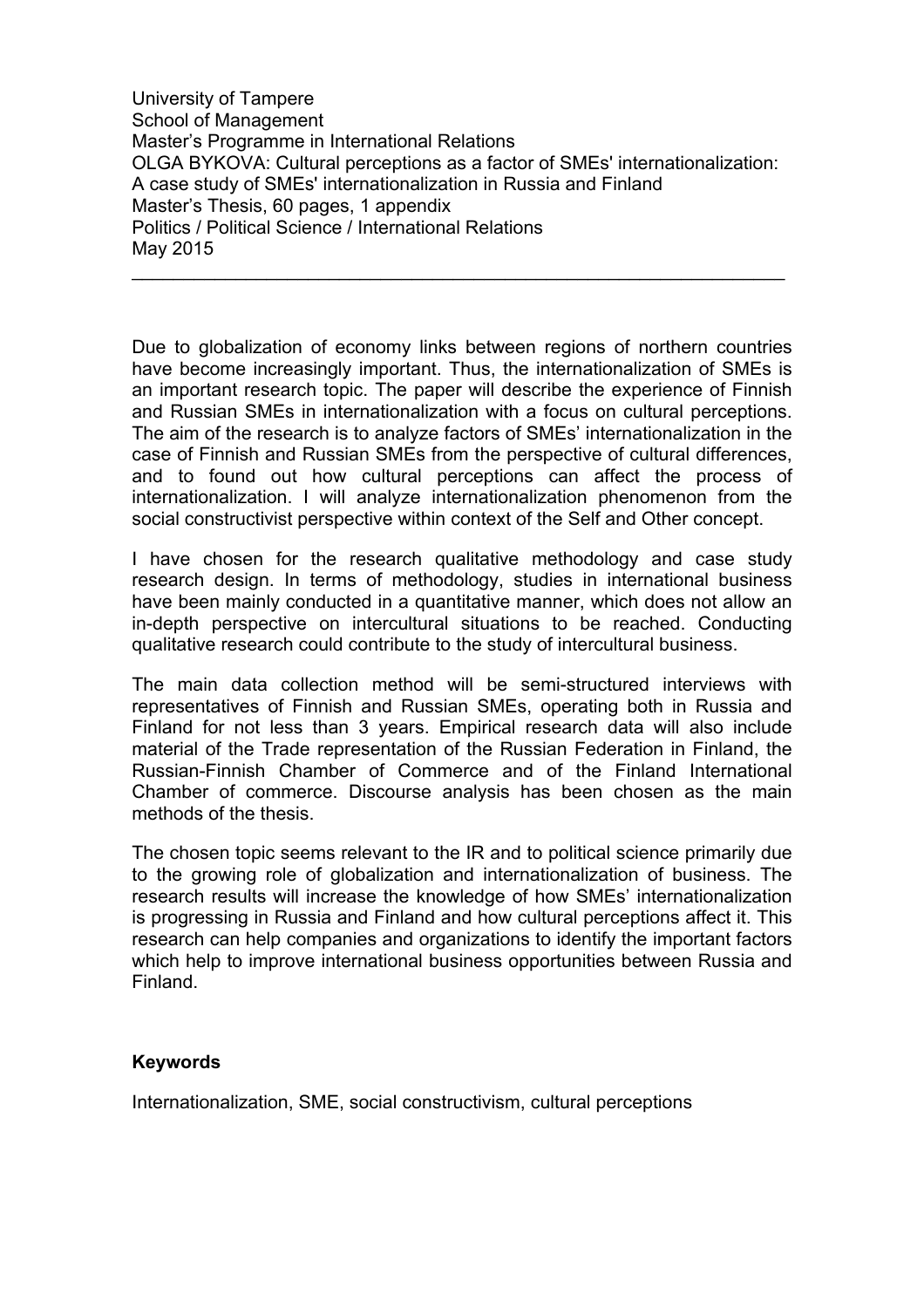## **Contents**

| 1.1.   |  |  |
|--------|--|--|
| 1.2.   |  |  |
| 1.3.   |  |  |
| 1.3.1. |  |  |
| 1.3.2. |  |  |
|        |  |  |
| 2.1.   |  |  |
| 2.2.   |  |  |
| 2.3.   |  |  |
| 2.4.   |  |  |
| 2.5.   |  |  |
| 2.6.   |  |  |
| 2.6.1. |  |  |
| 2.6.2. |  |  |
| 2.6.3. |  |  |
| 3.     |  |  |
| 3.1.   |  |  |
| 3.2.   |  |  |
| 3.3.   |  |  |
| 3.4.   |  |  |
| 3.5.   |  |  |
| 4.     |  |  |
| 4.1.   |  |  |
| 4.2.   |  |  |
| 4.3.   |  |  |
| 4.4.   |  |  |
| 4.5.   |  |  |
| 4.6.   |  |  |
| 5.     |  |  |
|        |  |  |
| 6.     |  |  |
| 7.     |  |  |
| 8.     |  |  |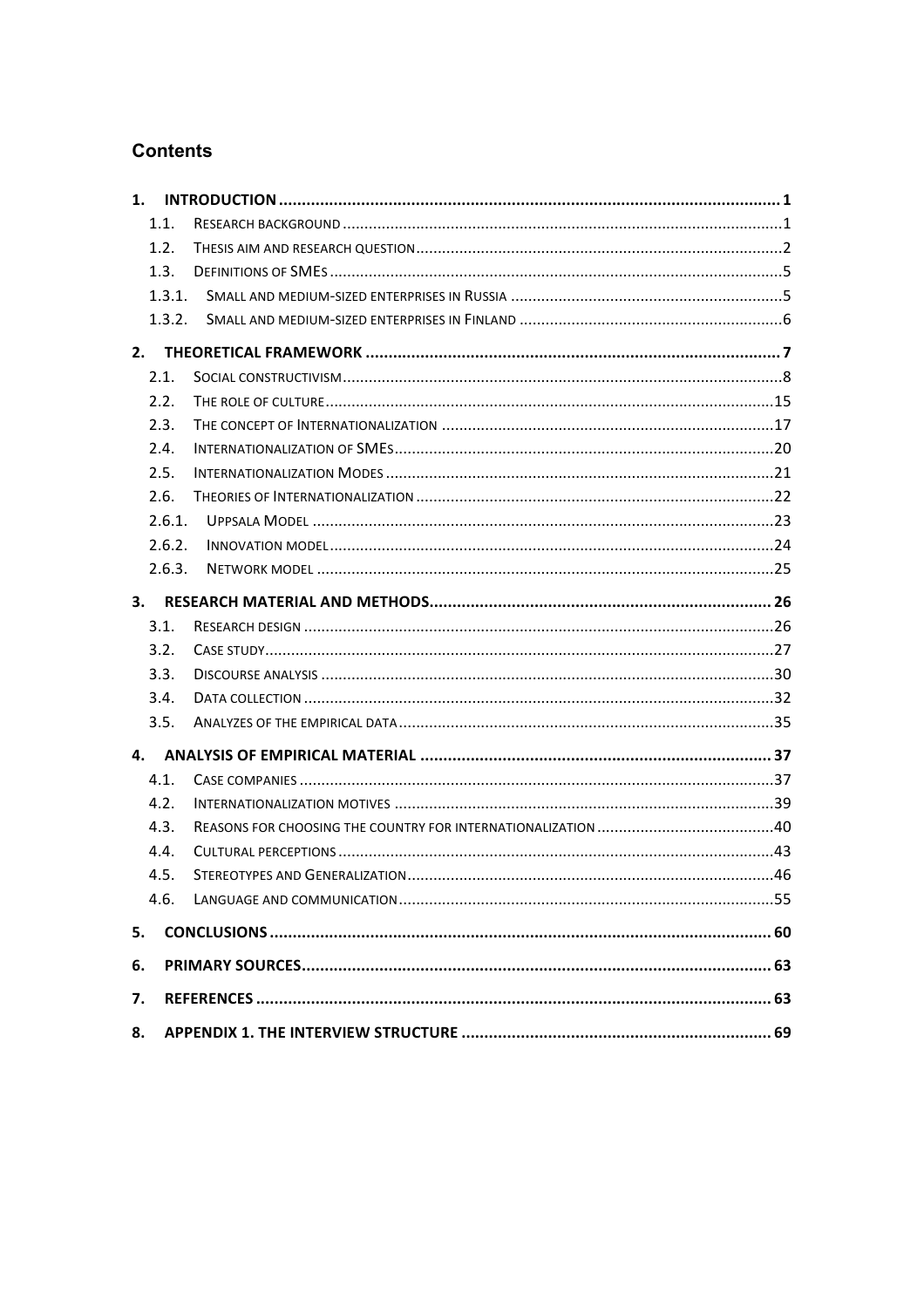#### **1. INTRODUCTION**

## **1.1. Research background**

Due to economic globalization, links between regions of northern countries have become increasingly important. That is why the internationalization of SMEs is an important research topic for international relation studies. The paper will describe the experiences of Finnish and Russian SMEs in international business.

The empirical context of this study relates to business relationships between Finnish and Russian firms. During the last decade Finnish companies have had a growing interest in Russian markets, as well as Russian companies in Finnish markets. The geographical proximity of these countries makes cooperation between their businesses more beneficial, with the history of trade and cooperation dating back to the end of 19th century. (Ollus & Simola, 2006)

Historically, the internationalization process between Russia and Finland has always had a lot of special features. Finland was involved in trade relationships with the Soviet Union after the World War II. Small and mediumsized enterprises could not easily enter the Russian market then. Only in 1987 did establishing joint Finnish-Russian ventures become possible. Today, forms of business in Russia have become more diversified, and more Finnish-Russian business projects, including SMEs, are being developed in both countries. (Karhunen 2008, 74)

However, few studies have focused on business relationships between Finnish companies and Russian firms or state authorities (e.g. Heikkilä, 2011). Moreover, despite a long history of cooperation in various spheres of activities and geographical proximity, cultural differences and misunderstandings still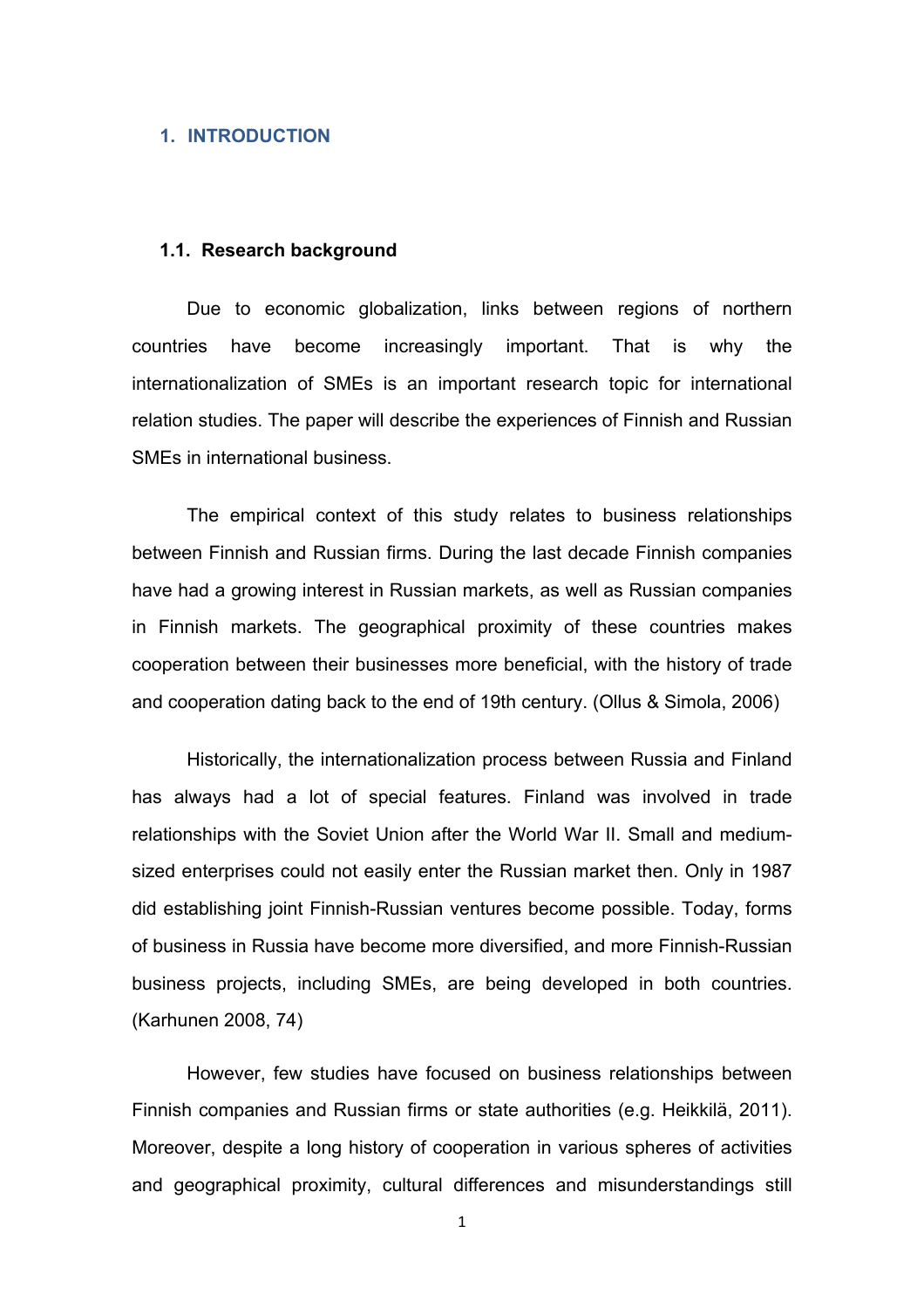underlie Finnish-Russian business relationship (Vinokurova et al., 2009).

The Finnish business community is now equated with a Western one. The cultural transition of Finnish society towards a more Western view occurred in the 1990s, especially in urban environments. Furthermore, internationalization of Finnish companies has given a strong stimulation to the gradual transformation of traditional Finnish communication culture. (Granlund & Lukka, 1998) Business in developed countries, such as Finland, represents steadiness in views and tends to be more innovative, while business in the former USSR countries is still associated with instability of views (Tretyak 2013, 163).

My thesis studies the internationalization experience using the case of cross-border communication between Finland and Russia. It has been affected by both political and socio-cultural factors as well as politically and economically motivated interaction. The study is focused more on cultural and business aspects of Finnish-Russian interaction and their interdependence.

## **1.2. Thesis aim and research question**

The aim of this research is to analyze factors of SMEs' internationalization for Finnish and Russian SMEs from the perspective of cultural differences, and to find out how cultural perceptions can affect the process of internationalization of SMEs. Thus, the main research question could be formulated as follows:

*How do cultural perceptions influence the process of internationalization of Finnish and Russian SMEs?*

I will research how the internationalization of SMEs is progressing in neighboring countries with different levels of economic development. In order to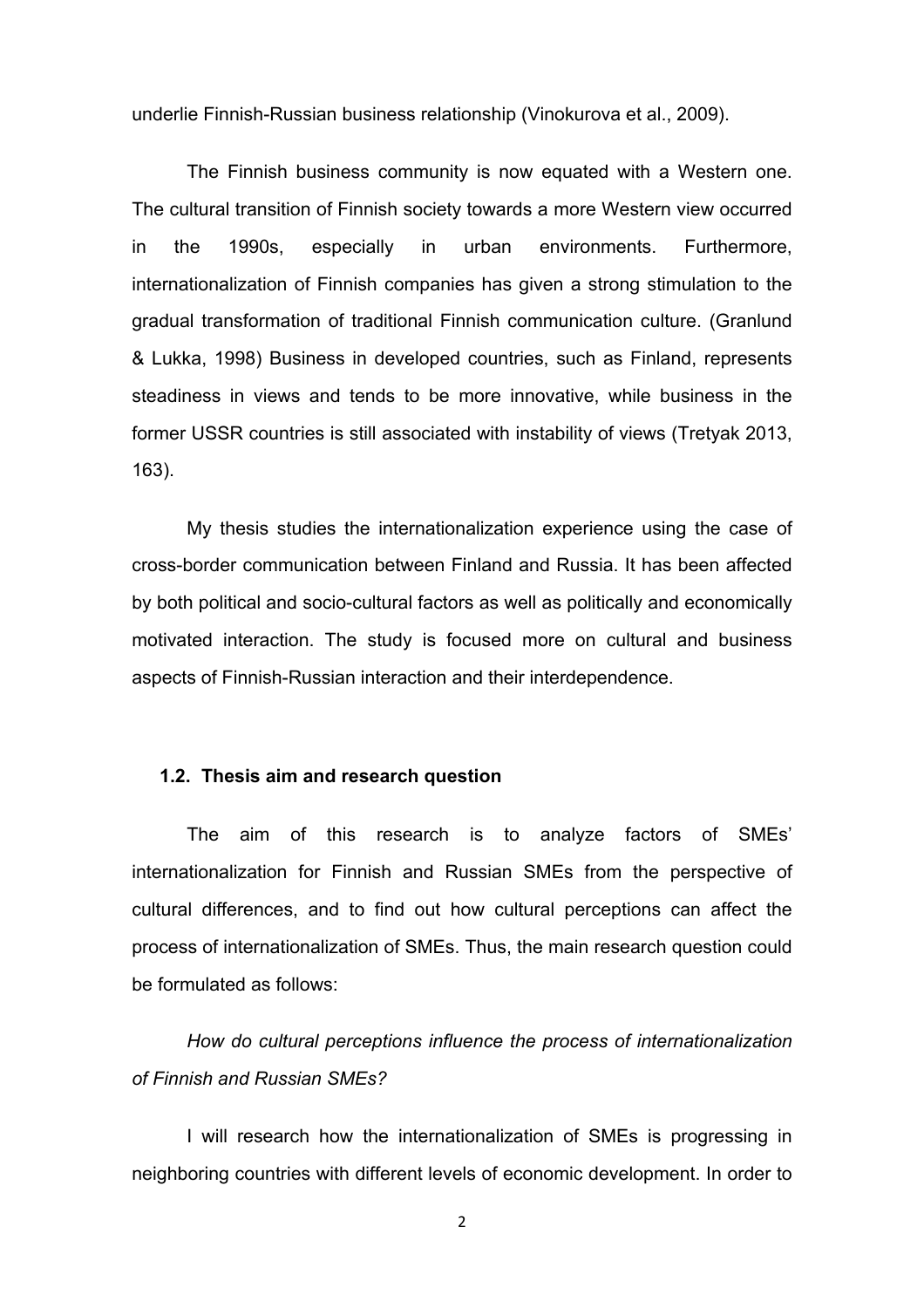achieve this objective I will examine different definitions of the internationalization concept, and study current data concerning the business environment in the chosen region to identify the most important factors that affect the internationalization of SMEs here. The internationalization phenomenon will be analyzed from the social constructivist perspective within context of a Self and Other concept.

In my thesis I will try to find out how identity and social norms influence international business relations in the case of internalization of Russian and Finnish SMEs. Following the base-line of constructivism about social construction of the world, business cooperation here is seen not as a positivist reality but, rather, as a socially constructed culture.

In his "Social theory of International Politics" Alexander Wendt introduced the term "social culture" (Wendt 1999). According to him the structure of international relations becomes "social" when actors take each other "into account" in choosing their actions. Wendt stated that this process is based on actors' ideas on the nature and role of the Self and the Other. Some ideas are shared, some are private. The shared ideas make up the "social culture". (Wendt 1999, 249)

Social culture is one of the main ideas of my thesis. Applying this to the SMEs' internationalization process I will try to analyze how cultural perceptions become a part of international business relations and influence social norms and interests.

As a framework for my research I have chosen a case study. The main data collection method will be semi-structured interviews. Empirical research data will also include material of the Trade representation of the Russian Federation in Finland, the Russian-Finnish Chamber of Commerce and the Finland International Chamber of commerce. Case study and discourse analysis have been chosen as the main basis of the thesis.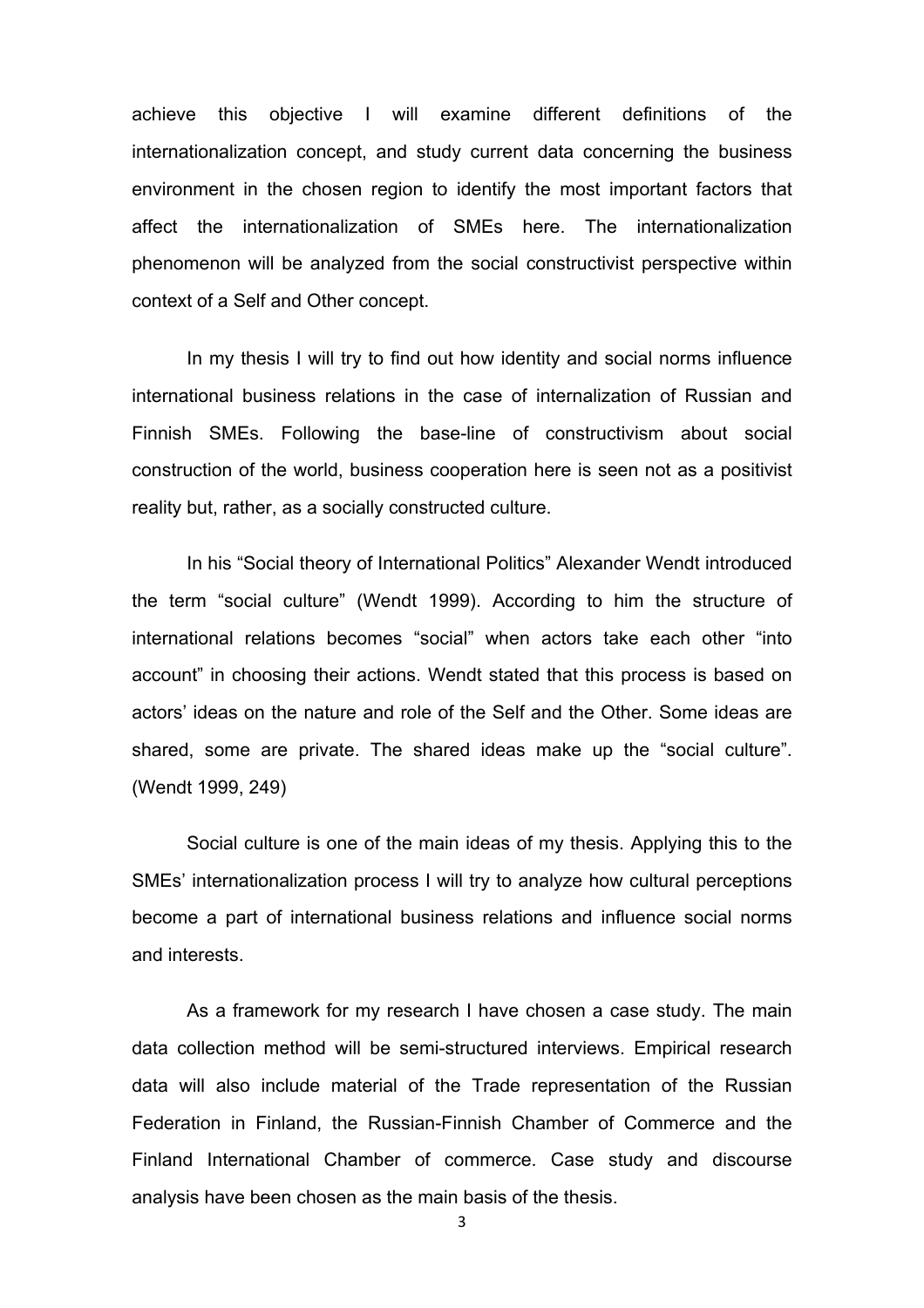Having decided to conduct research on internationalization between Russia and Finland, first I wanted to limit it within a certain business area. But then I thought that the study would be more representative if I examine SMEs from different areas. Thus, I have interviewed representatives of four Finnish and two Russian enterprises, which can be classified as SMEs according the number of employees and annual turnover. All of the companies have been operating on the Finnish or Russian markets for not less than 3 years. All of the respondents have worked for 2 years or longer at their companies. I will give a more detailed description of them in the empirical chapter.

In terms of methodology, studies in international business have been mainly conducted in a quantitative manner, which does not allow an in-depth perspective on intercultural situations to be seen. Conducting qualitative research could contribute to the study of intercultural business. Furthermore, it can assist in obtaining a thorough understanding of individual managers' view of the issue in focus. The predominant amount of qualitative studies in the field of international business is conducted by means of a case study, using personal interviews in particular. (Dubois & Gadde, 2002)

The chosen topic seems relevant to the IR and political science primarily due to the growing role of globalization and internationalization of business. The research results will increase the knowledge of how SME internationalization is progressing in both countries and the factors which affect it. This research can help companies and organizations identify important factors and improve international business opportunities in the region. Finally, international business relationship studies mainly apply a one-sided perspective to the issues in focus (e.g. Leek & Manson 2010). A study applying a two-sided perspective to intercultural interaction would be of particular interest.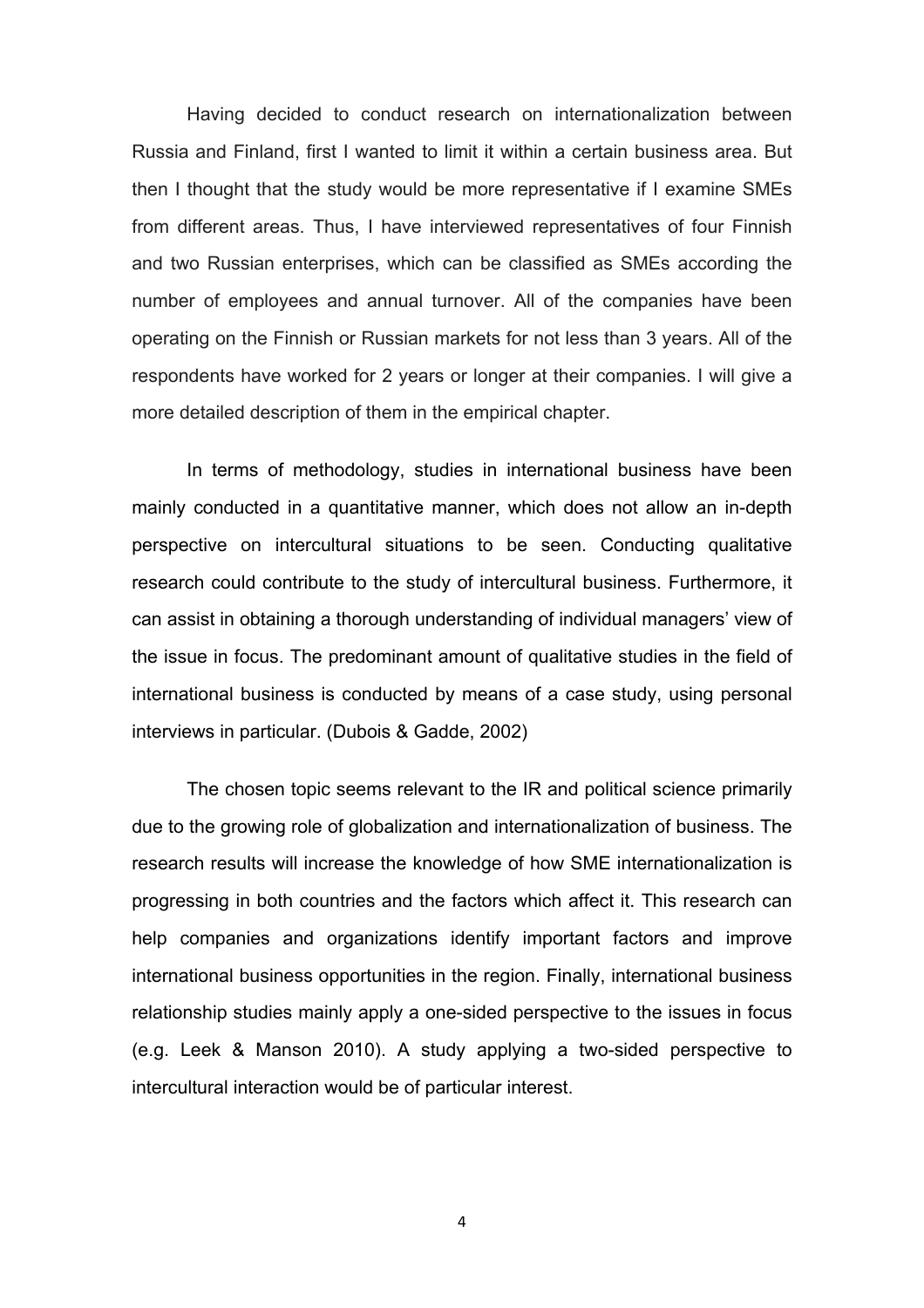#### **1.3. Definitions of SMEs**

#### **1.3.1. Small and medium-sized enterprises in Russia**

According to the Federal Law № 209-FZ of July 24, 2007 "On the development of small and medium enterprises in the Russian Federation", legal entities, individual entrepreneurs and peasant farms are qualified as small or medium-sized enterprises if they meet three criteria regarding ownership structure, workforce, and volume of revenue. Key components of SME classification in Russia are similar to those used in EU.

- Ownership structure: SME's stake held by one or several legal entities, which are not small or medium businesses, should not exceed 25%
- Workforce: Number of employees should not exceed 250 people
- Volume of revenue: Annual turnover should not exceed 25 million euro (Law 209-FZ)

Moreover, these restrictions do not apply to business entities whose activity is the practical application and implementation of intellectual property, such as: software for electronic computers, databases, inventions, utility models, industrial designs, selection achievements, topographies of integrated circuits, and trade secrets (know-how). Exclusive rights are owned by the founders of such business entities: Budgetary scientific institutions created by National Academy of Sciences research institutions, or budgetary educational institutions of higher education established by state academies of sciences educational institutions of higher education. (ibid.)

On the basis of the average number of employees, enterprises are divided into three categories: 100-250 people - medium-sized enterprises, 15- 99 people - small businesses, below 15 people - microenterprises.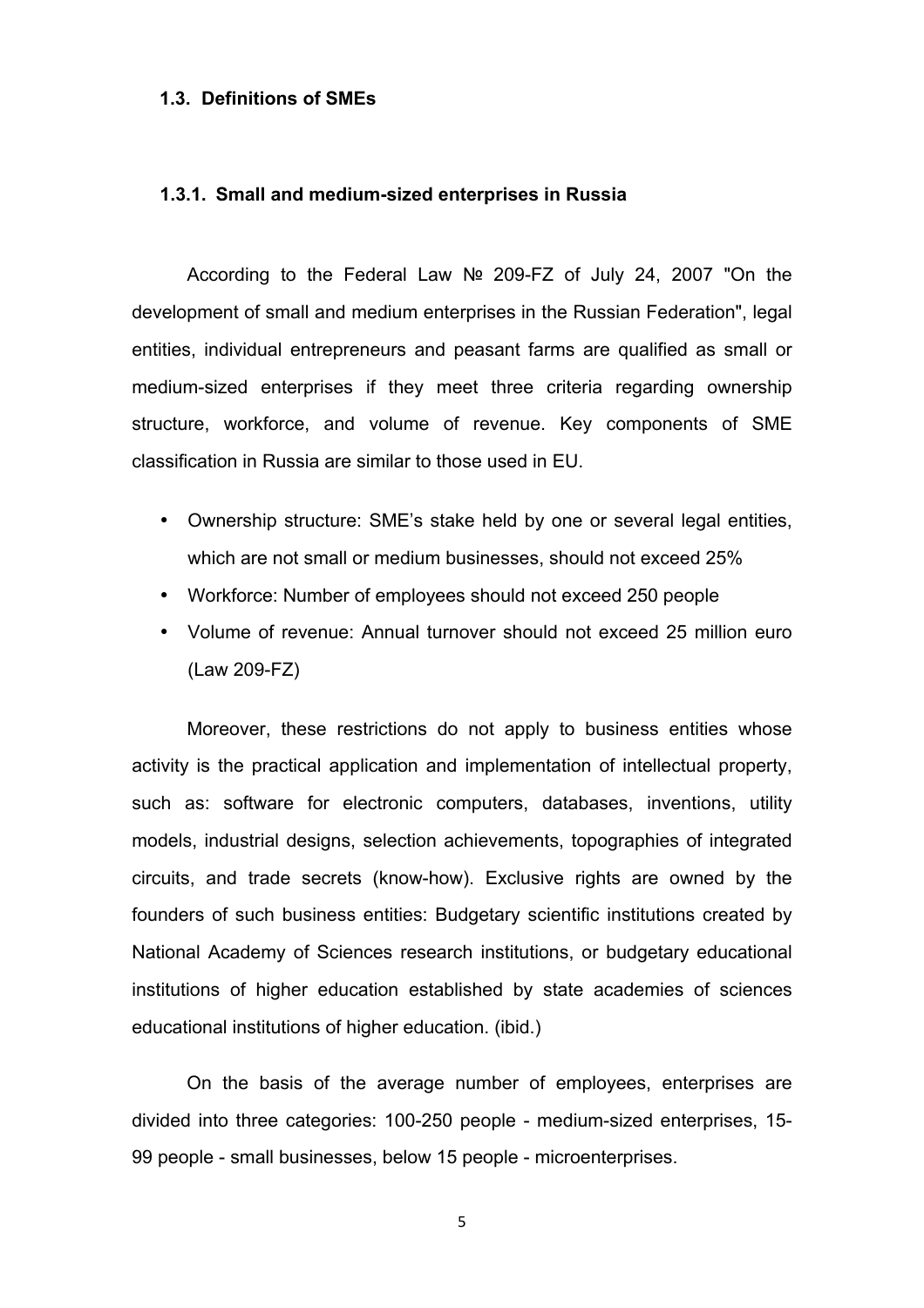The third criterion for the company related to small and medium-size enterprises is the revenue or value of assets. The limits related to revenue are set by the Government of the Russian Federation once every five years. The most recent decision came into effect from the beginning of 2013:

- Medium-sized enterprises 1 billion rubles;
- Small businesses 400 million rubles;
- Micro-enterprises 60 million rubles.

The assignment of the organization to the category of small or mediumsized enterprises provides a number of benefits, as well as giving the right to participate in the programs of support for small business. (ibid.)

## **1.3.2. Small and medium-sized enterprises in Finland**

According to the EU Commission Recommendation of 6 May 2003 concerning the definition of micro, small and medium-sized enterprises, this category of SMEs includes all the companies that have:

- Less than 250 workers.
- A maximum of 40 million euro annual turnover.
- A maximum 27 million euro annual balance sheet.

When a company exceeds these limits it will be considered a larger enterprise. SMEs are divided into three categories. A) Micro companies B) Small companies and C) Medium companies. A micro company is a company which has no more than nine employees, a small company is defined as a company with not more than 49 employees, and a medium company is a company that has 249 or less employees. (Loecher, 2000).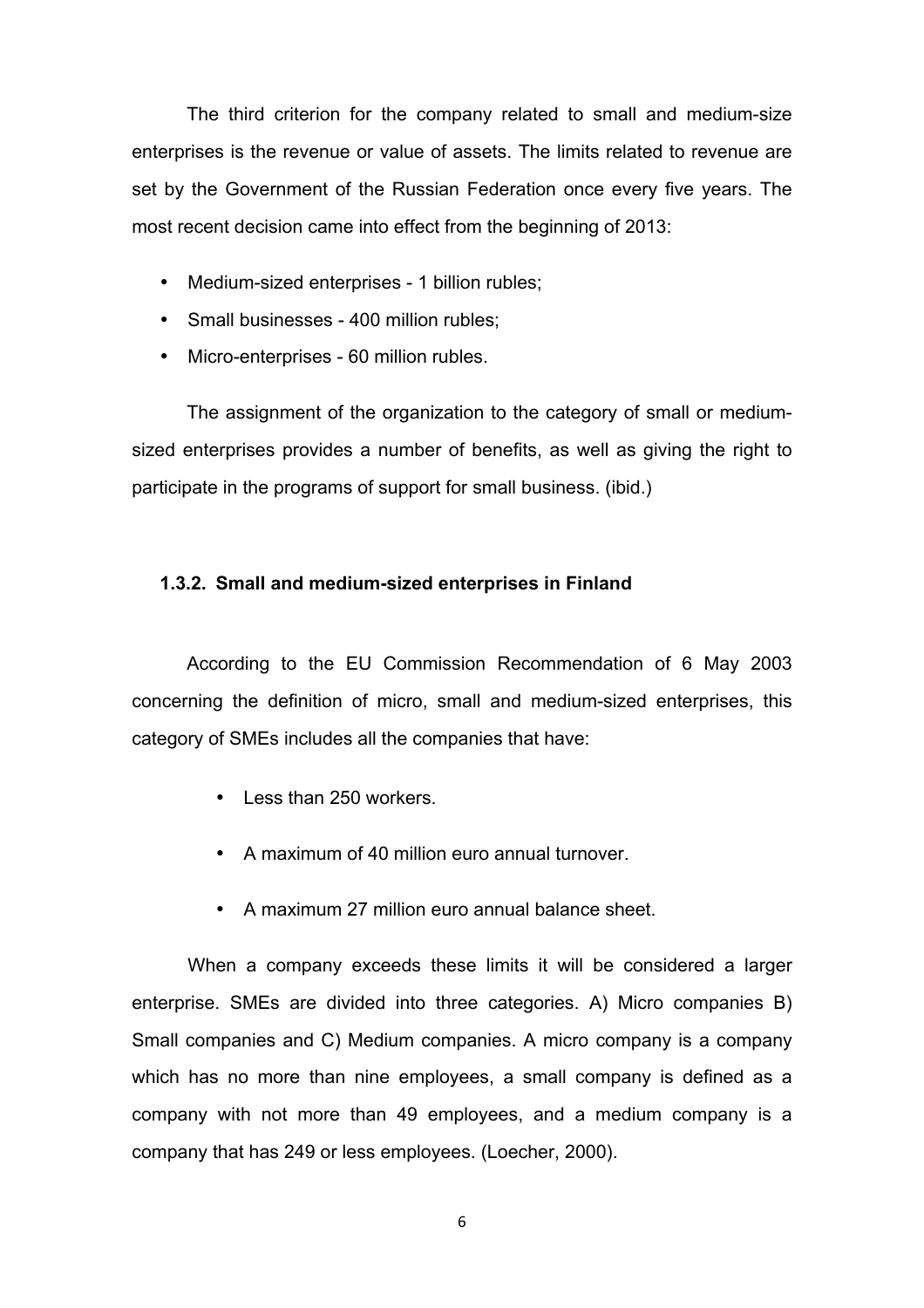According to Günter Verheugen, a member of the European Commission responsible for Enterprise and Industry, *'Micro, small and medium-sized enterprises (SMEs) are the engine of the European economy. They are an essential source of jobs, create entrepreneurial spirit and innovation in the EU and are thus crucial for fostering competitiveness and employment. The new SME definition, which entered into force on 1 January 2005, represents a major step towards an improved business environment for SMEs and aims at promoting entrepreneurship, investments and growth. This definition has been elaborated after broad consultations with the stakeholders involved which proves that listening to SMEs is a key towards the successful implementation of the Lisbon goals'.* (EU Recommendation 2003, 3)

## **2. THEORETICAL FRAMEWORK**

In this chapter I will get a view of the internationalization concept and give a perspective of different theories used for studying it, focusing on the social constructivist approach that seems to me most relevant to the topic of my thesis.

Based on the issue-related literature studied in the process of the research, I came to the conclusion that the internationalization phenomenon was generally studied from the positivist's view, which assumes that actual reality exists within social sciences, and that it can be studied by applying natural science methods. I would argue that the world is socially constructed by human beings as they engage and interact with the world constantly. Subsequently they construct a general and subjective meaning of each situation through historical and cultural patterns that are active in people's lives (Cresswell 2003, 8).

The section starts from the description of main points of social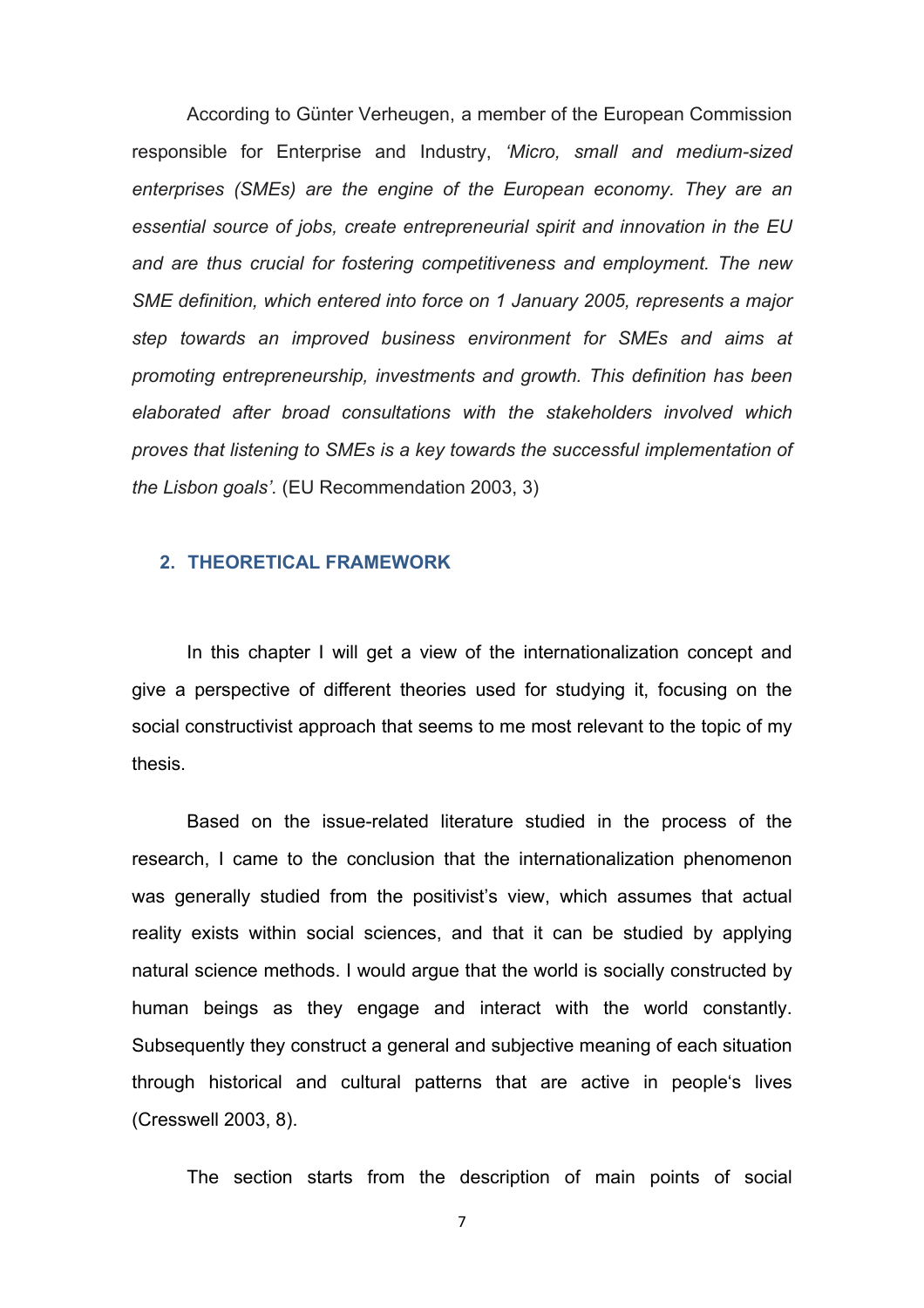constructivism theory with an increased focus on the concepts of identities, as well as 'the Self and Other' concept. Then will be a discussion on the role of culture within social interaction. Next I will define internationalization of smalland medium-size enterprises and review main theories and modes used for studying the internationalization process.

#### **2.1. Social constructivism**

I will focus on the social constructivists' approach in my research. I believe that studying the internationalization process would benefit from this, especially studying aspects referred to through cultural perceptions and identities of people involved.

Social constructivism is a paradigm based on the main principle that international relations are not inevitable consequences of human nature or world politics, but are historically and socially constructed. Constructivists believe that people make society, and society makes people. This is an endless two-way process.

Nicolas Onuf, one of the best-known constructivists, in his work "World of Our Making", offers three basic principles of constructivism:

- a) Society *is* what it *does*. Any coherent set of social relations (including international relations) is also, and always, a process in which agents and their worlds constitute each other. Co-constitution accounts for pervasive change and the appearance of constancy in social relations.
- b) Speech and its derivatives (rules, policies) are the media of social construction. People become agents by living in a world of language. They depend on language to express their wishes, to translate their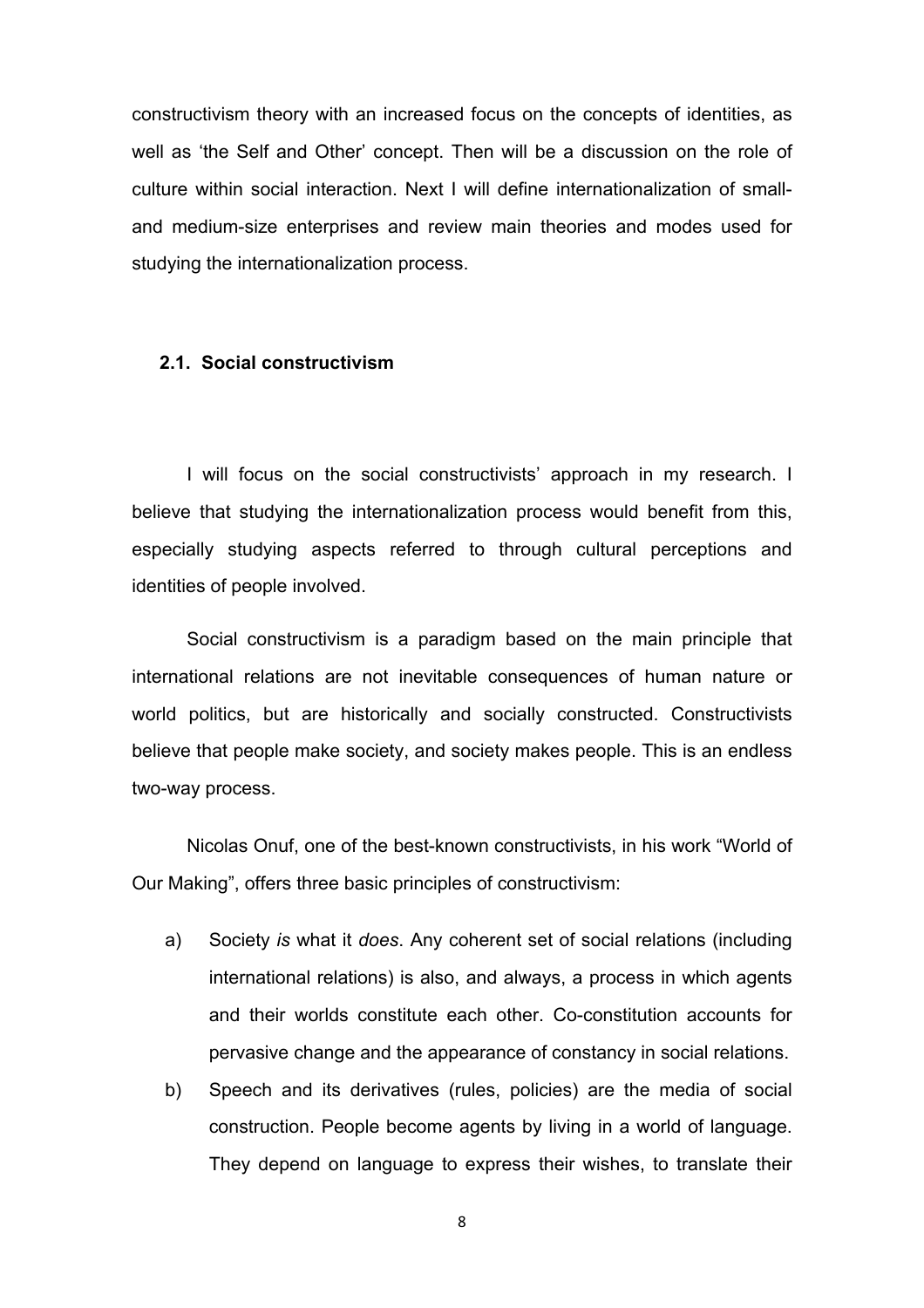wishes into goals, and finally to act on their goals. Performative speech is the basis of, and template for, normative conduct. Social construction is always normative.

c) As media, rules transform available materials into resources, eventuating in asymmetric opportunities for control and the asymmetric distribution of benefits. This is rule, and rule is to be found in every society—including international society.

Alexander Wendt, who has contributed a lot to the theory of international relations, in his "Social Theory of International Politics" presents two basic ideas of constructivism:

- structures of human associations are determined primarily by shared ideas rather than material forces
- identities and interests of purposive actors are constructed by these shared ideas rather than given by nature. (Wendt 1999,1)

The social construction of identity means that norms and ideals of state behavior are embedded in the system, which is primarily composed of states. These ideals guide and direct the interaction of states. International relations are not visible to human senses, but according to constructivism these relations are a product of the diffusion of ideas. This leads to the assumption that states have 'human' features. Indeed, scholars and state leaders often speak of the national 'interests', 'needs', etc. (idem, 10)

The main goal of constructivism is to "discover identities and their associated reproductive social practices, and then offer an account of how those identities imply certain actions" (Hopf 1998, 172). Identities are "relatively stable, role-specific understandings and expectations about self" (Wendt 1992, 397). Interests are endogenous to identities, which means that identities make up interests.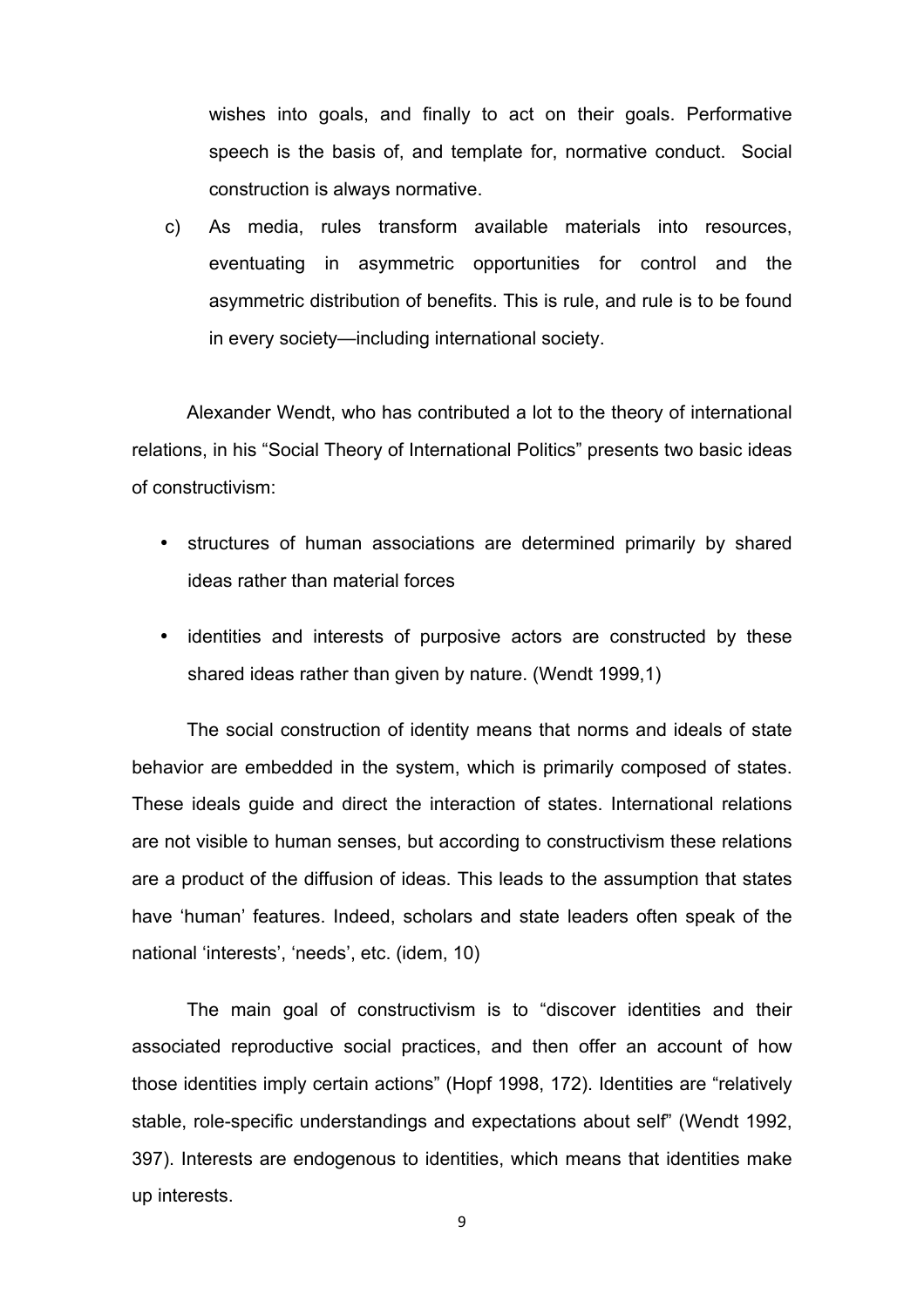Identity is also considered to be dominant to other concepts, such as institutions, balance of power, sovereignty etc., since they come from state's identity. Constructivists believe that identity helps to determine the level of predictability and order. A world with no identities is a world of chaos and uncertainty. Actors represent themselves and interpret others according to their identities. (Hopf 1998, 174)

Constructivists agree that individuals have multiple identities, and that causal factors can trigger a shift from one identity to another. Identities can change across time and space. Individuals possess multiple identities and often shift from one identity to another. "Multiple identities are common in social life." Most of the time, individuals operate quite efficiently with a collection of identities. Political, economic, and social incentive structures can influence the adoption of specific identities. Individuals adopt identities in response to economic incentives. In this situation, identity is a choice based on existing interests and rational calculations. (Chandra & Laitin 2002, 10-11)

The selection of an identity from a collection of possible identities depends on social interaction. According to Anderson, an imagined community requires both a shared vocabulary and access to common information. A social network that allows human interaction is necessary for the emergence of a collective identity. The identities prevalent within a society are disproportionately shaped by entrepreneurs. Greater access to resources and means of communication give such entrepreneurs greater persuasive power in the social discourse. Thus entrepreneurs, attempting to mobilize groups for their own purposes, can have a dramatic impact on identity formation. (Anderson 1983, 50)

Thus, in most discussions of identity formation, constructivists assume that actors and structures are mutually constituted (Wendt 1999, 139; Hopf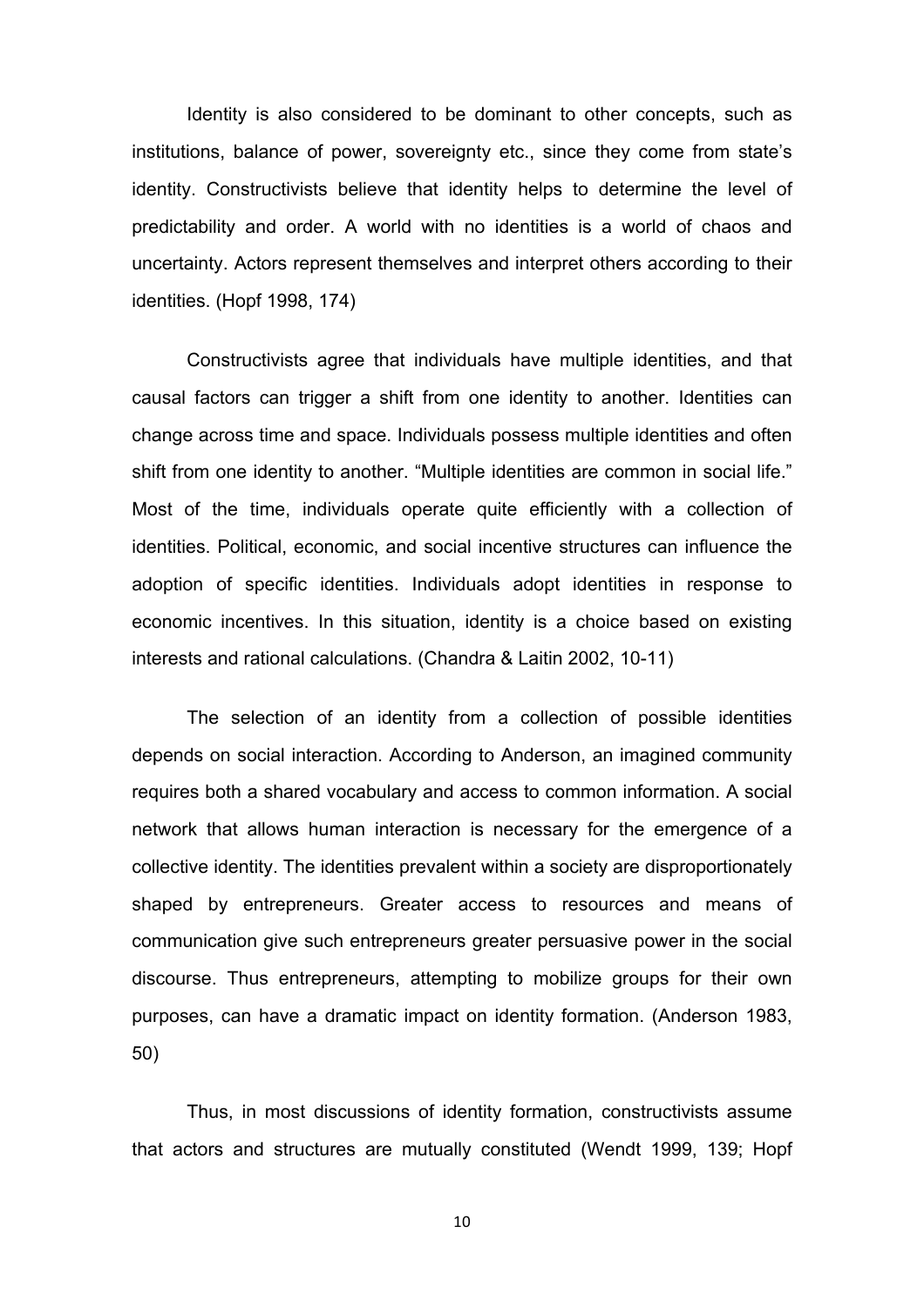1998, 172). This implies that the interaction of actors creates a social structure that, in turn, regulates and constitutes the actors.

Constructivism suggests that identities of states are variable; they are affected by historical, cultural, political, and social context. According to it, nationalism, ethnicity, race, gender, religion, and other intersubjectively understood communities, are involved in global politics (Hopf 1998, 175).

Constructivists emphasize the importance of intersubjectively shared meanings which help states develop their understanding of themselves and others. According to Hopf, a meaningful action can only occur within the intersubjective social context, where actors and structures are mutually constructed (idem, 173).

An equally important part of the intersubjective nature of international relations is the operation of actors within generally accepted patterns for behavior known as norms. The main idea of norms in social constructivism is the level to which norms are internalized. According to Wendt, norms can play a part when influencing the image of states, depending on how deep the culture is embedded within the relations. Social context of cooperation changes an actors' identity, and the way they view others in this cooperation, by forming a sense of unity or a "we". Hence, the deeper norms are internalized the more they play a part in affecting actors' interests and in their choices for cooperation. (Wendt 1999, 250)

According to the way norms are communicated between actors, several lines can be distinguished. First, norms could function as road maps. In this case they influence the choice of the way to achieve goals: out of the universe of possible actions decision makers select those which fit best with their normative and analytical understanding. Different choices in otherwise similar material circumstances can thus be explained as differences in belief systems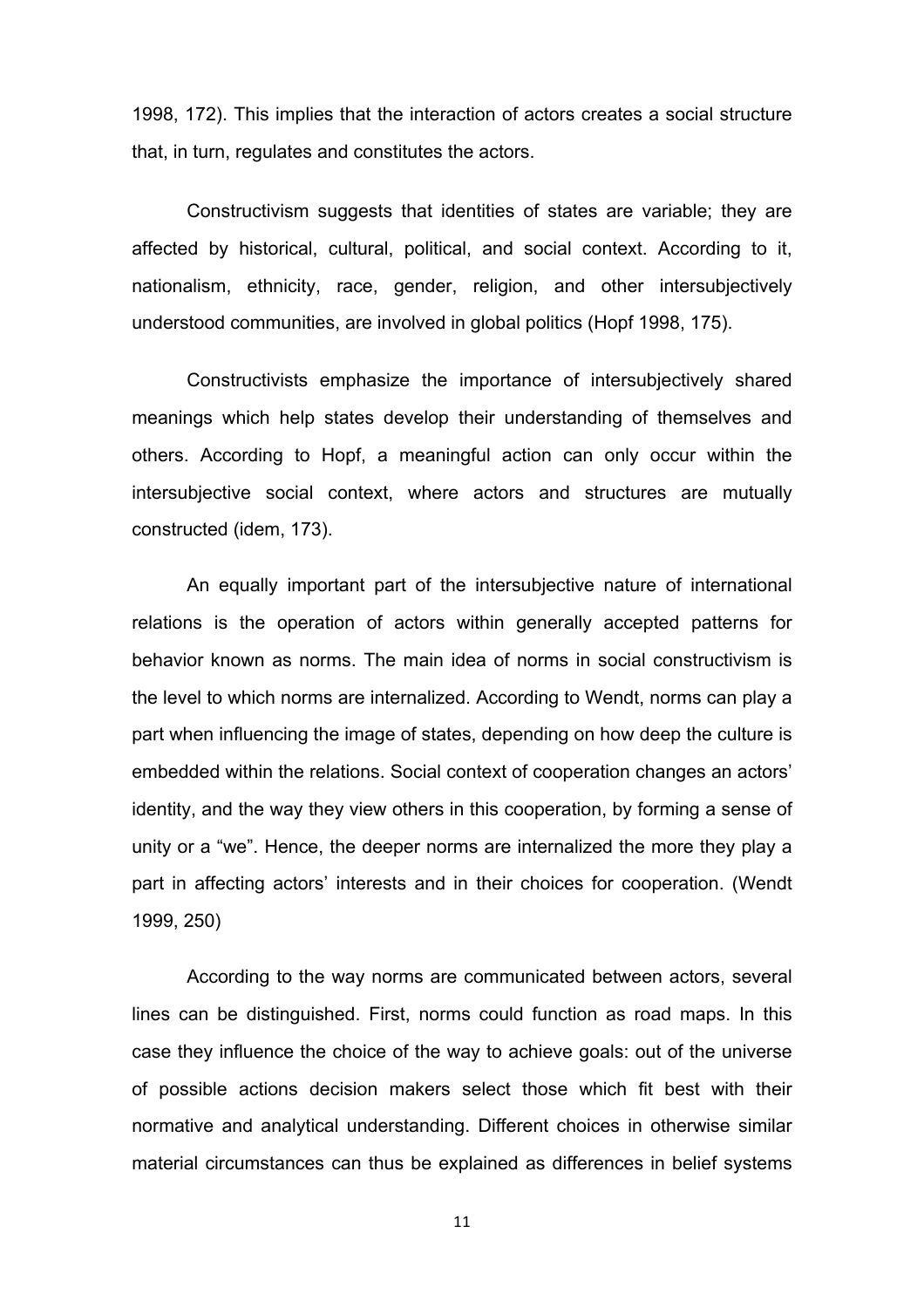of actors. Norms as road maps also explains the fact that states sometimes use different norms in different situations, depending on which better suits their assumptions about their self-interest. (Hesenclever at al. 1997, 143)

Secondly, norms could facilitate cooperation, serving as focal points "which help define acceptable solutions to collective action problems" (idem, 144). The existence of norms as focal points implies that there is shared understanding on a range of issues which demand common actions. It is agreed that it is easier to communicate having a common set of social norms. (Haas 1992, 3)

Constructivists believe the role of normative or ideational structure is as significant as the material structures in shaping the behavior of the actors. Contradicting the neo-realist and Marxist emphasis on the influence of material structures, constructivism points out the structural characteristics of the system of shared ideas, beliefs and values which affects the outcome of the social and political actors' decisions. (Checkel 1998, 220)

Constructivists claim that agents and structures are mutually constructed. On the one hand, the identities and interests are determined by the normative and ideational structures; on the other hand these structures owe their existence to the knowledgeable practices of the actors. In other words, constructivists emphasize the influence of the non-material structures on identities and interests as well as the role of practices in preserving and altering those structures. According to Wendt "*it is through reciprocal interaction that we create and instantiate the relatively enduring social structures in terms of which we define our identities and interests."* In other words *"social structures exist, not in actors' heads nor in material capabilities, but in practices*" (Wendt 1992, 406).

Social constructivists describe cultural communities in relation to, and often in opposition to, other cultural communities. The relationship 'self'-'other'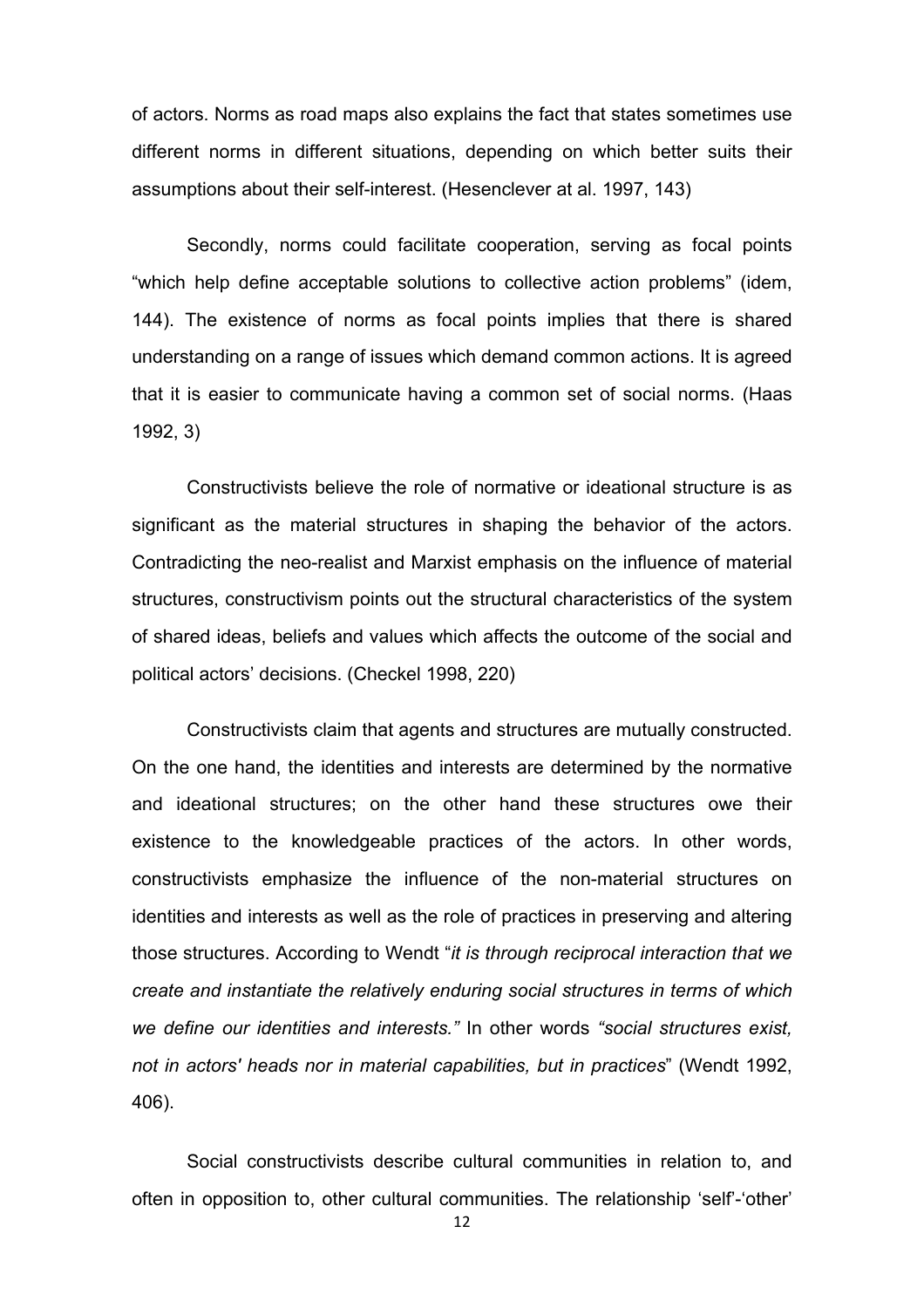is considered to be the basic mechanism of identity construction and the main indicator of cultural diversity. The 'other' could be perceived as ethnic, national, racial, cultural, social or civilizational. The logic of this dual thinking could be found in the feeling of security provided by the group and in the desire to differentiate oneself from all the others outside the group. This differentiation varies from understanding and tolerance to hostility and even hatred towards 'Others'. (Petkova 2006, 2)

This ambiguity of the human identification process is inherent. The 'self' cannot have an image or a face without the 'other', and in fact all the characteristics are perceived, analyzed and esteemed in comparison to the characteristics of the 'other'. Not only individuals but also groups need the 'other' to affirm what they perceive is typically and uniquely theirs. The opposition 'self'-'others' highlights contemporary national identities and images too. Even today nationalism is understood as an intermingling of the three major discourses: 'self', 'other' and 'the world'. (ibid.)

Hence, the basic means of measuring cultural diversity is comparison. By comparing with 'others', both communities and individuals become aware not only of who and what they are, but of who and what they are not. Comparison, affirmation and negation are important means of shaping cultural identity, and are also expressed in articulated positive or negative statements. For example, both Finns and Swedes are highly aware that they are Nordic communities. The main attributes of their culture are very often perceived and analyzed in comparison with the characteristics thought to be typical of Southern people. The first are thought to be well organized, silent and reserved while the second, on the contrary, are often considered to be non-organized, social and loud. (ibid.)

My research has been focused on social and cultural stereotypes too. It is believed that all nationalities share some stereotypes (beliefs about certain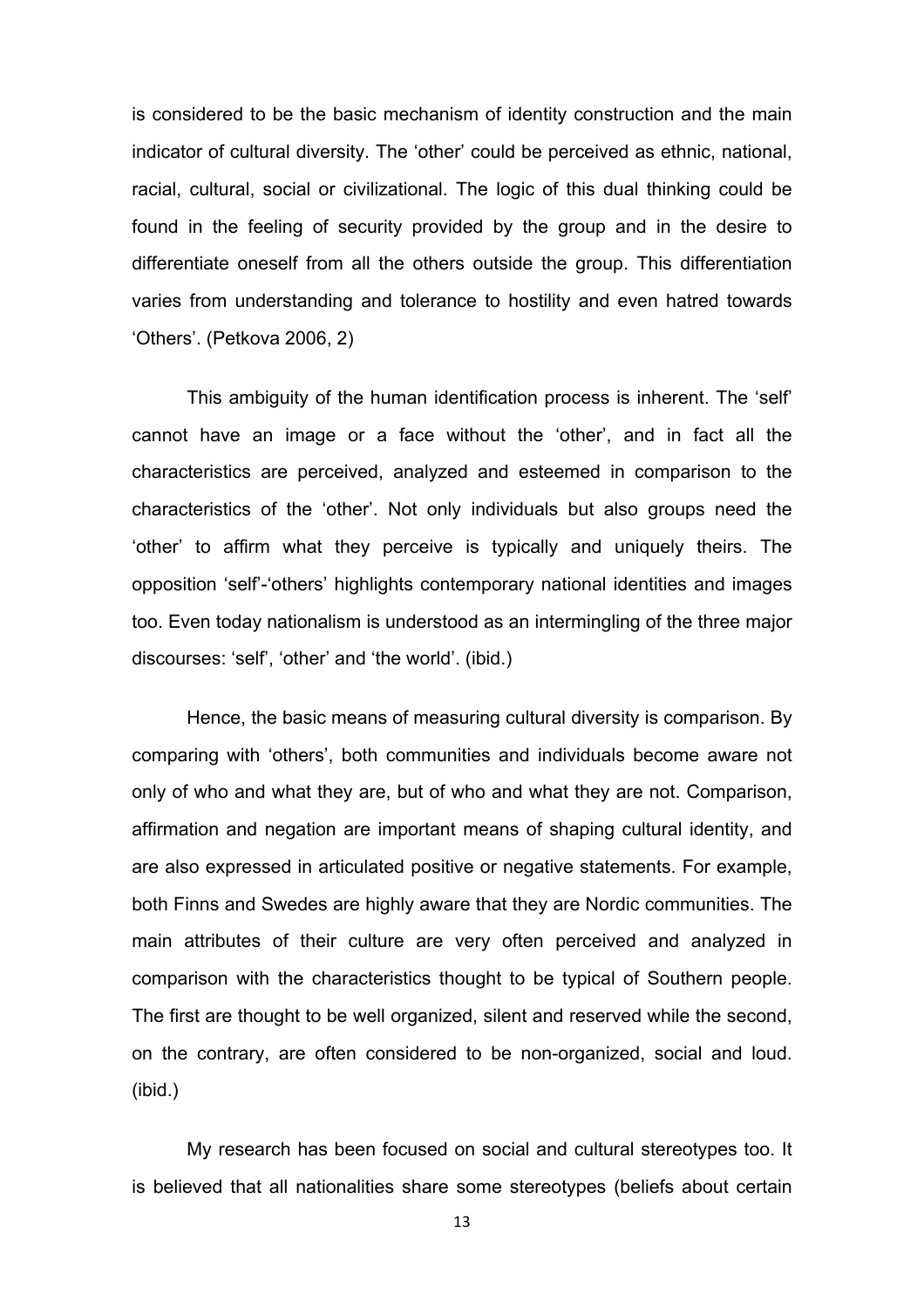personality characteristics) and autostereotypes (the characteristics thought to be typical of one's own community). Some of the stereotypes can be rather harmful because they may arouse hostility, xenophobia and racism. The autostereotypes can be considered a self-blocking strategy too. This usually occurs when social groups feel threatened and less tolerated by other cultures. In this case thinking negatively for oneself means reducing the responsibility for a potential failure. (Lehtonen 2005, 17-24)

From this point of view cultural perceptions refer both to self-identification and to the attitudes towards the 'Others'. These perceptions are quite permanent, but at the same time they may change when influenced either externally or internally. They are highly dependent on the cultural context.

Cultural context is always affected by economic, political and social processes. According to Hall: a basic mechanism of construction of collective identities. Cultural context includes material elements and codes provided with determined meaning. Without knowing the estimated meaning of a code it will be difficult to understand the culture. Cultural identity is usually created in a given cultural context, and attributes which do not comply with this context are considered to be 'different', 'strange', and 'non-understandable'. (Hall 1991, 46)

The globalization process has a strong influence on cultural identities and cultural perceptions. The mono-cultural communities from the previous periods are now being changed by a multi-cultural and intercultural society. The transformation of the cultural context has an unpreventable effect on the perceptions of cultural differences.

Thus it seems that cultural perceptions can never be characterized as 'given' and 'essential'. What is now considered 'different' may in the future be perceived as more or less 'similar', and vice-versa. Images of diversity are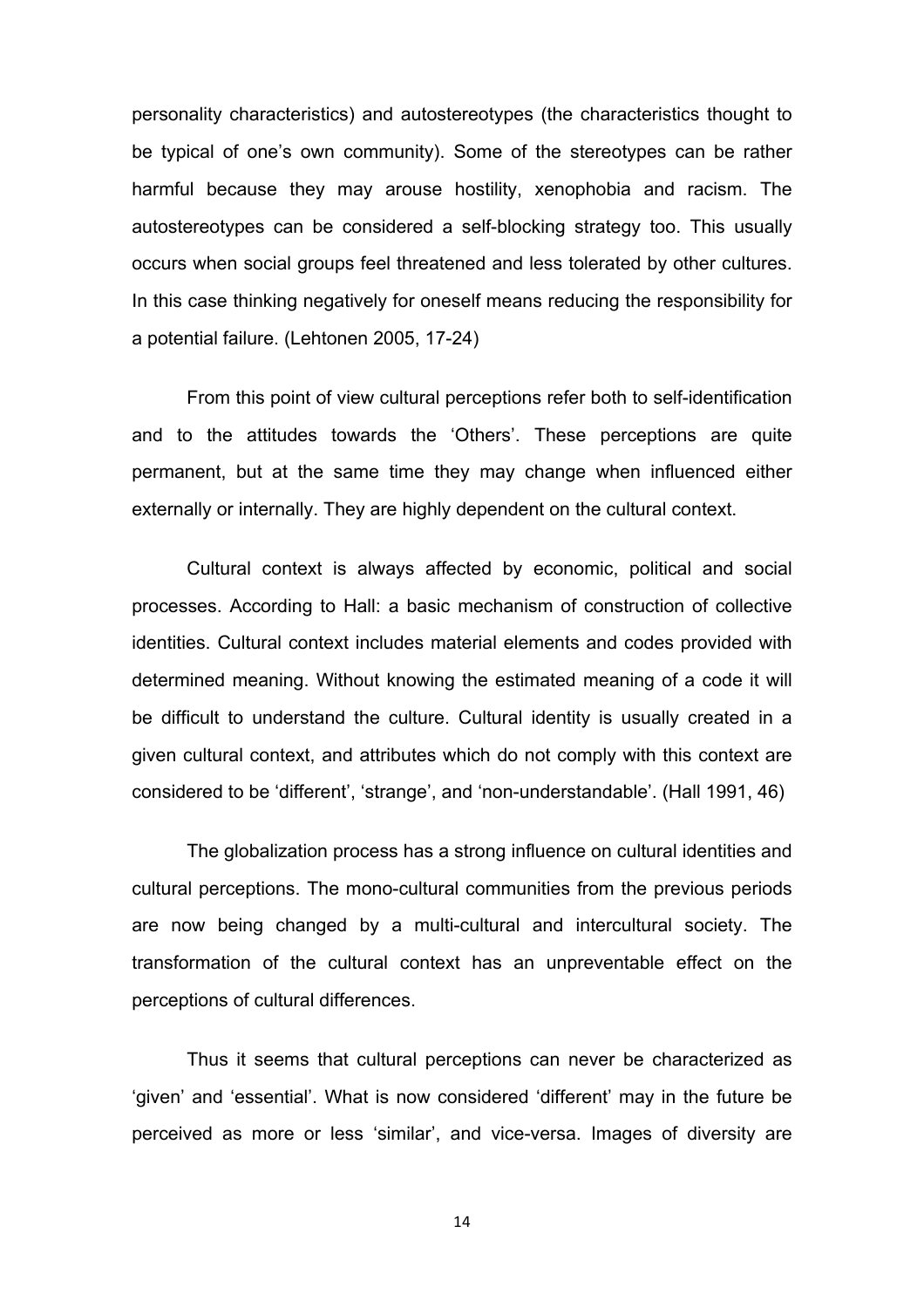mental constructs, varying according to the different cultural context and serving as basic mechanisms of identity construction. (Petkova 2006, 4)

Analyzing the answers of Russian and Finnish respondents, I will follow up with how images of the 'Others' differ from self-identification in their minds.

#### **2.2. The role of culture**

As mentioned above, there are certain preferences and codes used by people which are related to their culture. These codes and preferences can be regarded as 'hidden knowledge' since people are not consciously aware of them. In order to act culturally intelligent, "*the ability to turn off your cultural autopilot and revert to manual control – that is, to stop some of your own cultural routines and act to establish contact with the other party on common ground*" is of immense importance. (Plum 2008, 237)

Culture has always been viewed as a concept with many facets and perspectives, though in order to grasp the essence of the concept, the classical theorists wanted to make it more concrete, tangible, and with an unambiguous definition. This traditional conception of culture came from the notion that human beings hold a certain inner core with a consistent nature or essence. This is also why this perception of culture is often referred to as essentialism. (Plum 2008, 58-59)

It is furthermore stated that in the traditional perceptions, it is culture that determines the actions and behavior of a person. It is expected that any given representative of a specific culture group will express and show those particular features and characteristics concerned.

Culture is identified as independent from any context, and differences are not acknowledged. Culture is a system of permanent norms and values where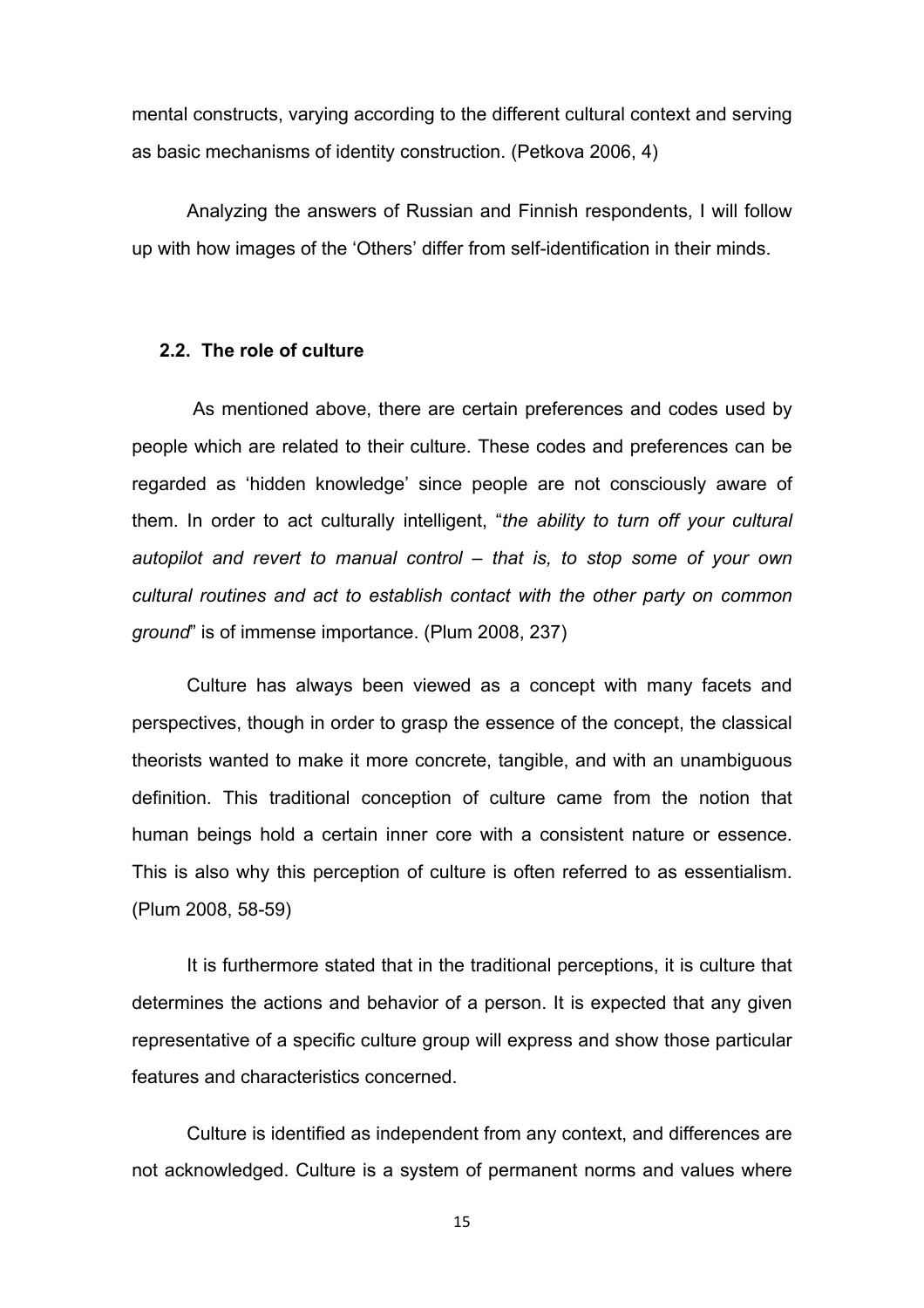harmony is prioritized. Considering that culture is acknowledged as being the main key factor and a reason of people's behavior, it is thus possible to make predictions and assumptions of culture-specific situations. (ibid.)

During the last decades, various definitions of culture have been offered. One prominent definition originates from Hofstede, who claims that culture is "the collective programming of the mind" and the "software of the mind" (Hofstede 2005, 3). Declaring this, he simultaneously claimed that culture is a predetermined pattern that all people have or belong to, and not something they do. An underlying basis of Hofstede's way of thinking has been the association between culture and nationality. In addition, culture is frequently used as correspondent to the nation-state. (Søderberg & Holden 2002, 110)

The social constructivist approach could be viewed as a 'rebellious reaction' against the classical conception of culture. As in any rebellion, the new anomalistic attitude wants to be separated from the mainstream. This new emancipation of the culture concept introduced a new and innovative understanding of culture. Much of the new literature is a reaction against the classical theorists, such as Hofstede, so naturally the new literature takes its point of departure in a thorough criticism of these theories. (ibid.)

With reference to the introductory section about globalization and the need for competitive advantages, this should be allocated with the social constructivist approach. Instead of representing culture as being either a problem or challenge, social constructivists changed their viewpoint into the optimistic and constructive possibility. Cultural diversity in a company can be viewed as a facilitator of innovative ideas and a creative synergy effect, which is a valuable attribute for a company and should be perceived as an essential resource. (idem, 116)

It is important to understand that culture can be interpreted in different ways. Culture is uncomprehended, however, in many cases visible in forms of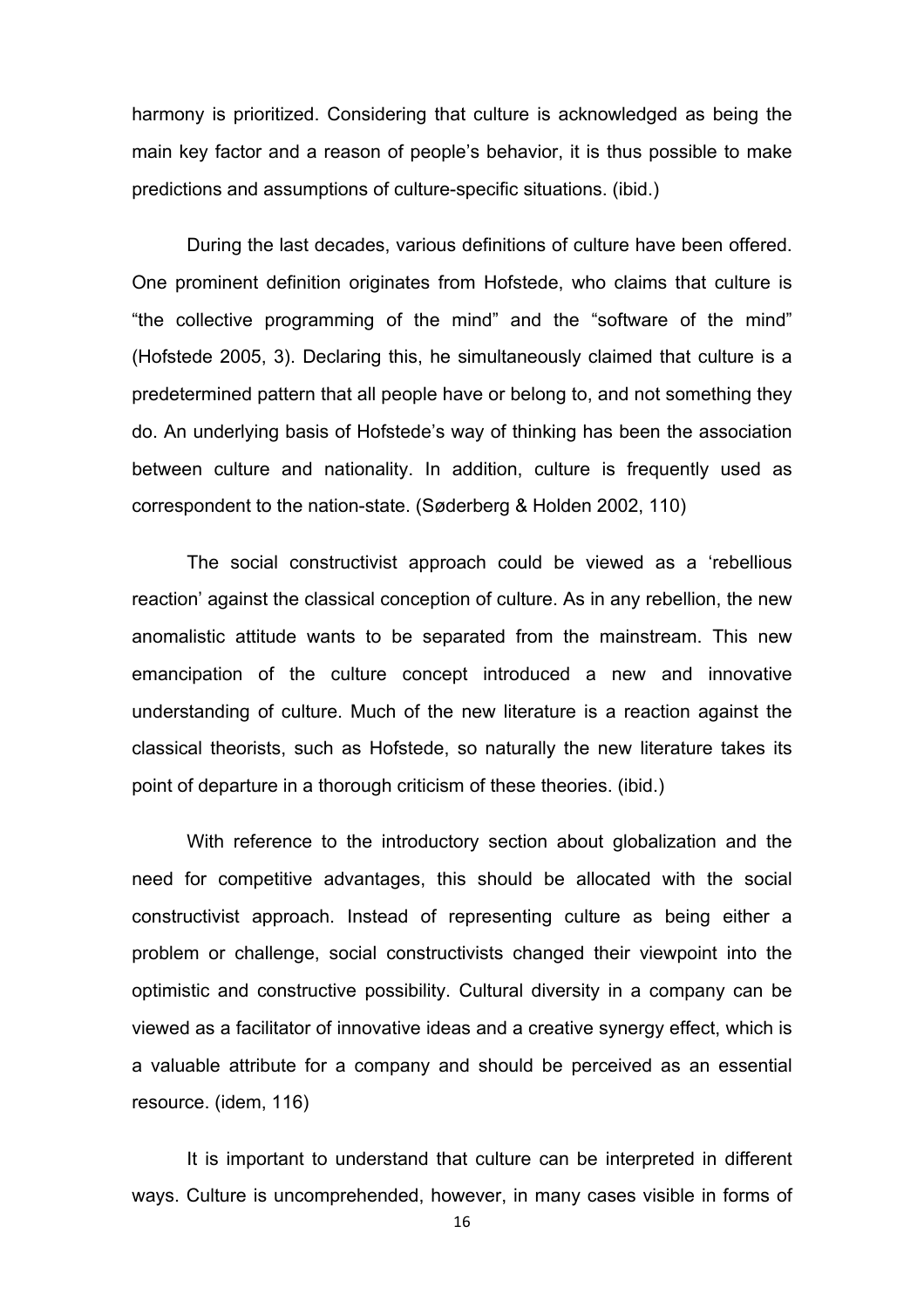actions and attitudes, but the interpretation differs depending on the context. Culture is a complicated concept which is characterized by many variables, so there is no absolute definition of it.

According to the social constructivists' views, culture is a complex phenomenon that cannot be simplified. In general, social constructivism believes that it is an ongoing process. According to Søderberg, culture is viewed as: "an area of interest, referring to something 'soft', human, unquantifiable, difficult to account for in rational terms and provided with a label of convenience, namely 'culture' (Søderberg & Holden 2002, 107).

Furthermore, today the culture concept is perceived as partial mutual tendencies in attitudes and understandings that are constantly changing and dynamic. It is also widely argued that culture is part of an identification process made up of several constructs. Cultural identification generally depends on the context, and it is usually considered as a process constructed by relations. (Søderberg & Holden 2002, 112)

I am studying the aspects of cultural differences in international business throughout the interviews. I agree that modes of communication depend mostly on cultural background and therefore cannot be transferred to other cultures without causing dissonance. In order to achieve a fruitful collaboration one has to be willing to 'move'. Some managers seem to be motivated to communicate with people referred to as the 'Other', and make a profit of it. Ability to communicate cross-culturally and to try to understand the 'Other' is considered to be one of the main ingredients of successful international business, as it ''indicates an ability to turn off one's cultural autopilot''. (Plum 2008, 235)

## **2.3. The concept of Internationalization**

When I started my research it became clear to me that there was no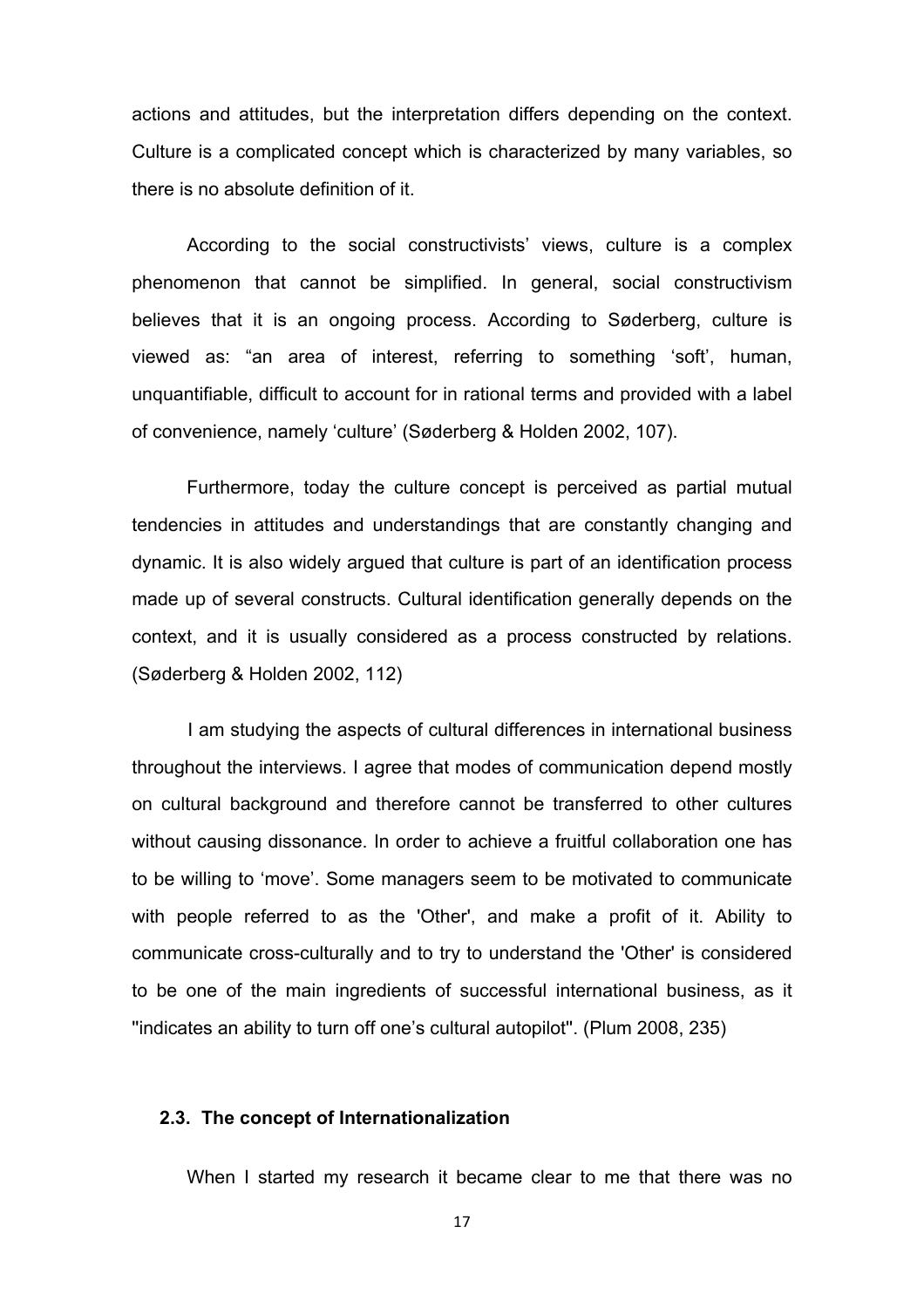common definition for the internationalization among the researchers. The term 'internationalization' is ambiguous and definitions vary depending on the phenomenon they include. Scholars defined internationalization using different perspectives and variables. As a result there is a lot of different interpretations of the same concept.

One of the first scholars who studied internationalization, E. Penrose (1959) focused on the firm's main competences and opportunities in the foreign environment.

The authors of the Uppsala-model, the most often used internationalization theory, Johanson and Vahlne (1977) defined internationalization as "a process in which the firms gradually increase international involvement".

Some scholars describe internationalization as the process which helps firms to increase the affect of their international activities for their future, and to keep cooperation with other companies abroad. Welch and Luostarinen (1988) agree with the definition of the concept as a process in which firms increase their involvements in international operations. Later, Calof and Beamish (1995) defined internationalization as "the process of adapting firms operations (strategy, structure, resource, etc.) to international environments".

Some researchers used transactions costs theory, according to which internationalization is seen as the result of a choice made by the firm between the internalization and the externalization of its activities. This theory was developed by Williamson (1975). Others prefer the theory of internalization according to which firms can extend their activities internationally within operations of vertical integration, or the eclectic paradigm based on the internalization theory. It's main idea is that internationalization is a linear and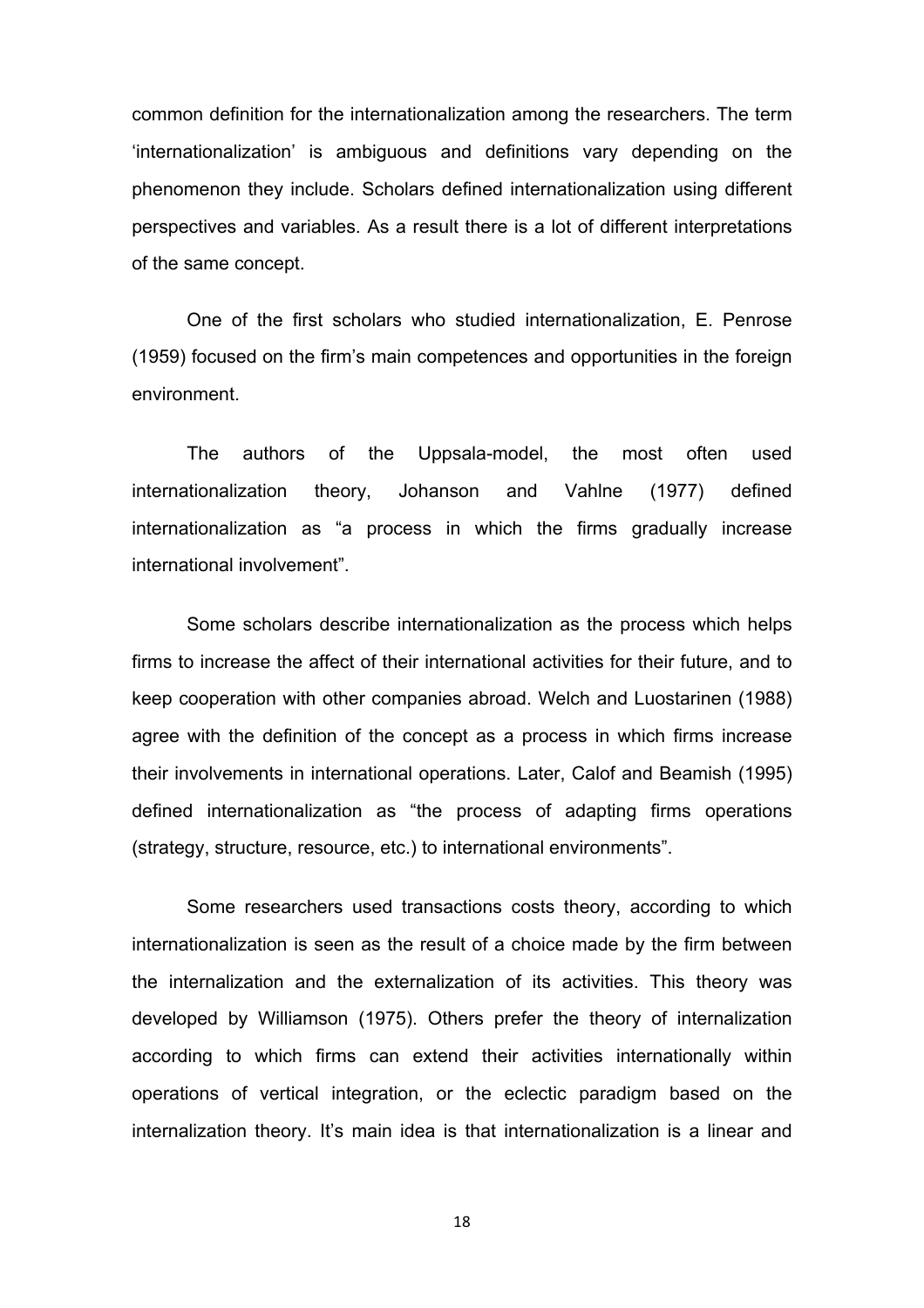sequential process composed of whole "chain of establishment" stages (Coviello & Munro, 1995).

All the theoretical approaches represented in this sub-chapter explaining the dynamic process of SMEs internationalization are based, implicitly or explicitly, on the concept of resources and competencies. The internationalization process seems, then, like the result of a combination of various resources and competencies controlled by SMEs (Laghzaoui 2006, 11).

The above-mentioned approaches help to understand the complicated nature of the process of internationalization of SMEs. This complexity is seen through the diversity of the approaches describing this process: the economic approach, the stages approach, and the networks approach. Each one gives an original lighting but fails to capture the full picture of this process. The concept of resources and competencies, usually used in strategic management, seems to be a banding factor for the approaches above. (idem, 12)

These models, starting from the Uppsala school (Johanson & Vahlne 1977), are attractive because of their simplicity and logic. However, despite their popularity, they have also been strongly criticised (Andersen, 1993).

Most of the internationalization theories develop according to the life-cycleprocess approach often described in management literature. Motivated by certain incentives, a company advances from one stage to another, and all enterprises follow a similar pattern. These models are quite deterministic, and are based on an objectivist interpretation of reality and human nature: internationalization is seen as a response to a certain motive, either internal or external, for the enterprise. (Laghzaoui 2006, 12)

As a response to increasing criticism, researchers with a more subjectivist approach later developed other process models that aim at understanding the internationalization process instead of explaining it. The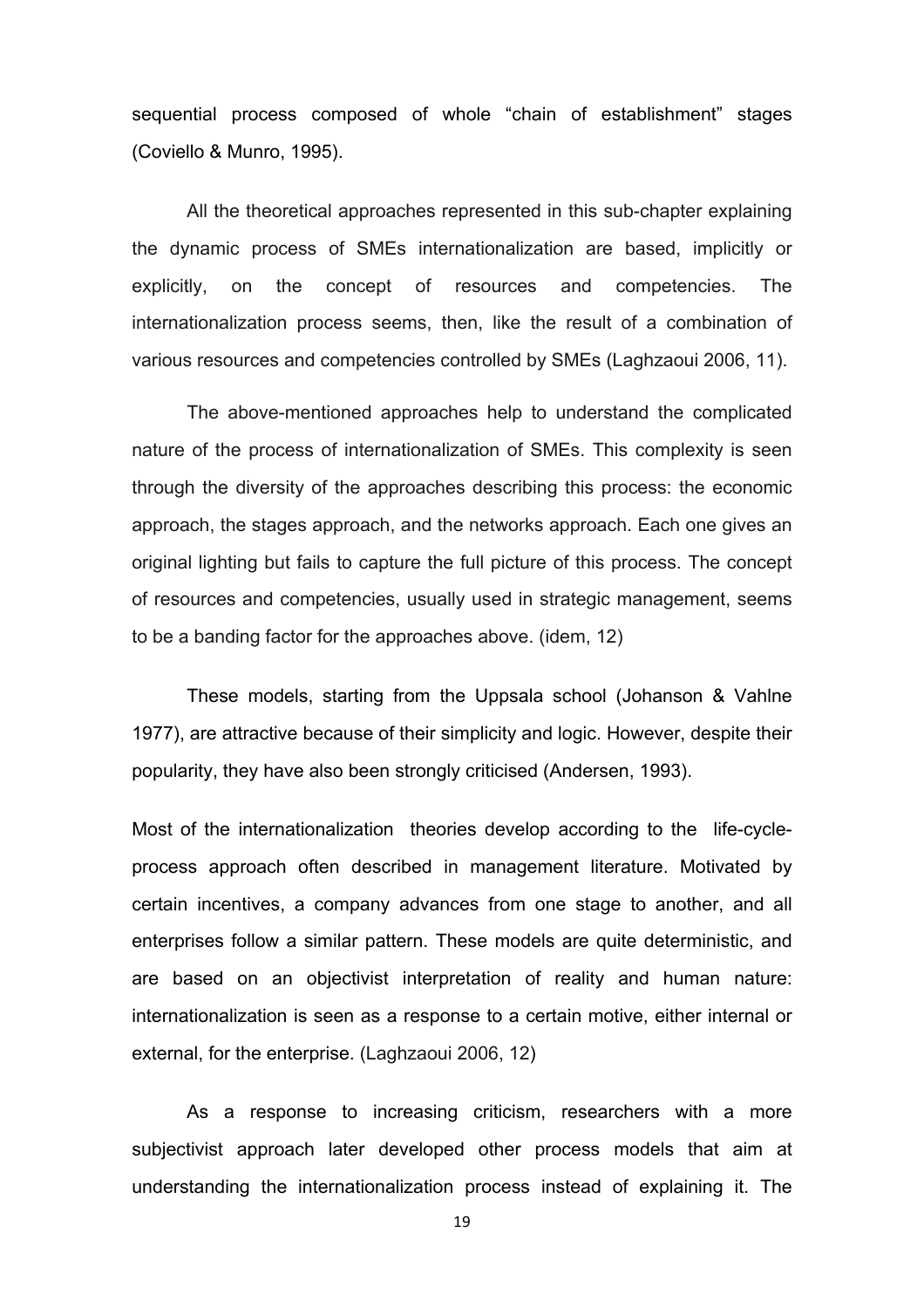underlying thought behind these process models is internationalization through increasing experience and learning. However, despite their voluntaristic approach to internationalization , most of them still use the traditional life-cycle process theory as their starting point. Only in a few recent studies have researchers applied another interpretation of the process, according to which a company may take multiple routes in order to achieve the desired end state. (Nummela 2002, 6)

#### **2.4. Internationalization of SMEs**

Internationalization is a phenomenon researched intensively over the last few decades from a variety of viewpoints for both large as well as small businesses. The focus of my study is the factors affecting the internationalization process of small and medium enterprises (SMEs), and cultural perceptions as one of the factors. For many SMEs it is no longer possible to act in the marketplace without taking into account the risks and opportunities presented by foreign and global competition. As a result, discussion of internationalization needs to cover, to some extent, aspects of the general internationalization process while focusing on the internationalization of SMEs. (Ruzier at al. 2006, 476-477)

The term internationalization was first coined in the 1920s when organizations started framing cross border relations within the market economies. Previous studies of internationalization discuss only the large organizations. In the last few decades, after realizing the importance of SMEs in the economy of any country, researchers realized the need to find factors involved in the growth and internationalization process of SMEs. In history the first research on internationalization, from a SMEs perspective, started in the 1970's in the Nordic region. At that time researchers were more involved in the internal process of the small and medium size organizations, therefore Nordic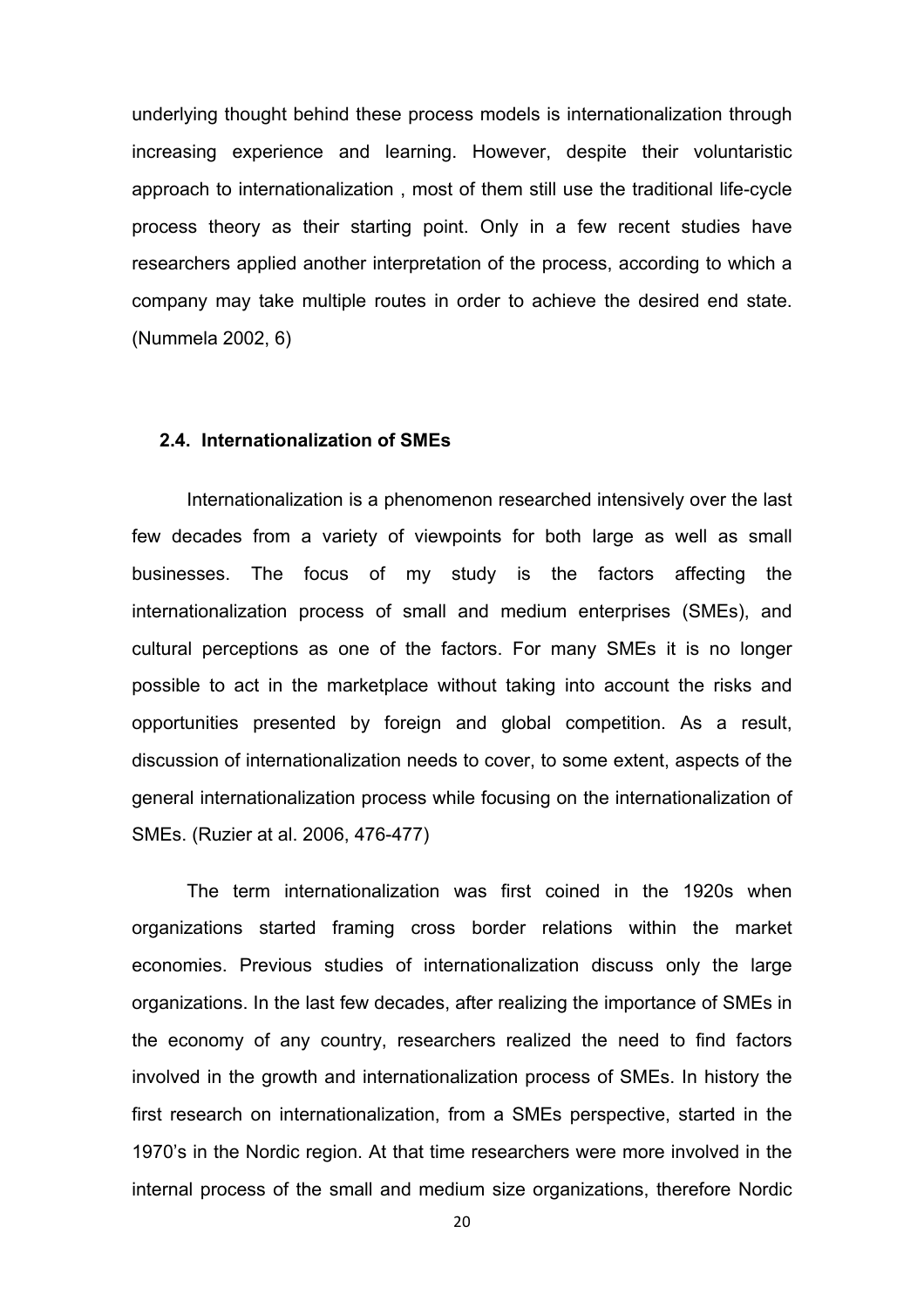researchers started developing their own theories to find other factors involved in the internationalization process of the SMEs. (ibid.)

The following sub-chapters introduce SMEs' internationalization modes and the most often used theories of SMEs' internationalization.

#### **2.5. Internationalization Modes**

American scholars Philip Kotler and Kevin Keller (2006) described in detail the process of internationalization of small and medium-size enterprises in their volume devoted to marketing management. The authors distinguished four ways to enter in the international market.

- Exporting
- Licensing
- Joint Venture
- Direct Investment

Exporting activities represent the most common way for firms to enter the international market. The firms sell their product in foreign countries in order to expand their business globally. According to Kotler and Keller (2006), firms can adopt direct and indirect approaches to start their exporting activities. In case of direct exporting activities, a firm handles its export activities by itself. Indirect activities include establishing a network of representatives in the international market.

The next entry mode for enterprises to their internationalization process is licensing. Companies are not selling their product but issue licenses to some local company to use its manufacturing process, trademark etc. Kotler & Keller (2006) described the advantage of the licensing method for enterprises as being able to enter the international market with little risk. However this method also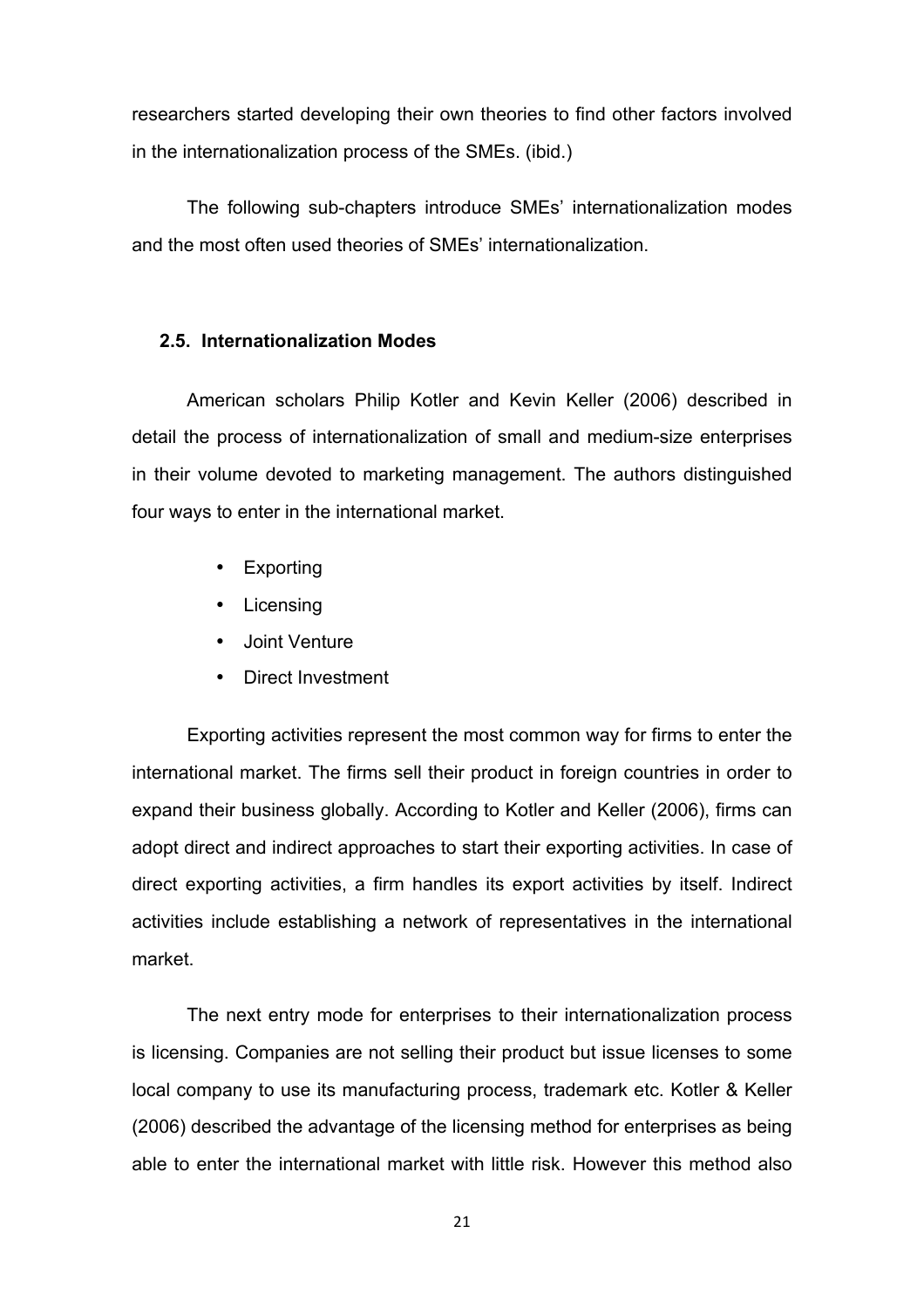involves risks: if the license is terminated the firm has a threat of potential competitors in the new market. (Kotler & Keller, 2006)

The third entry mode includes entering the international market through a joint venture. A company forms a partnership with a foreign company to share the ownership and control of its business. This method also has disadvantages; in the case of joint ventures it can be difficult to follow international policies. (ibid.)

The last method used for entering the international market according to Kotler & Keller (2006) is making a direct investment in the host country. Companies can start their own production in the host country by purchasing a local company or by building its own production plant. Disadvantages of the method include devaluing the host country's currency and blocking the investment. (ibid.)

## **2.6. Theories of Internationalization**

Over the past decades studies on the internalization of SMEs has intensified. They aimed to describe and explain how and why the SMEs internationalize. Therefore they use different theoretical approaches. These approaches refer to a widely common conception of internationalization. In this chapter I will review the contribution of these approaches in order to improve the understanding of the SME's international development.

The earlier works on the internationalization of firms hasn't been generally devoted to the specific context of SMEs. The main contribution made by the authors referred to economic studies. The next step to the studying of internationalization was the development of so called stage models.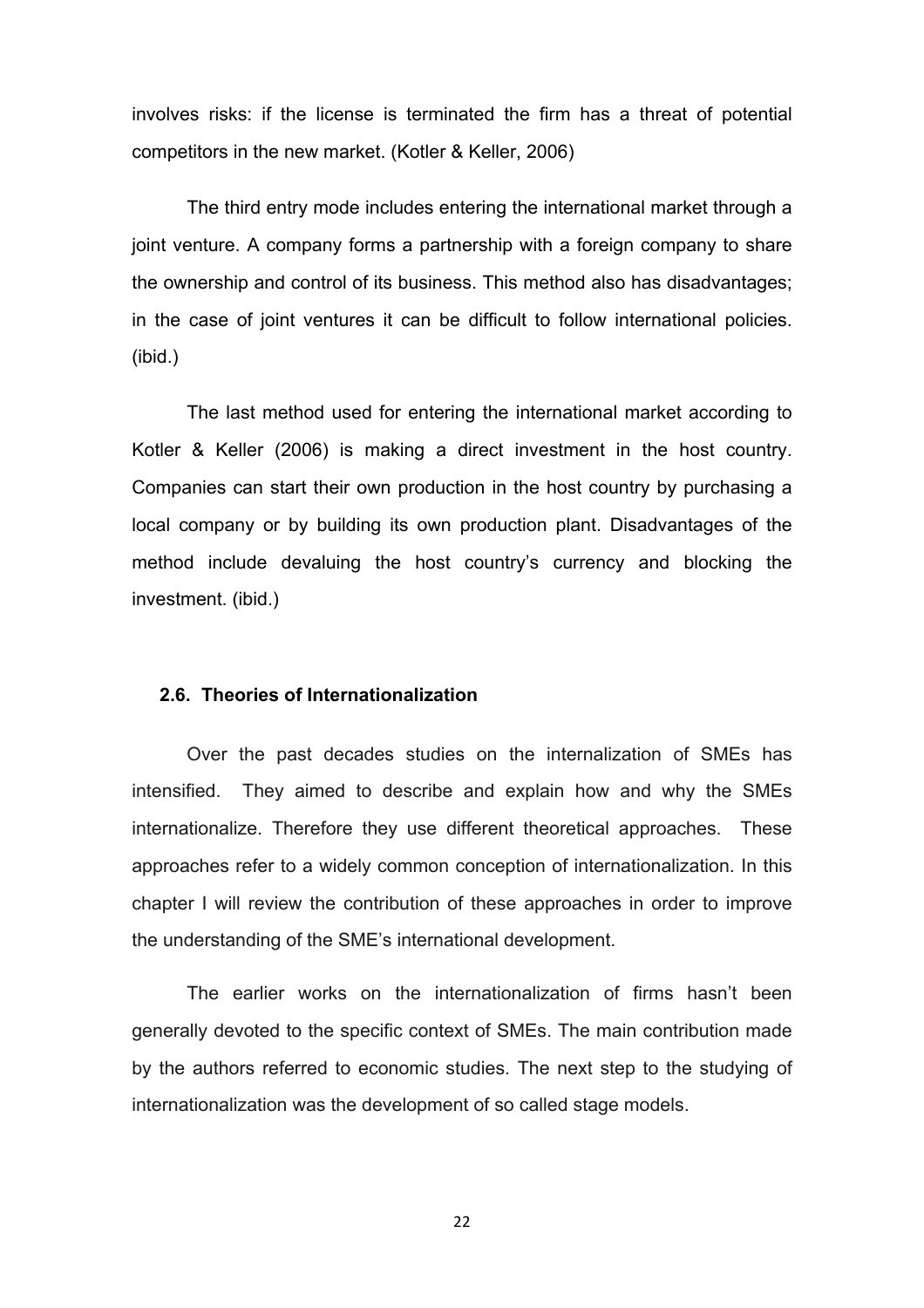Stage models are used to analyze small, medium and large-sized companies, and in explaining the development of internationalization and international activities. A typical stage model includes the indirect exporting/importing/sourcing; direct exporting/importing/sourcing; licensing; joint ventures; and wholly owned subsidiaries stages. The Uppsala model and the Innovation model are the most often used stage models. Many variations of this pair of stage models exist as they have long since been in the mainstream of internationalization research. (Ruzzier et al., 2006)

### **2.6.1. Uppsala Model**

The Uppsala model was created by the developers Johanson and Vahlne (1977) to identify the four stages of entry into international markets. Other models were also developed on the basis of the Uppsala model, such as the Nordic models and the Learning models. (Ruzzier et al., 2006)

The Uppsala model explains the process of internationalization as a series of stages taken to increase involvement of the company in international operations. This model states that companies increase their international involvement in small incremental steps within those foreign markets in which they currently operate. After that, the model states that companies will start to internationalize with countries located at a greater "psychological distance"; divided by factors like language, education, business practices etc. (ibid.)

Analyzing internationalization as a gradual process of learning, this model places the experience gained gradually as the key to internationalization (Johanson, Vahlne, 1977). Thus, by integrating knowledge gathered from this experience on foreign markets, the firm improves its decision-making process. Internationalization, then, becomes the result of a series of incremental decisions. These authors note, from their study of the Swedish firms that they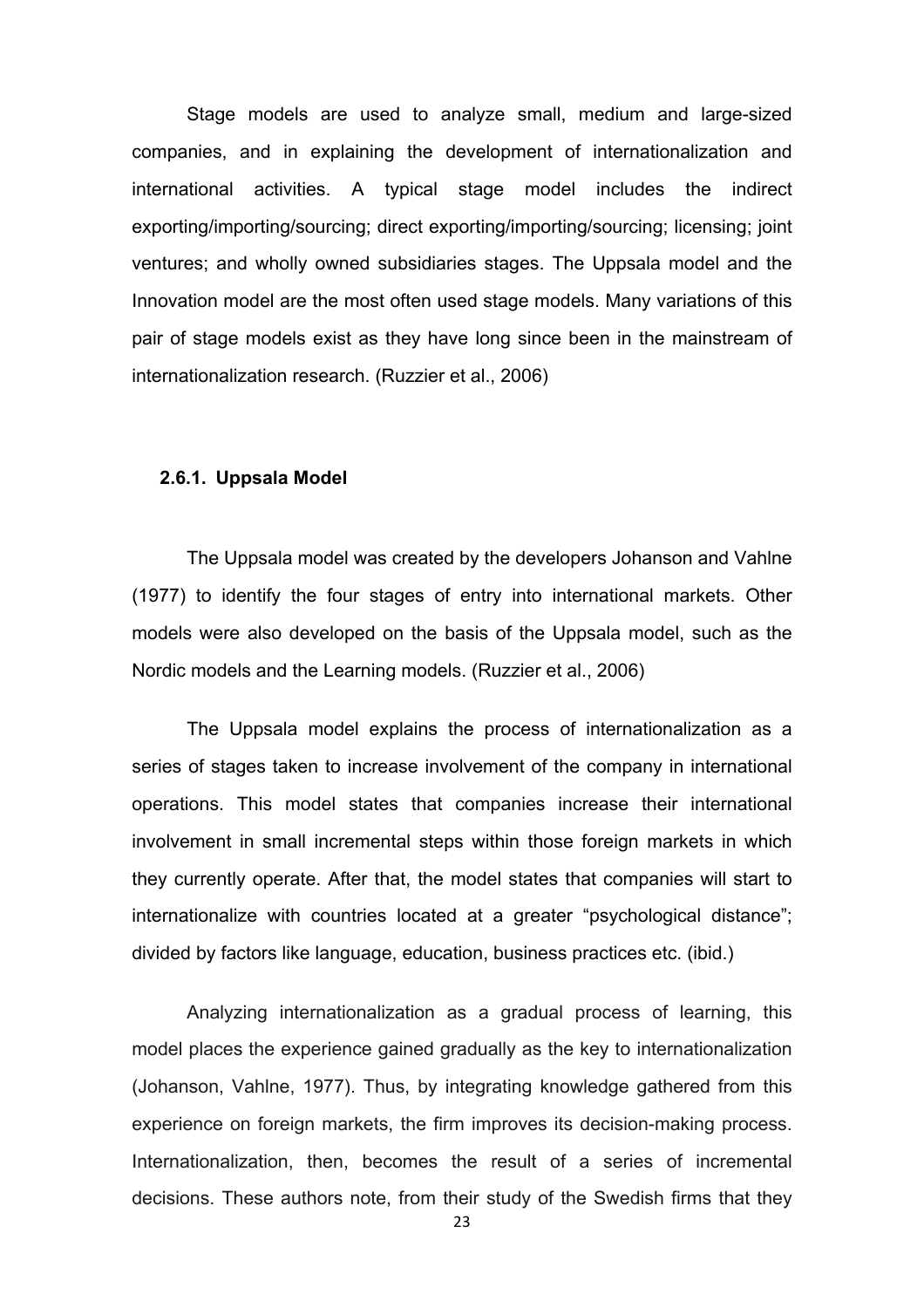follow, a sequential process made up of four stages:

- activities of irregular and opportunist exports;
- export *via* an independent agent;
- establishment of subsidiaries of sale;
- production in the foreign country. (Laghzaoui 2006, 183)

The second principal contribution of this model is related to the psychological distance. It refers to the cultural and linguistic differences having an influence on the information flows and decision-making in international transactions. Indeed, Johanson and Vahlne (1977) use this concept to explain that as the international experience increases, the psychological distance separating SMEs from the new foreign territories diminishes. This reduction in the psychological distance favors a wider progression and a more complete exploitation of the opportunities offered by the various served countries. (idem, 184)

#### **2.6.2. Innovation model**

In the last few decades researchers also turned to the so called Innovation model (I-model). However, it's important to note that models related to this perspective remain very close to the Uppsala model; they maintain the two broad principles: gradual implication of the firms, and existence of the psychological distance reduced by the experience obtained through foreign markets. In the Innovation model internationalization is seen as a novel step. (Gankema et al., 2000)

In SMEs, innovation models focus exclusively on the export development process, and in particular those of small and medium-sized companies. Innovation models can vary from three to six stages, but all models share three core stages: the pre-export stage, the initial export stage and the advanced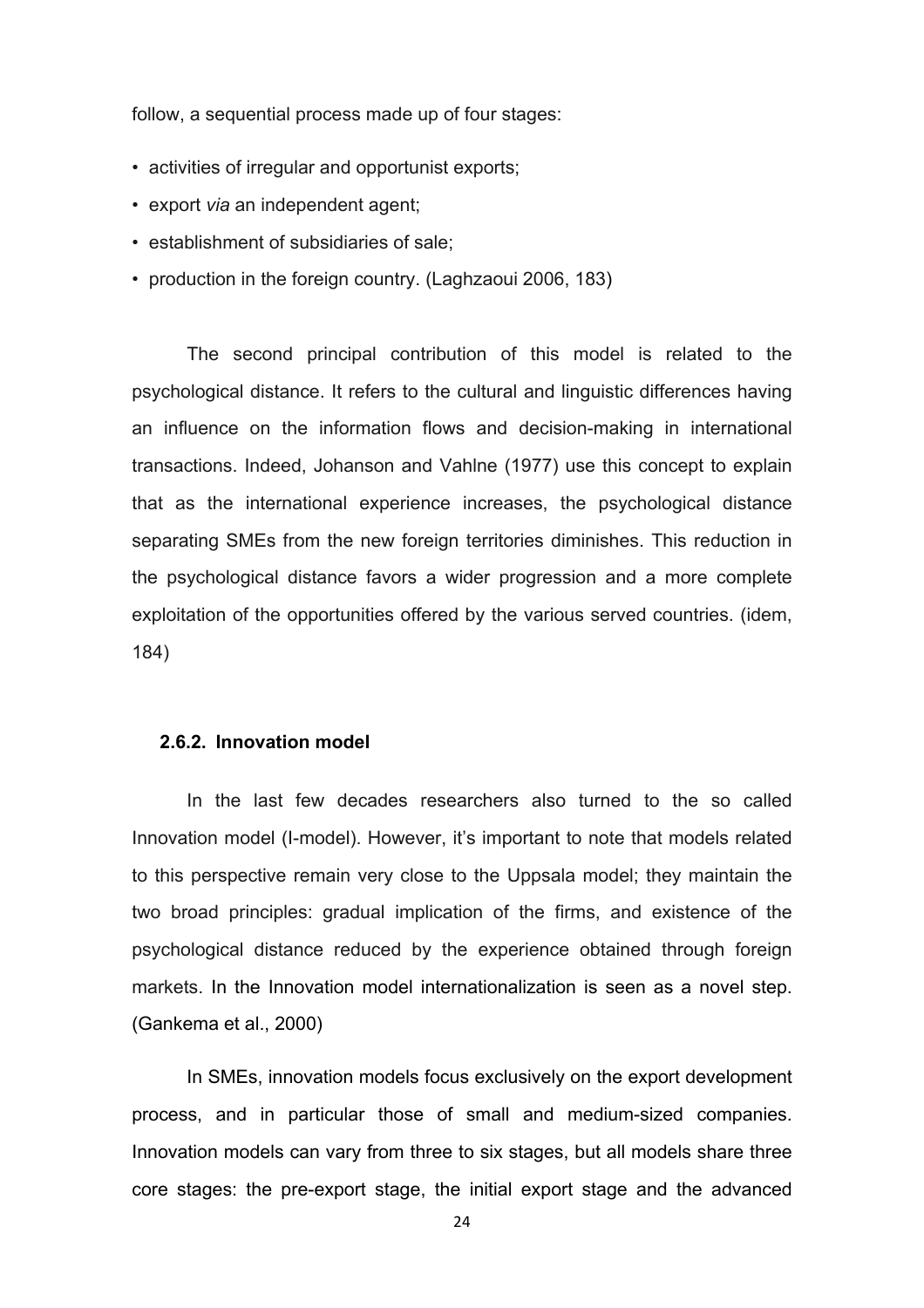export stage. According to Andersen (1993), even though the quantities of stages in the models differ, in practice the models are relatively similar. Typically innovation models point to the importance of individual learning and to top management understanding the firm's international behaviour (Ruzzier et al., 2006).

Indeed, many authors have adopted this vision to describe the internationalization of SMEs. All these models consider each stage as an innovation for the firm (Gankema and al., 2000). Differences are in the choice of the stages, their number, and the initiating mechanism of internationalization.

Leonidou and Katsikeas suggested that the stages of the various models attached to this approach can be summarized in three stages:

- Pre-engagement: firms interested only by the national market; firms seriously planning to export; firms having already exported but do not do it anymore.
- The initial phase: firms applying in an irregular way to export while having the potential to extend their activities abroad.
- The advanced phase: firms exporting regularly with an experience extended abroad; firms considering other forms of engagement than the international one. (Laghzaoui 2006, 185)

#### **2.6.3. Network model**

According to the network theory, markets are seen as a system of relationships among a number of different actors including customers, suppliers, competitors and private and public support agencies. Network theory researches are focused on the management of international relationships. They also claim that existing domestic and international relationships help the firm to expand to new markets, and to develop new business partners and market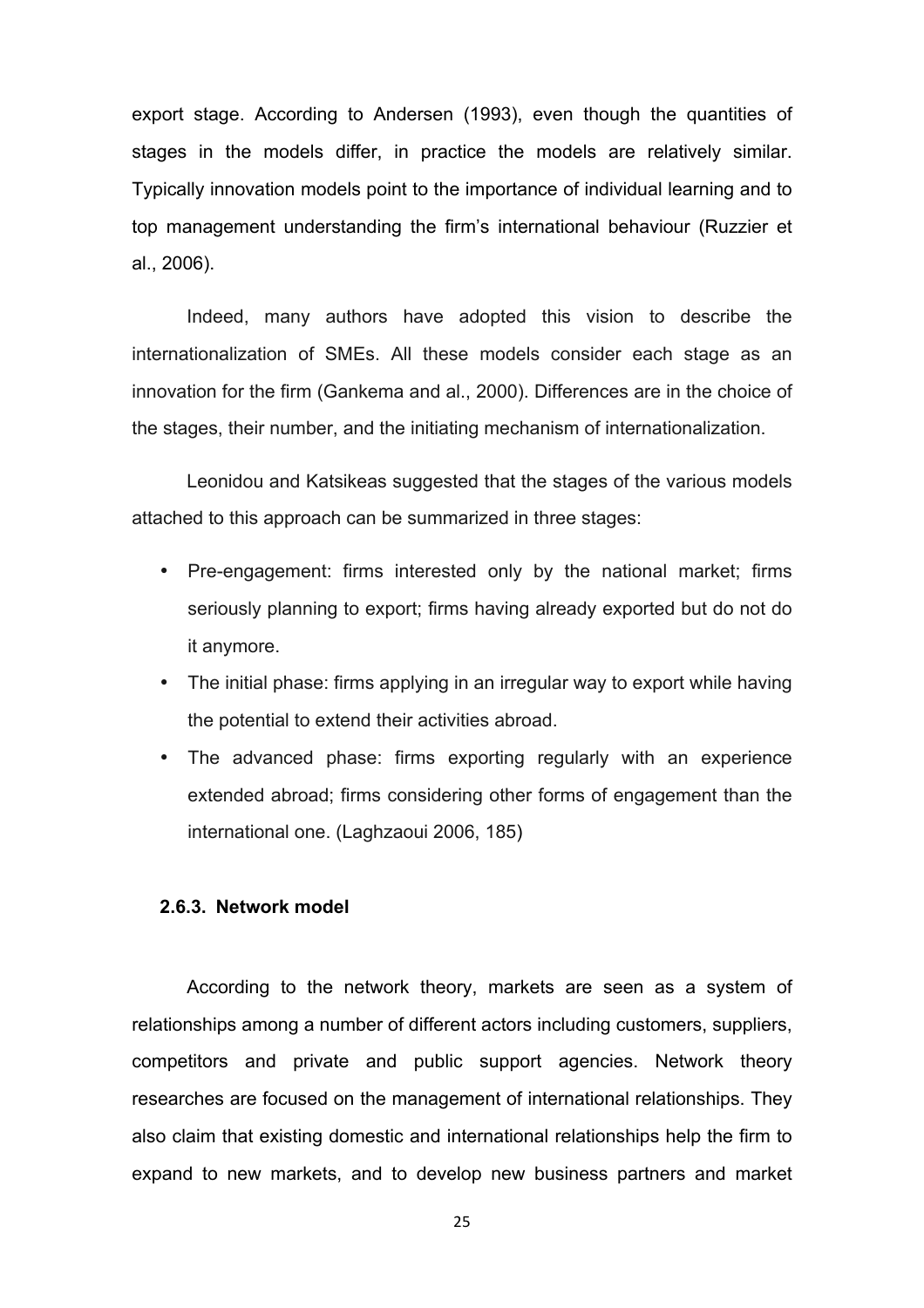positions there. These new contacts and relationships may be either formal (business related) or informal (friends and family). (Coviello and Munro 1995, 49-53)

Other researchers (ex. Johanson and Mattson, 1993) suppose that a company's success in the internationalization process depends on its current domestic and international relationships, more than on the chosen market and its cultural characteristics. They suggest that the main aim of interaction within networks is progressive learning and the development of market.

Johanson and Mattson suggested a model of internationalization which consists of 4 stages: early starter, late starter, lonely international and international among others. In this model the position of the enterprise may be analyzed from both micro (firm-to-firm) or macro (firm-to-network) perspective. According to the authors, internationalization of the firm means that the company forms and develops relations to other enterprises (or other participants) in a foreign network. New relations in new networks are achieved through the following means: international extension (establishment of new relationships in the target country networks); penetration (development of relationships in those networks); and international integration (connecting networks in different countries). (Johanson and Mattson, 1993)

## **3. RESEARCH MATERIAL AND METHODS**

#### **3.1. Research design**

This chapter presents the methodological and research design chosen in order to answer research questions. The choice of the method depends on the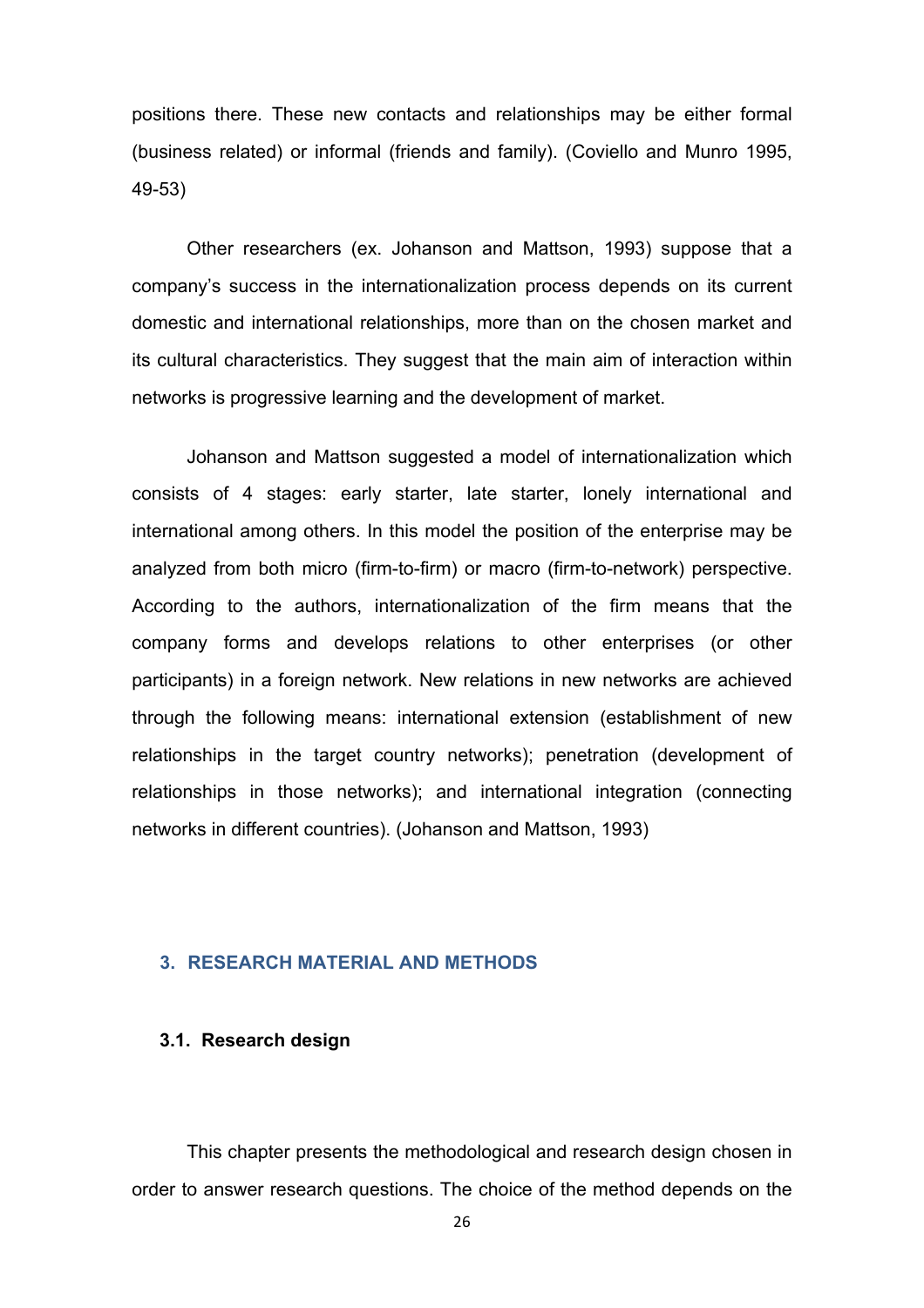chosen research subject or the study of the problem. The purpose of this study is to analyze the experience of SMEs internationalization in Finland and Russia, and to reveal the factors affecting the process of internalization in both countries.

The qualitative method is well suited to this research, as it attempts to describe the actual events and their interdependencies. The empirical section includes a few cases, which help to make conclusions useful for further studying of SME's internationalization in the region.

The research design for this study is a descriptive and interpretive case study that is analyzed through qualitative methods. Case studies are a strategy for research that includes empirical analyzes of a certain phenomenon within its real life context. Given the importance of context in case studies, the boundaries of the phenomenon researched and the context within which it is studied are not necessarily evident. (Yin 2009, 2)

## **3.2. Case study**

The Case study method is usually understood as a common technique used in social science research to test theoretical propositions or questions in relation to qualitative inquiry, a form of research defined by an interest in individual cases. Despite the case study method being used widely throughout the social sciences, different scholars have their own opinion on how a "case" should be defined.

For example, King, Keohane and Verba argue the use of the word "case" as a single observation, defined in the book as 'one measure of one unit for one dependent variable' including information on the "values of the explanatory variables". According to them, a case refers to a single unit with many variables.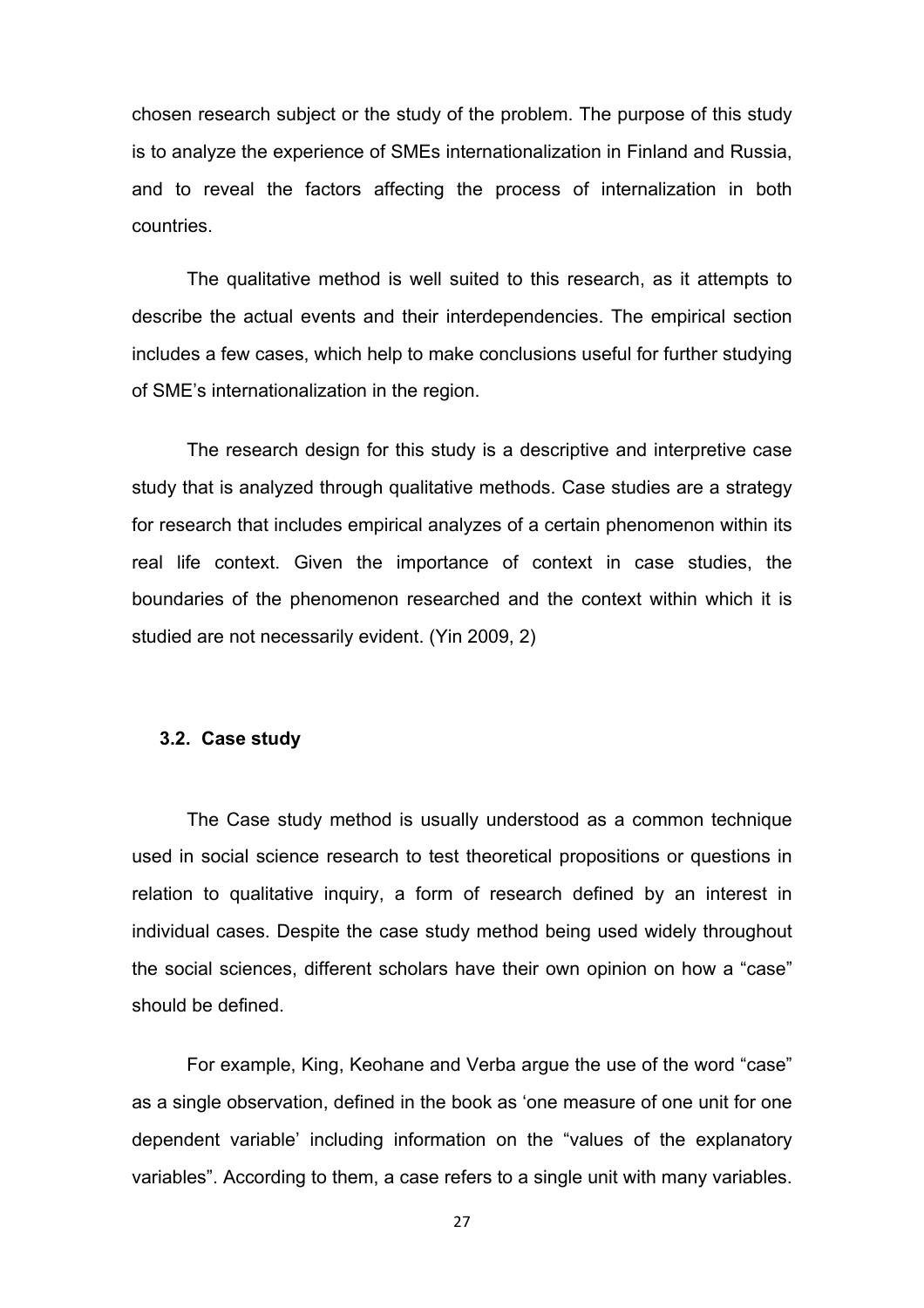They also emphasized that one of the main tasks of case study analysis is to generate as many testable implications of one's hypotheses as possible in a given case. (King et al. 1994, 117)

George and Bennett define a case as "an instance of a class of events," where the term "class of events" referred to scientific interest, and a case study as "the detailed examination of an aspect of a historical episode to develop or test historical explanations that may be generalizable to other events." They considered such questions as "what is this event a case of?" and "is this event a designated phenomenon?" to be a central task of any case study (George & Bennett 2005, 5-18).

The case studies are often used in exploratory research, which aims at finding out what is happening by seeking new insights and assessing phenomena in a new light (Robson 2002, 59). Thus, the case study seems to suit the purposes of my research.

Cases analyzed should not be random. Each case must be carefully selected so that it either predicts similar results or contrasting results. If the cases are in some way contradictory, the initial propositions must be revised and retested with another set of cases. Again, this logic is similar to the way scientists deal with conflicting experimental findings (Yin 2009, 54).

For most researchers the case study method refers to the case selection, i.e. depending on the number of cases, analyzes are considered being "qualitative" or "quantitative". Researchers should remember that cases are cases of something. Well-crafted case selection takes into account the universe of possible cases and the logic of comparison implied by the research question (Klotz & Prakash 2008, 43).

The starting point of case selection is to define the key concepts of the case and which key dimensions that should be compared. Every case selection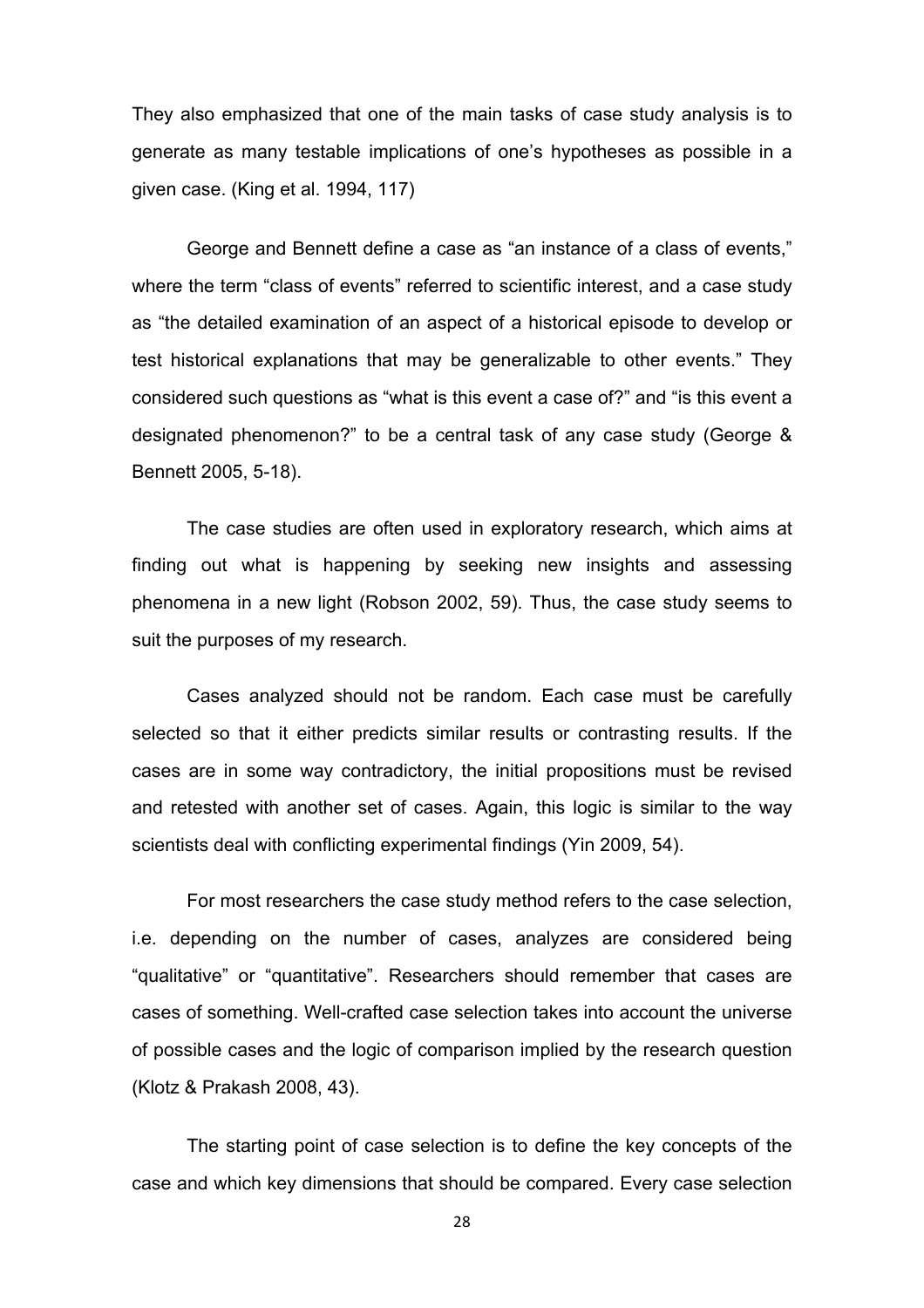depends on ontology. Conceptualization is not a one-way process from general to specific. It is not easy to give the appropriate definition that would be common enough but not too flexible to avoid vagueness. (idem, 47)

After defining a case and dimension of comparison the researcher should decide how many cases to analyze. It depends on the formulation of the core research question, although sometimes choosing the number of cases can provoke reformulating the research question. Depending on the number of cases, researches are classified as Single Case Studies, Paired Comparisons and Multiple Cases Studies.

Most researchers assert that expanding the number of observations by looking both within and without a case is a way to increase explanatory leverage in qualitative analysis. Nevertheless, the dangers of "conceptual stretching" may arise if increasing the number of observations requires applying theories to new cases or changing the measure of variables (George & Bennett 2005, 13).

Selection bias is considered to be a problem in case study research, but not in the same ways as in statistical research. Such bias can occur when cases or subjects are self-selected or when the researcher unwittingly selects cases that represent samples along the dependent variable of the relevant population of cases. But as it was noted in Designing Social Inquiry, intentional selection studies are less likely to result in bias than a small number of cases or in a random selection of researches. (King et al. 1994, 124–128)

For my research I used multiple case analysis, where I have studied 6 enterprises, which is more representative than one or two cases but still not enough to be statistically relevant. Thus, the cases I have chosen are relevant for undertaking a qualitative research of cultural factors of the SMEs' internationalization process.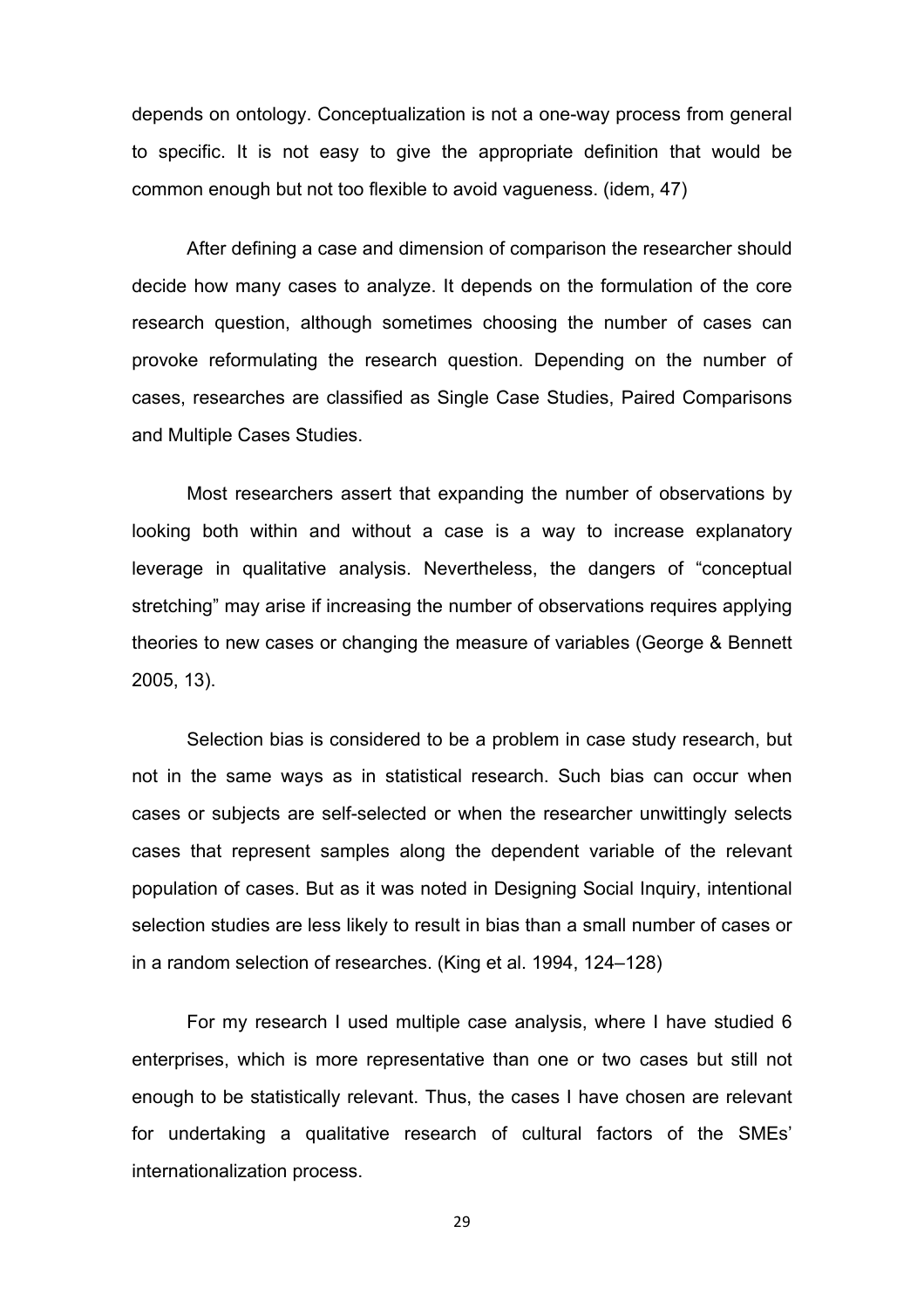#### **3.3. Discourse analysis**

Discourse analysis has become one of the most often used research method in International Relations due to its inter-disciplinary nature. Although it has been described as 'an emerging research program, engaging a community of scholars' (Milliken 1999, 226), this method is widely applied by representatives of different approaches on various research issues.

An International relations discourse study can be very fruitful when based on social constructivism theory. According to Wendt, social structures are not less real than material ones.

The ideas about intercommunication between structures and agencies make discourse analysis a suitable instrument for the constructivists' research agenda. Some of the researchers made a very significant contribution to the constructivists' methodology. For instance, Ted Hopf successfully applied the constructivists' approach, analyzing Soviet and Russian identity discourse as a factor of constructing Russian foreign policy (Hopf 1998, 191).

Norwegian scholar Iver Neumann formed a model of Russian and European discourses in order to reconstruct a Russian image from the point of view of European states. Using the means of discourse analysis he explains the concept of "collective identity", and tries to understand how images of Self and Other's identity are being formed in different areas of international politics. (Neumann 2008, 75)

Jennifer Milliken defines discourse as a system of signification by which social realities are constructed and actualized in their regular use. Thus, a discourse can be seen as "an ensemble of ideas, concepts and categorizations". (Milliken 1999, 229)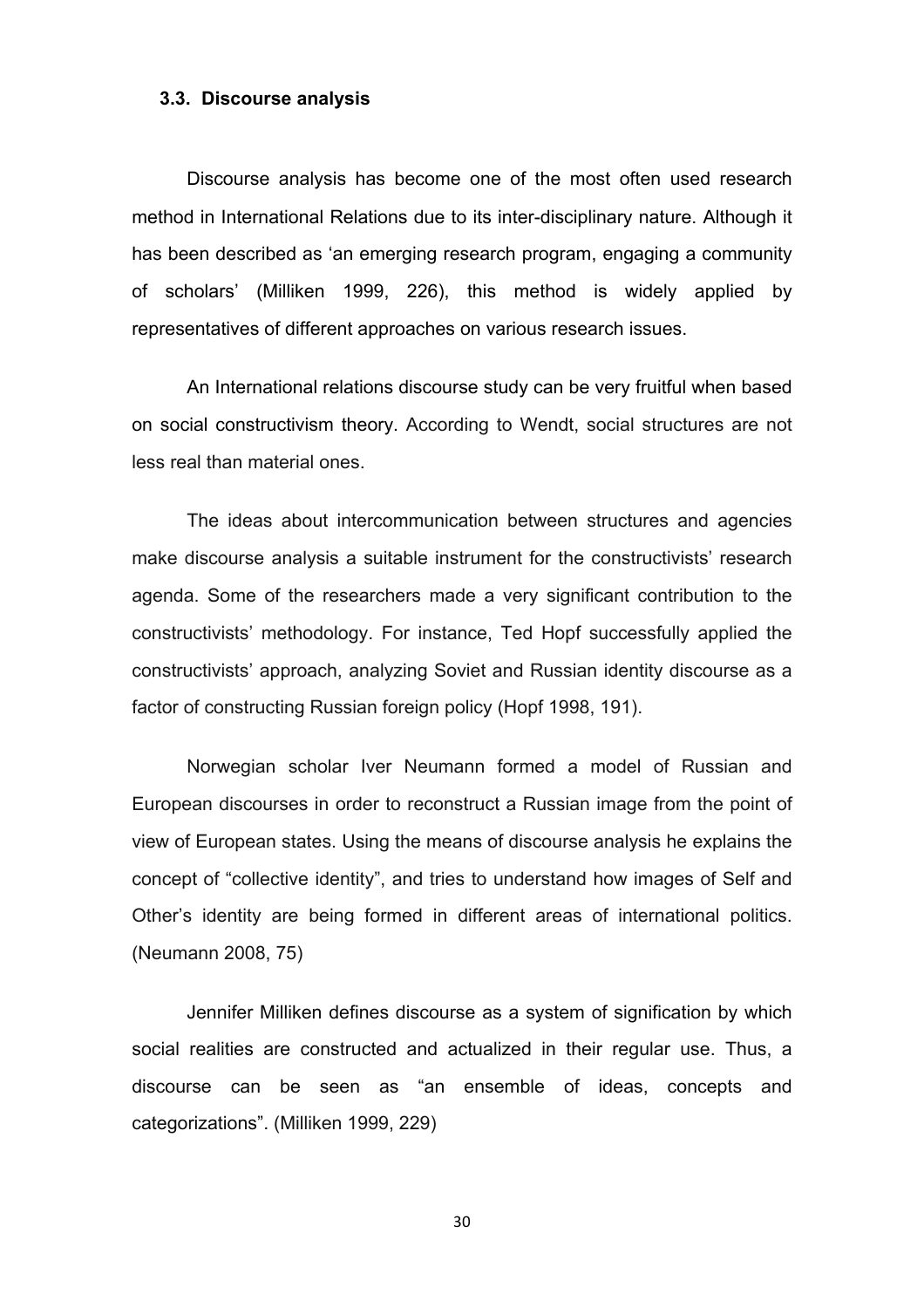Milliken also brings in a concept of 'discourse productivity', which means that discourses are supposed to be productive or reproductive by "operationalizing a particular 'regime of truth' while excluding other possible modes of identity and action" (ibid.).

Therefore, discourses need agents who are supposed to speak and act on behalf of a particular group. This relates to the legitimacy of practices enabled or constrained by a particular discourse. Milliken also introduces a concept of 'play of practice' focused on the study of how certain discourses become dominant by making particular practices legitimate. (idem, 230) According to Milliken, these three points outline the basis for the study of discourse and also cause critiques surrounding the use of discourse analysis.

Discourse analysis has been criticized for a number of reasons, particularly due to lack of formal research design and methodology that can be measured and justified. Moreover, there are no criteria for data collection, case selection and the limits of research.

However, researchers applying discourse analyzes are mainly interested in the socially constructed nature of discourse, and, being congruent with other modes of qualitative research, this type of research is inherently subjective (Neumann 2008, 61). Moreover, our beliefs about the world and our behavior are formed by the social structures affected by social, discursive interaction. As a result, discourses are often understood as performative, which means that discourses constitute the objects of which they speak. It also defines the role of the theory as not a *tool of analysis* only*,* but it becomes the *object of analysis*  itself.

Thus, different discourses can construct different realities based on the same object, which also illustrates the performative qualities of discourse. When we speak of discourses, they "operate as background capacities for persons to differentiate and identify things, giving those taken-for-granted qualities and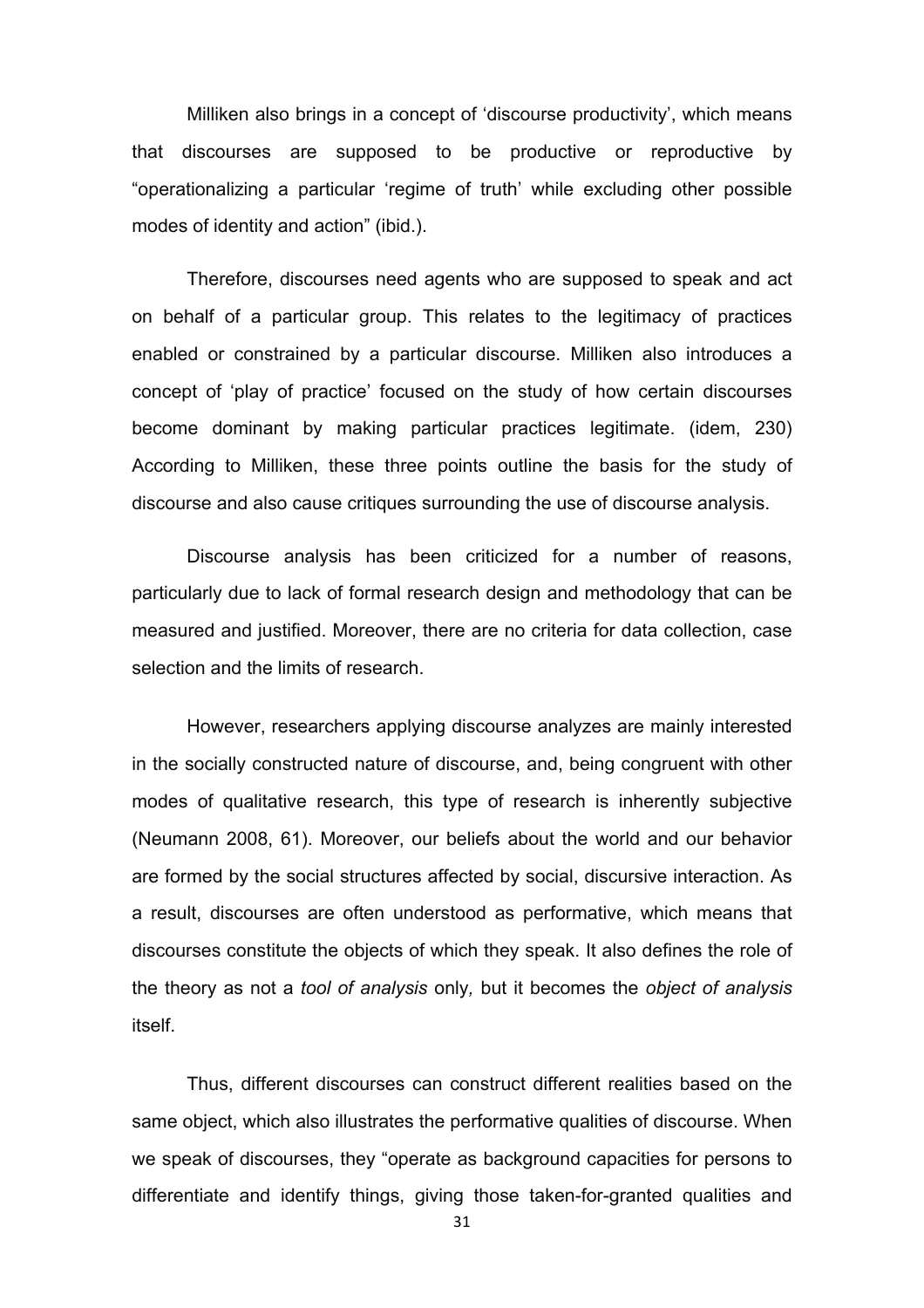attributes, and relating them with other objects" (Milliken 1999, 231).

Discourse analysis makes the social world more transparent by demonstrating how its elements interact. By demonstrating that things were not always the way they appear now, discourse analysis makes us aware that they are most probably changing as we speak. (Neumann 2008, 76)

The lack of formal methodology in discourse analytical techniques allows the researcher to understand the constructed nature of discourses and the world as well. The knowledge that the meaning of different phenomena depends on the discourse on it shows that discourses should be accessed at many different points.

Analyzes of intercultural discourse will show up the correlation of internationalization process and cultural identity of the people involved into the process.

#### **3.4. Data collection**

The data collection methods for case studies are usually very flexible and opportunistic. Case studies typically combine different data collection methods including archives, interviews, questionnaires, and observations where the data can be either quantitative or qualitative. A lot of researchers analyze both statistical and textual data from interviews and observations. Case study methods can be used for different purposes: to provide descriptions, to test a theory or to generate a new one. (Eisenhardt 1989, 534-535)

I have collected data for the thesis from an extensive use of primary and secondary sources in order to get a whole picture of the internalization process of Russian and Finnish SMEs.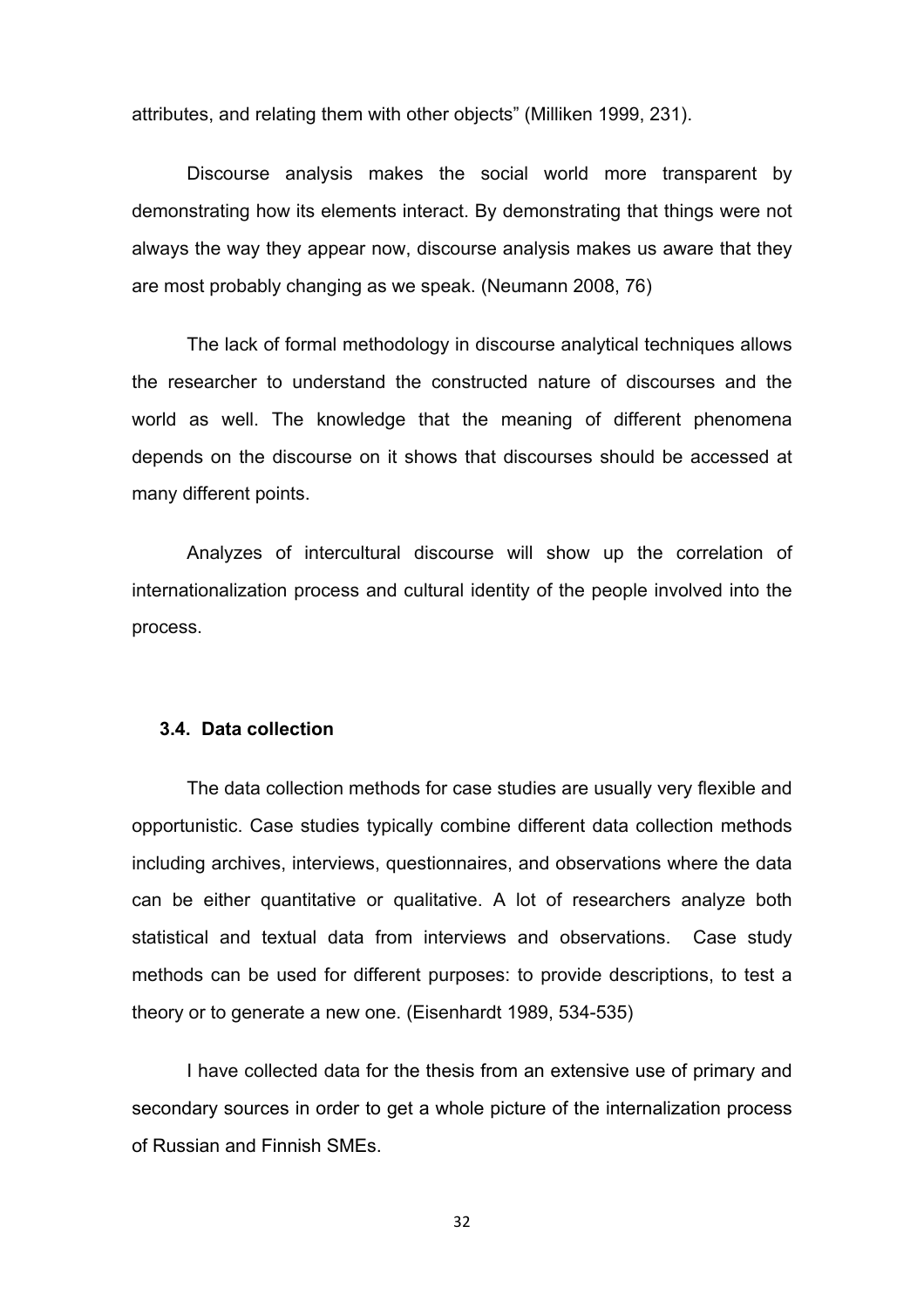The key sources are interviews with representatives of small and medium enterprises in Russia and Finland and experts in this sphere. As I used to work with both Russian and Finnish companies it was not very difficult to find interviewees. But the main problem for me was that I have never interviewed anybody before. It is my worst fear to ask people I hardly know for help. It is probably a part of Russian mentality, as people in Russia do not usually eagerly answer questions or ask favours. Moreover, they are mostly busy and not very much interested in doing academic research, so I felt a bit uncomfortable thinking about interviewing other people. But still I understand that interviews with experts and SME's representatives are crucial for my research.

Due to the reasons above I was able to start collecting empirical material only in March 2015. I asked to interview my boss and one of my colleagues. Both of them are Russian, so it was quite easy to talk to them. Another two interviewees were found in the Finnish subsidiary of the enterprise I work for. One of them was Finn, the Director, the other was Russian, my prospective boss, who works in Helsinki now. I sent them the questions for the interview by e-mail, and some days later I contacted them by Skype. Another two respondents were my acquaintances. One of them lives in Finland, the other in St. Petersburg. I interviewed them in Russian. The others were unknown contacts I got from the Finnish-Russian Chamber of Commerce. I wrote them emails, asking for the interview. Some of the people I addressed agreed to help me. We connected mainly by Skype and sometimes by phone in Russian or English.

I also analyzed articles, reports and other data from the materials of the Trade representation of the Russian Federation in Finland, the Russian-Finnish Chamber of Commerce and the Finland International Chamber of commerce. These secondary sources were used to obtain a wider overview of the situation.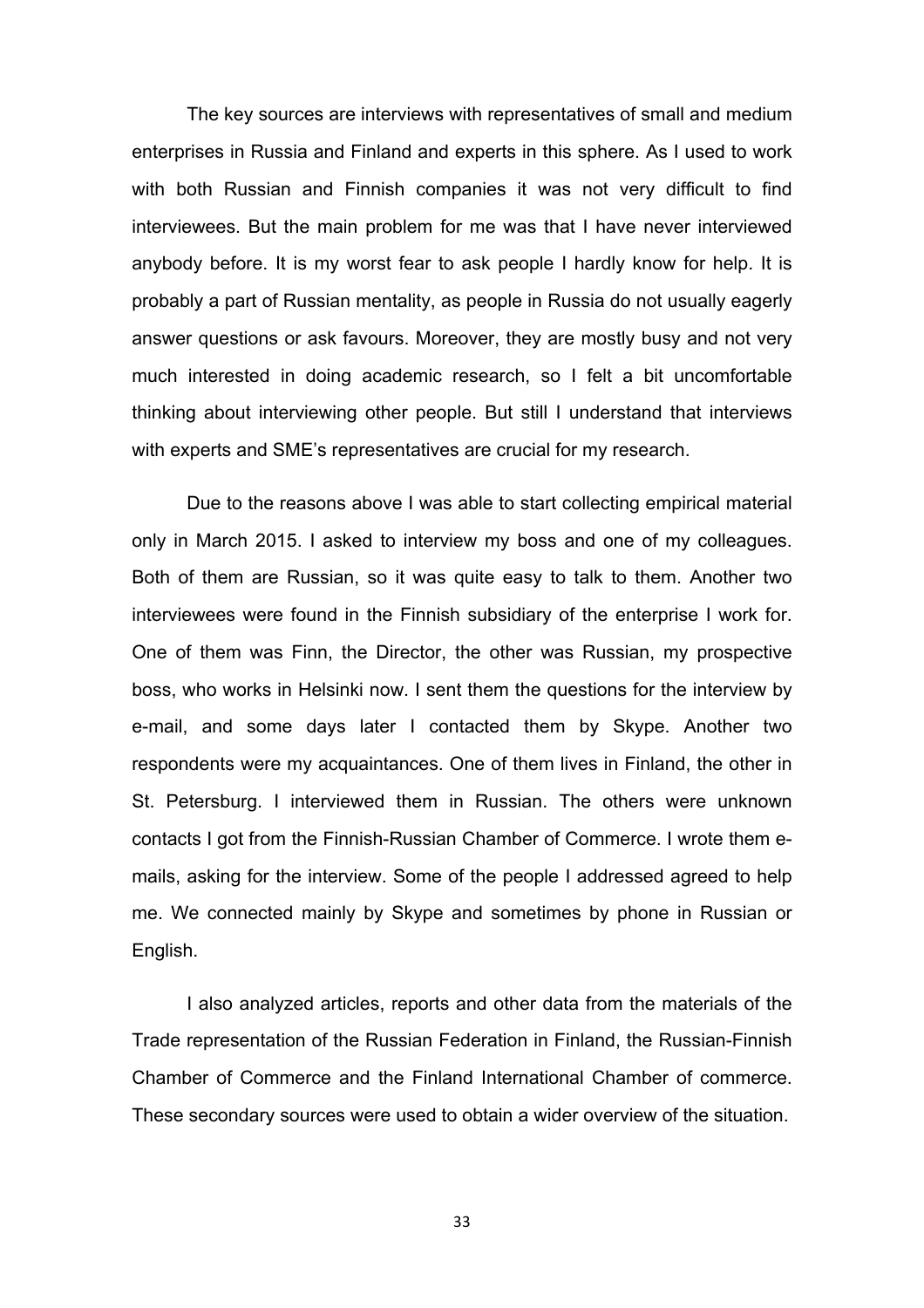As I have already mentioned, the main data collection is conducted through semi-structured interviews with the sample respondents. The interviews are based on a questionnaire consisting of open questions promoting discussion. All the interviews are based on this list of themes and questions to be covered, but each can vary from interview to interview, due to the different nature of the respondents and the flow of the conversation.

The research includes some semi-structured interviews that were conducted face-to-face, some email interviews and some web conference interviews. The interviews were conducted in Russian, English or Finnish.

There was a limited amount of people to be interviewed, while at the same time the high profile status of many potential interviewees narrowed the sample number. Finnish people and organizations are easier to reach than the Russians, and they are more helpful and ready to answer questions more willingly.

The interview frame is based on two main central themes:

1. Motives and challenges of SMEs' internationalization process

2. Influence of cultural perceptions to the process of internalization

The interviews are aimed at identifying the experiences from the business environment in Finland and Russia. They also included additional questions such as: What kind of international undertaking has it been? What are your business opportunities? What kinds of challenges and problems have you faced?

The second part of the interview examines cultural differences in reference to internationalization. For example, what kind of knowledge and skills are required for internationalization of business at different stages? What kinds of the perceptions have an impact on the internationalization process? This block of questions also aimed to examine business relations and corporate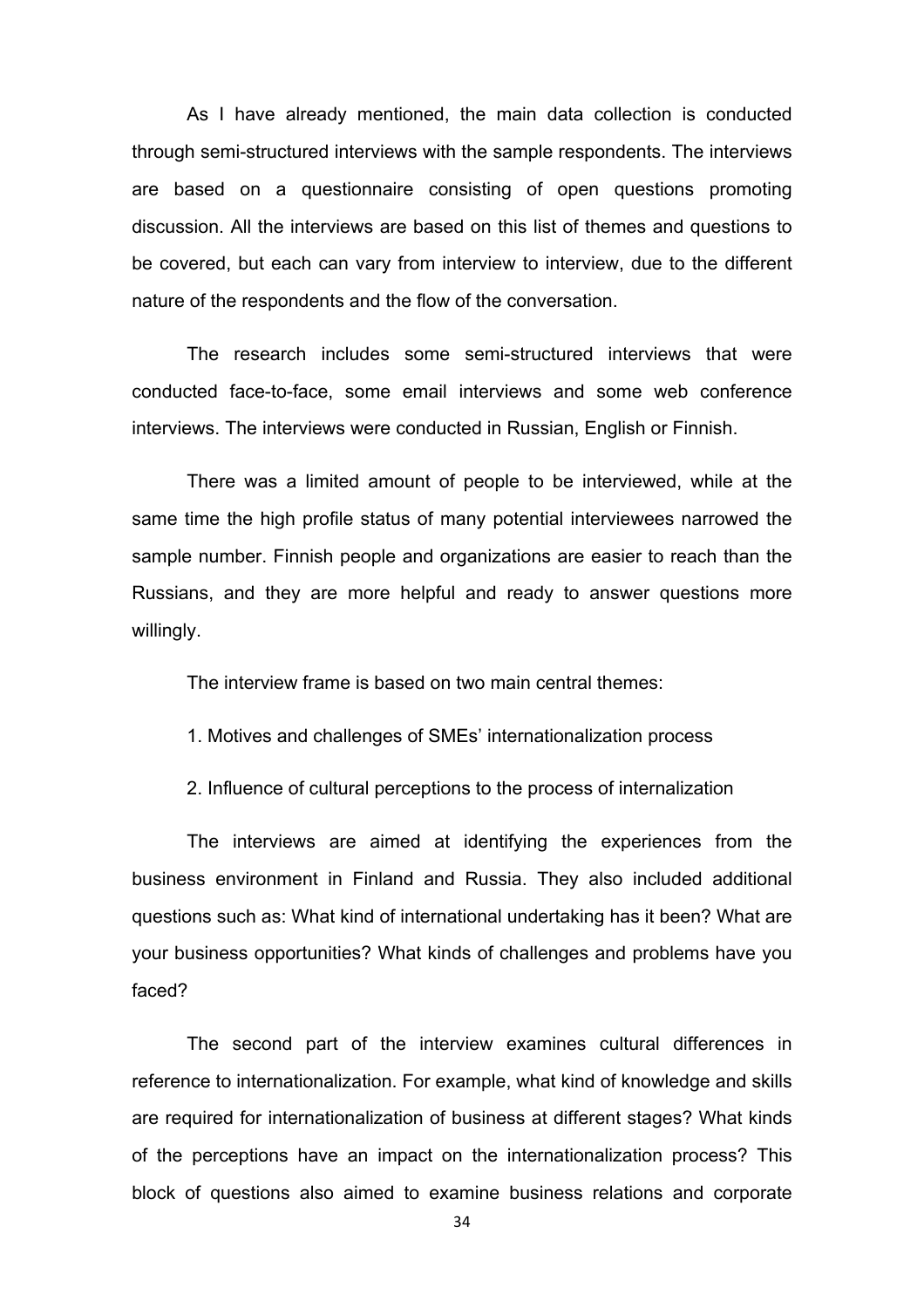networks in both countries. It included questions about relationship with other companies and the authorities, both local and of foreign network structures.

The third block of questions refers to current issues for development and follow-up plans: Does the company have plans for the expansion of operations / reduction / changing direction? What is the positive impact on development?

### **3.5. Analyzes of the empirical data**

The analysis of qualitative data is often seen as the most difficult part of research. In qualitative research, data providing enough description is needed to be able to determine how closely the situation matches the research focus (Merriam 2001, 211).

This study is mainly descriptive and, therefore, data analysis was limited to identifying themes and categories of importance as stated above. My aim was to identify the most commonly occurring meaningful data that was helpful, unique, and most important to participants as they continue their international business relationships.

The interview form is also used during the analysis phase, as the aim of the interviews is to get information related to important aspects of the internationalization process. For more reliable analysis results, the researcher has to go deeper than the first impression from the data. In the study, this is achieved through cross-referring the impressions from case to case, and with external data in secondary sources. (Eisenhardt 1989, 541)

In order to make valid meanings out from the qualitative data, several methods can be used. "Data analysis is the process of making sense out of data; it involves consolidating, reducing, and interpreting what people say... A rich and meaningful analysis of the data will not be possible if analysis is begun after all data are collected" (Merriam1998, 177-178).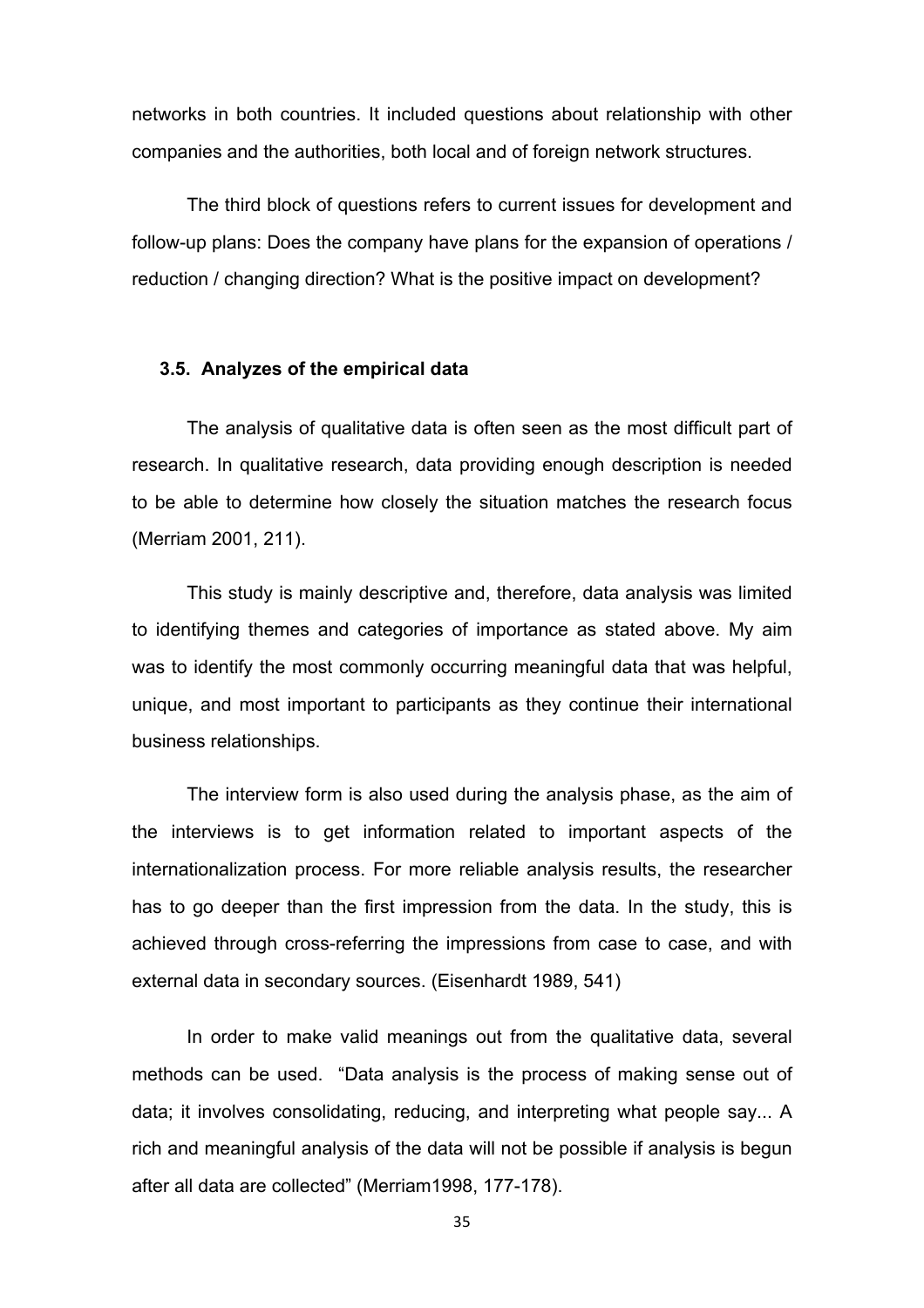The actual research problem of the thesis is not finalized while the interviews are commenced. The more data analyzed, the wider and deeper an overview of the phenomena is generated.

There are many different ways to analyze qualitative data, such as a thematic, descriptive approach, or more in-depth methods. A thematic analysis is one that examines all the data to identify the common issues and the main themes that summarise all the views collected. This is the most common method for descriptive qualitative projects. (Patton & Cochran 2002, 23)

For my research the thematic analyzes is the most suitable as well. The key stages of analysis are:

1. Reading and annotating transcripts is the most basic stage. This is particularly useful with the first few transcripts, as it helps to get a feel for the data.

2. Identifying themes is the next step: summaries of 'what is going on here'. This means not just summarising the text, but trying to think what the text is an example of.

3. Developing a coding scheme. The initial themes can be gathered together in order to develop a coding scheme. This is a list of all the themes, and the 'codes' that we will apply to the data. Each broad code can have a number of sub codes.

4. Coding the data is the next step. That means applying these codes to the whole set of data. The coding scheme can be amended when going through the data in detail.

5. Forming the clusters by combining closely related meaning units of similar competencies.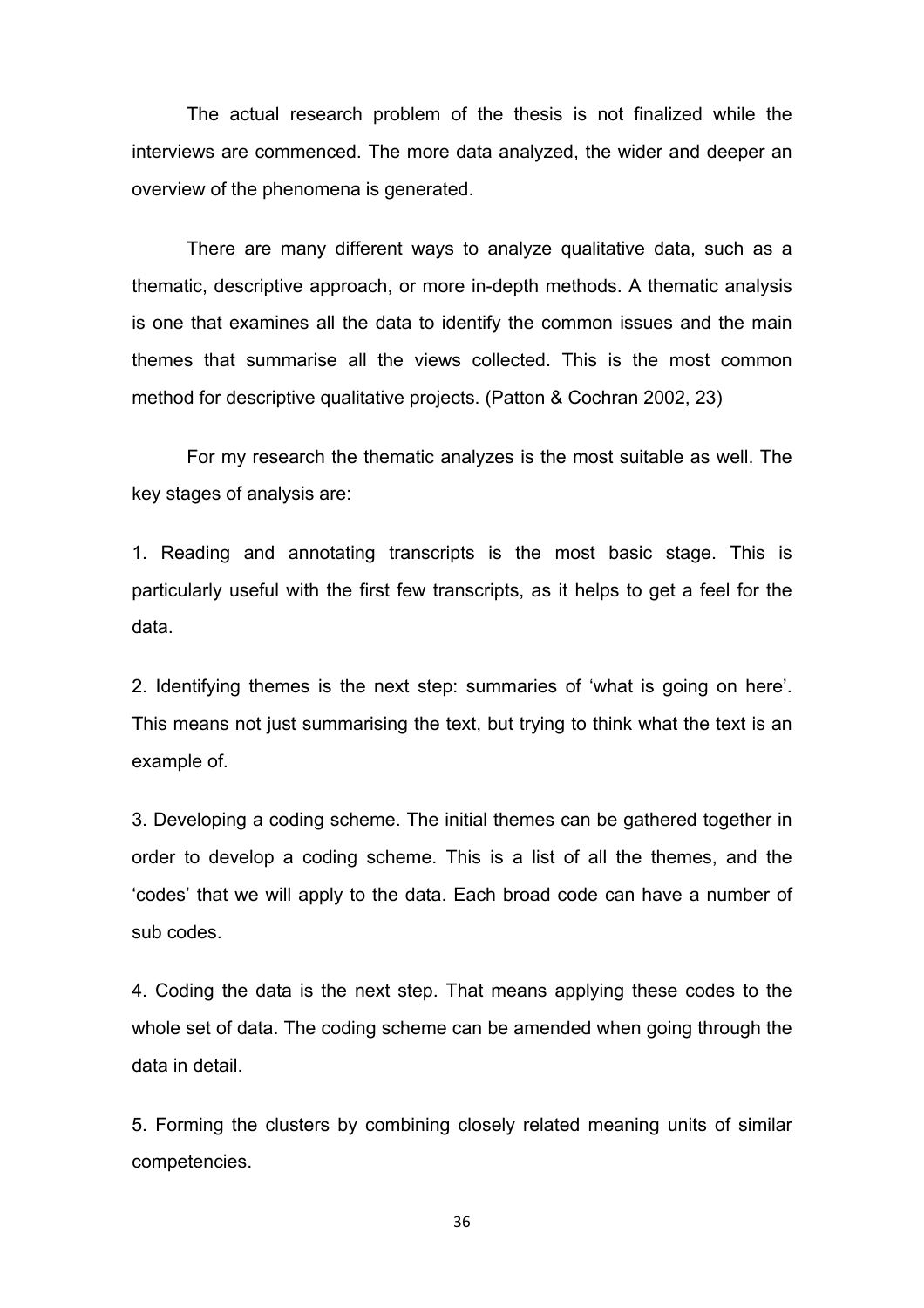6. Finally, reducing a huge number of competency units to categories and subcategories.

In such a way I have studied the research cases individually by applying the research questions to each case. After finding out the characteristics of each case, and the motivation and challenges of the entrepreneurs, cross-case conclusions will be made to address the research questions related to the whole phenomenon.

# **4. ANALYSIS OF EMPIRICAL MATERIAL**

This chapter will go through the findings of the interviews. The majority of the data has been collected from the semi-structured interviews with managers of the chosen enterprises and from the interviews with experts from the tematical publications. First, there will be a short presentation of each company interviewed. Secondly, interviews will be analyzed and investigated for findings in their internationalization behaviour. The analysis part consists of three sections, one for each main topic discussed during the interviews.

Lastly the cases will be examined with reference to the research questions of the thesis presented in the introduction chapter. The following part will provide a discussion of the research question based on the connection between the findings of the studies and its theoretical framework.

### **4.1. Case companies**

During my research I have analyzed the activity of 6 SMEs. The following sub-chapter will introduce the case companies in relation to background,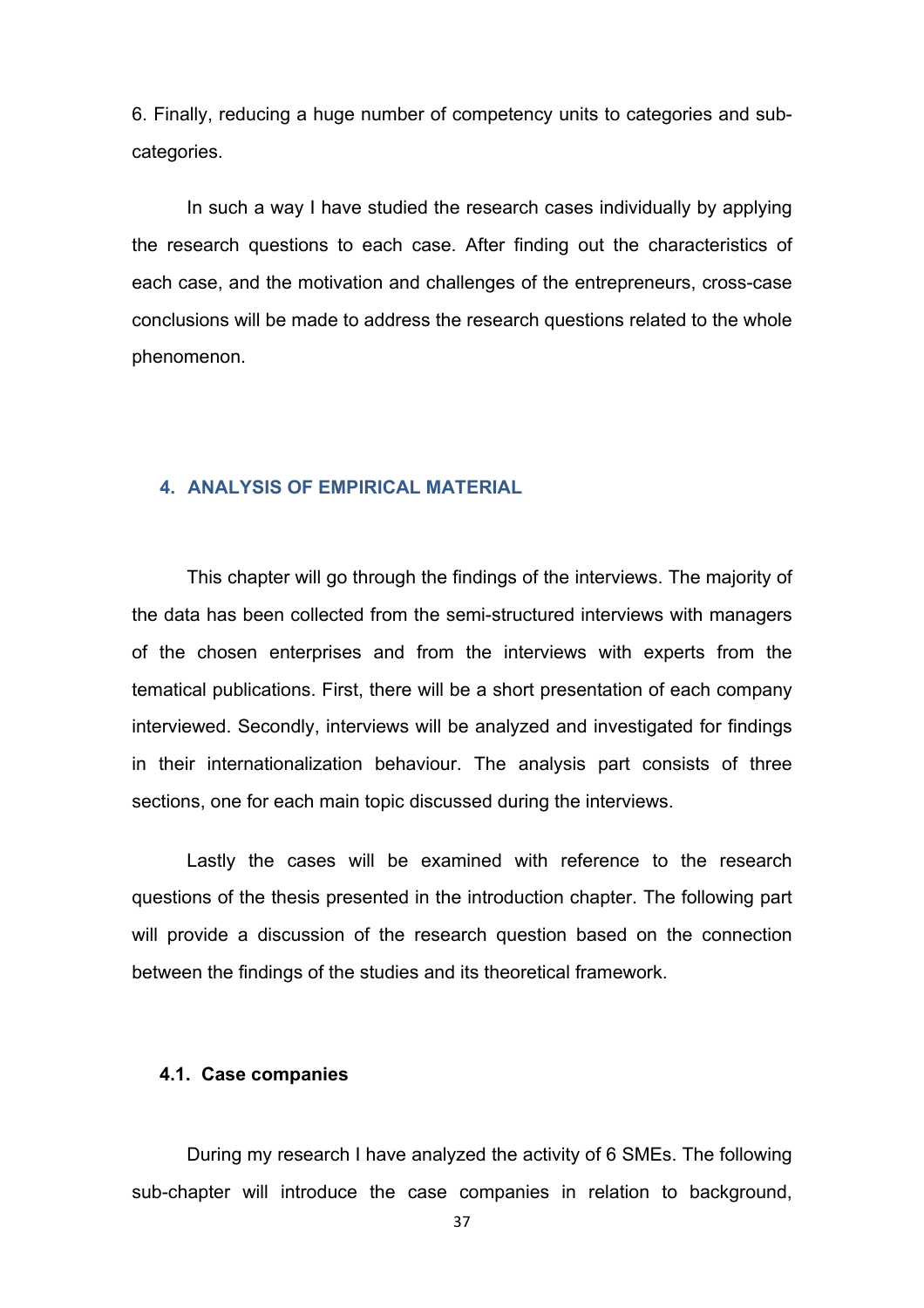turnover, personnel, and aspects related to internationalization. For confidentiality reasons the names of the case companies will be fictional and any coincidental reference to actual companies is accidental.

The Railway Logistics Company provides railway transport and services related to carriage by rail in Russia and in neighbouring countries. It has been operating in the Russian market since 1997 and in 2006 a subsidiary in Finland was established. I have interviewed the Deputy Director of international forwarding, and a manager of the international forwarding department. The total number of personnel working for the company is 143 employees. The annual turnover of the enterprise is at about 650 million rubles. Thus the company can be categorized as a medium-sized enterprise.

The second case company is EasyWay Logistics, a Finnish subsidiary of Railway Logistics Company, which also offers logistics services but generally to Finnish customers. Its annual turnover is nearly 4 million euros. Only 4 employees work there; 3 of them are Finns and one is Russian. The Finnish Director General and a Russian manager of their Sales department agreed to be interviewed. According to its turnover and number of employees, the firm can be referred to as a micro company.

The next enterprise is MarkInvest, a Finnish consulting and marketing company operating for more than 20 years in Finland and 14 years in Russia. Its personnel consists of 7 people in Finland and 5 in Russia. I have interviewed its owner, who runs his firm himself and with his Russian administrative assistant. The turnover of the enterprise is at about 6 million euros per year. It can be defined as a small company.

Company FinRusService is a Finnish service company established by a Russian owner in 2007. It has 6 employees and its annual turnover is nearly 2,5 million euros. It is undoubtedly a micro-company. In my research it is represented by the owner.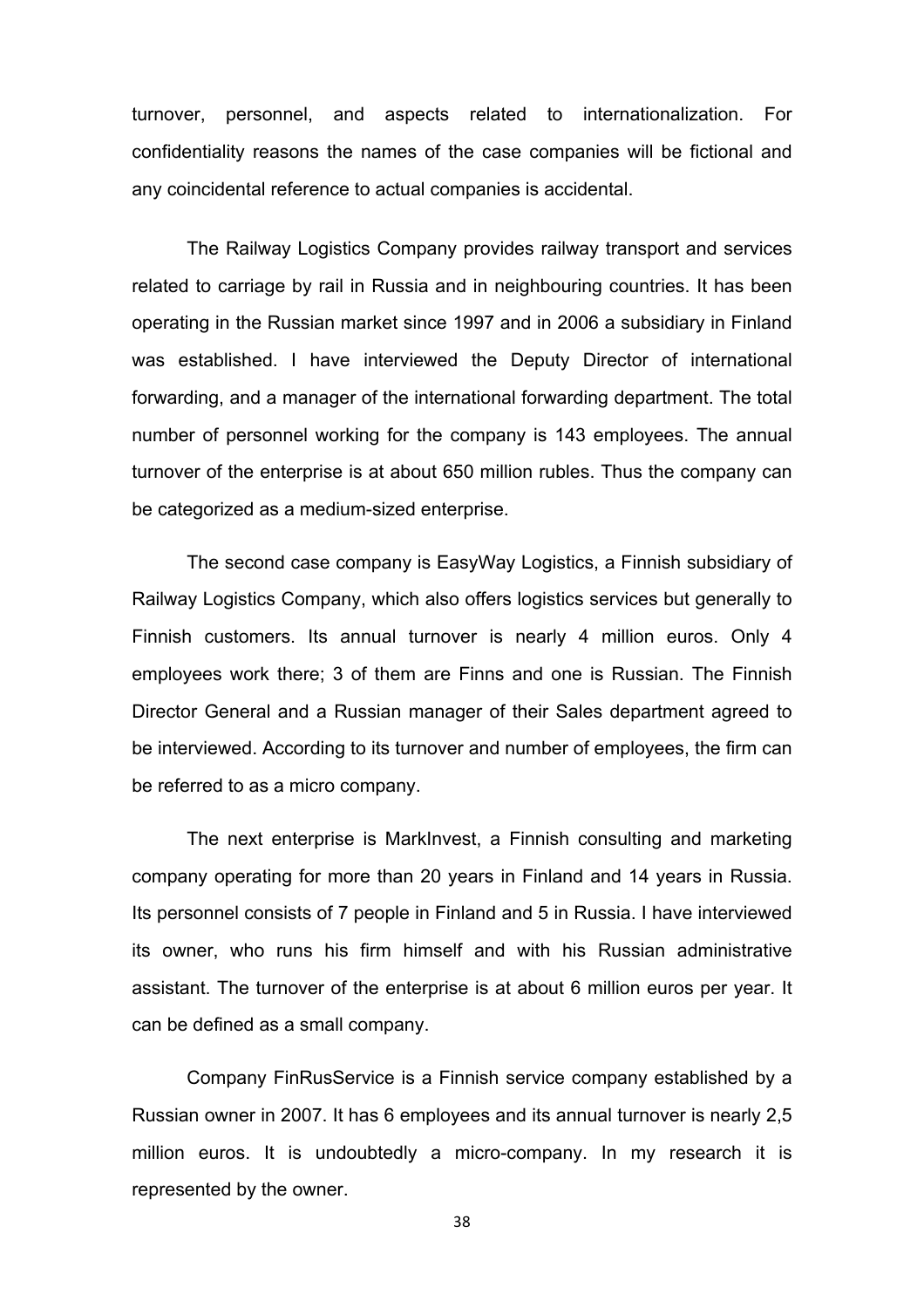The next enterprise, which is called Caterpillar, is a Russian supplier of Finnish equipment to Russia. It was established in 1996 and entered the Finnish market in 2006. It is a microenterprise as it consists of 7 employees and its annual turnover is no more than 30 million rubles. I had an interview with its marketing director.

HELEX is a Finnish company, exporting Finnish goods to Russia, established in 2002. It can be referred to as a so called ''Born-global company'', as it entered the international market when starting business. Its turnover is nearly 8 million euros, and its staff numbers are 6 people in Finland and 14 in Russia. Thus, it can be classified as a small enterprise. I talked to its managing director.

Three of the companies, Railway Logistics, MarkInvest and Caterpillar can be described through the terms of the stage model of internationalization (e.g. U-model, I-model) as they have developed their activity on a step-by-step basis.

The motive for internationalization of the other 3 companies, EasyWay Logistics, FinRusService and HELEX was obviously to satisfy an existing demand, which also supports the theory of Born Global firms. Without such demand existing, the companies would not go to the international market.

### **4.2. Internationalization motives**

For each company the process of internationalization was different, as well as the motives and reasons for it.

For Railway Logistics and EasyWay Logistics the main reason to enter the Finnish market was the growing amount of Finnish-Russian and Russian-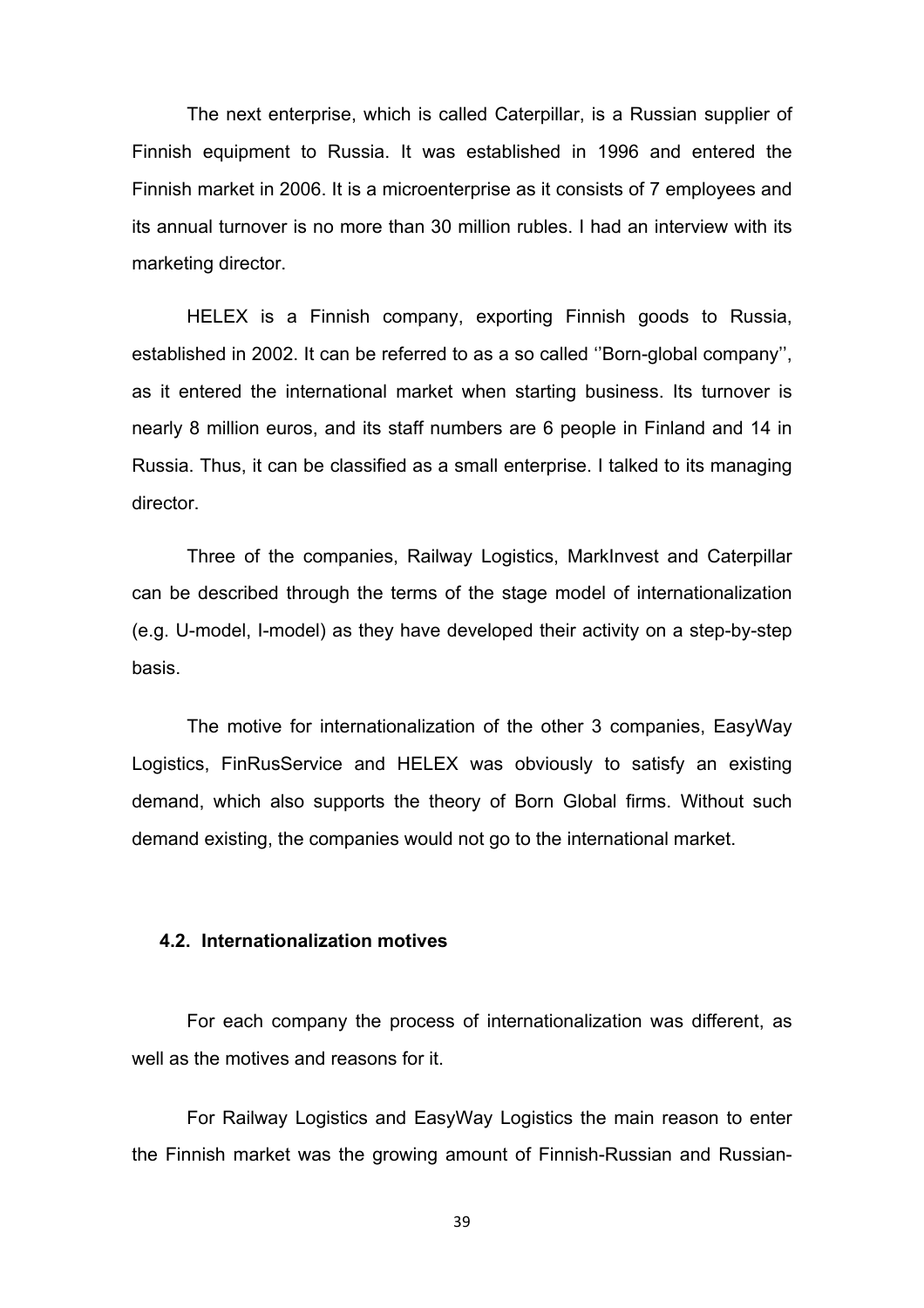Finnish forwarding, and the high prices for paying railroad rates by Finnish logistics companies.

*''When we opened subsidiary company in Helsinki, we managed to reduce carriage charges by almost 10 per cent!''*

For MarkInvest Company it was its partnership with Russian clients and an opening Russian market promising high demand for its services. Company FinRusService also entered the Finnish market due to finding the demand niche for its services in a border town.

*''I was sure that both Finnish and Russian businessmen would be interested in getting information about each other and about business environment in the neighbor-country. And I could give them what they wanted."*

For Caterpillar Company the main reason was the contact with a Finnish supplier who encouraged the owner to internationalize into Finland. Relations between Finland and post-Soviet Russia promised a good chance to convert the relations into business.

*"I just had a partner, who supplied equipment from Finland. And selfassurance. That's all*".

HELEX also decided to enter the foreign market due to its contacts in Russia.

*"He (the partner) told me that we can import our products from Europe to Russia and he guaranteed the demand for them. And he didn't lie".* 

## **4.3. Reasons for choosing the country for internationalization**

Answering the question about the reasons, which influence the choice of the particular country to internationalize, almost all Russian respondents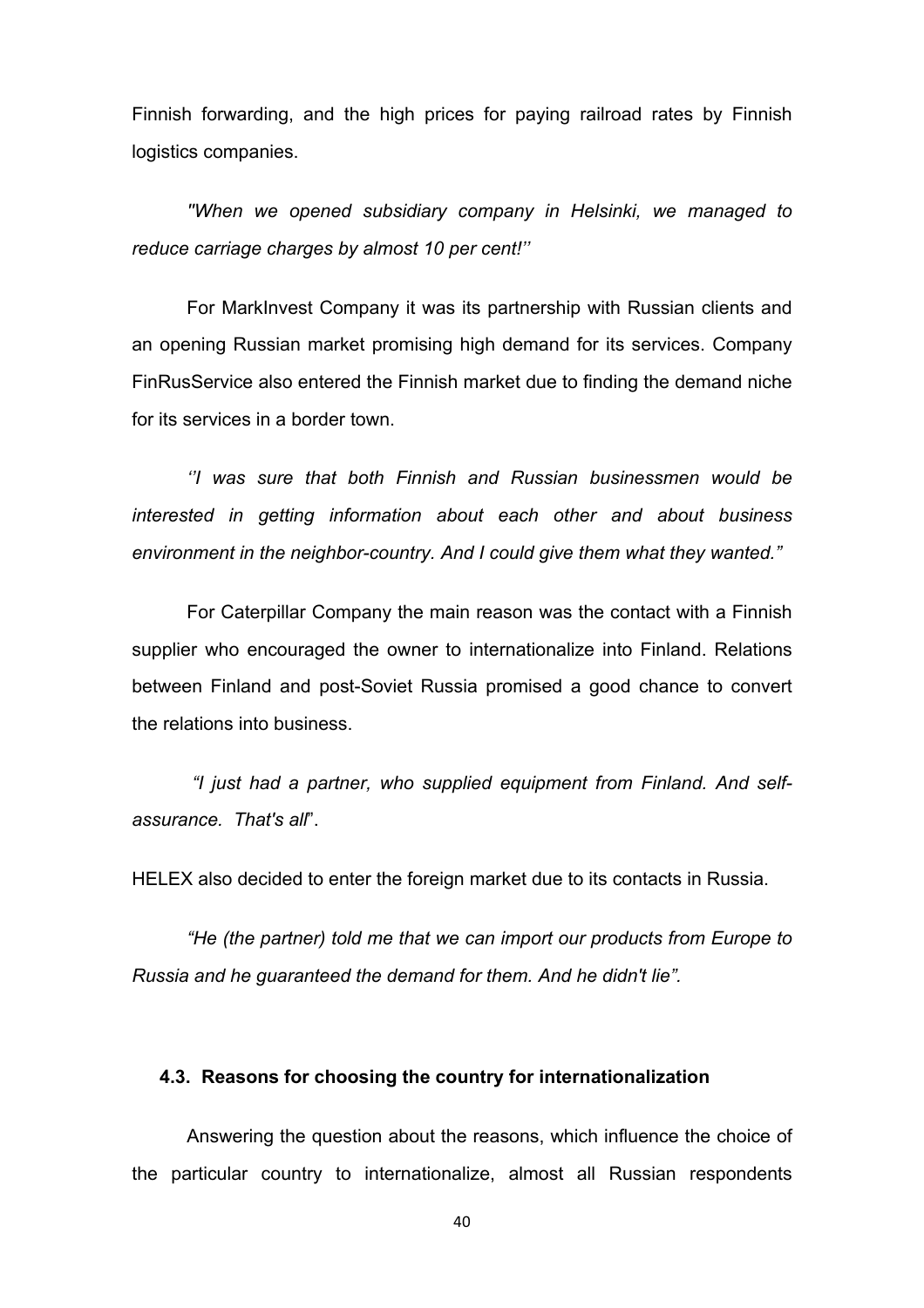mentioned the disposition of the two countries, close cultural links, and a common historical background. I was a bit surprised with it. Although the first reason is quite expected, Finno-Ugric and Russian cultures in my opinion have more differences between them than anything in common. Of course no one can deny that Russian and Finnish people have interacted much due to the geographical position of the two countries, but this interaction cannot be treated in a positive way only, taking into account the wars between our countries in the  $20<sup>th</sup>$  century and the problems of illegal immigration from Russia to Finland. One of the respondents gave me a forthcoming comment when I asked him about it.

*''We don't need to like each other. Whatever we think about one another it doesn't abandon hundreds years of our intercommunication and living side by side.''* 

Finnish respondents and some Russian ones, along with the geographical position, named among their motives to chose Finland the European business culture and the comfortable business environment.

In case of Finnish companies, answers to the question about the reasons for choosing Russia were almost the same. All the Finnish respondents, as well as Russian ones, mentioned geographical position and common historical background. One more certain reason for entering the Russian market was growing demand for everything in Russia, and the wide range of clients for every product or service.

*"Russia is the main export market, it is a neighboring area. Business is done purely from Finland. The company has no subsidiaries in Russia, but the trade is made directly with the customer. ''*

Despite the reasons for the choosing the country for internationalization, there also challenges, which should be taken in account before making any decision to enter the foreign market.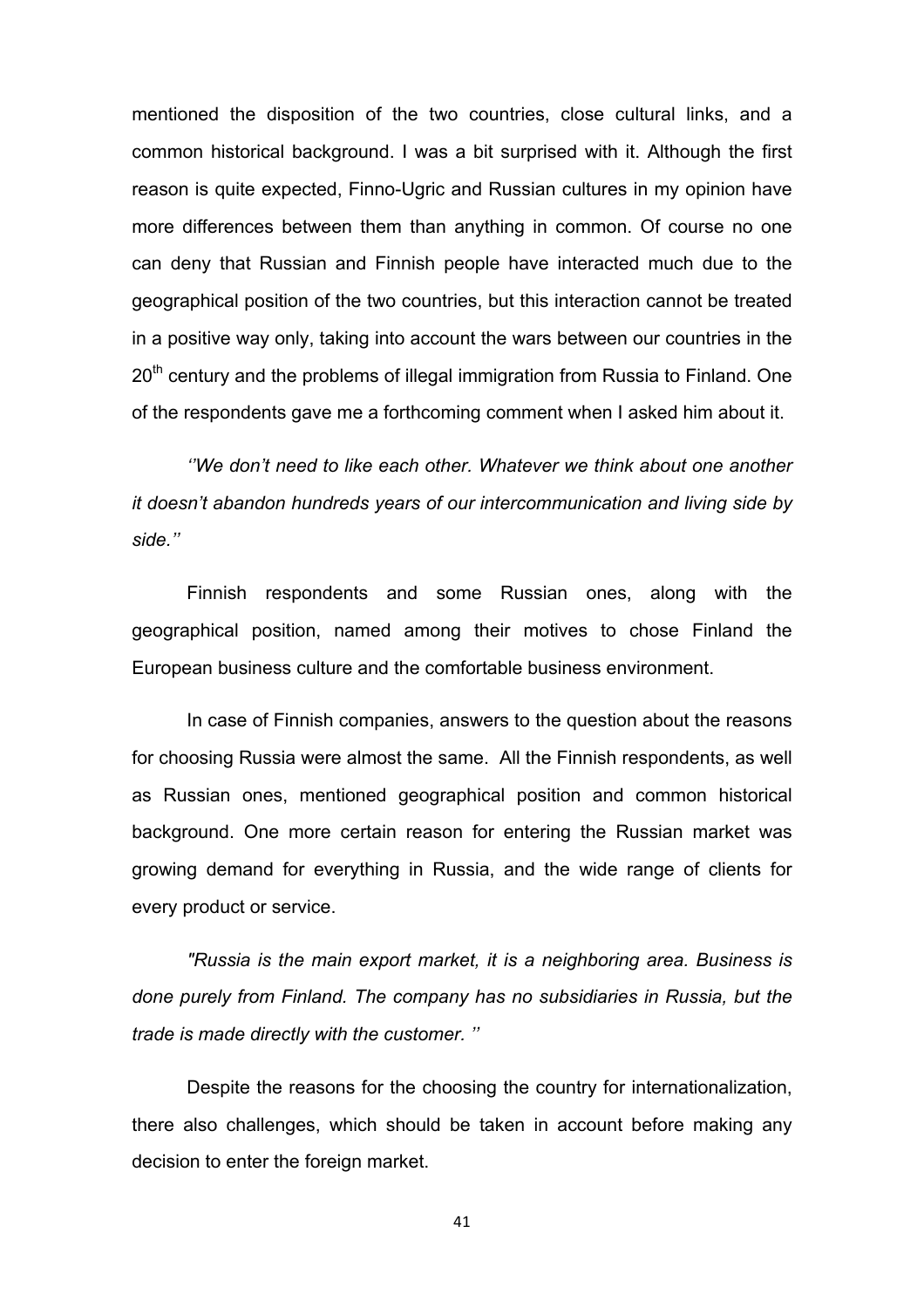The main challenge for Finnish SMEs in Russia is considered Russian protectionism. All the Finnish respondents are sure that such risks must be taken into account.

*''The protectionism itself is a risk, because the basic idea of Russian government here is to get self-sufficiency and to minimize the import. If they found a way, how they will be able to live without imports, they certainly will use it. "*

Representatives of Russian SMEs mentioned banking and finance systems as a main challenge. The interest rate is about 18-20%. It is too high for small companies with long-term operations.

*"The main problem of Russian companies is financial. If interest rate will be 4-6%, then everything would be easier. Now the rate is about 20%, it means that it takes nearly five years to pay the price twice. Export and import trade, customs and certification problems can be solved easier. Financial problems are due to the greed of bankers, mentality. The state supports the reduction in the rate of the loans for SMEs, but in practice, the banking system does not work according to it. During the Soviet period the percentages were better. "*

Some Russian respondents consider that international cooperation between Finnish and Russian SMEs is improving due to attention from the state. They believe the Russian government supports the activities of small enterprises, for example: simplifying the tax and accounting systems. There are changes, but they are slow and sometimes inconsistent.

*"Attention of Moscow is a positive factor. Now the Russian government supports SMEs, but the support is not consistent. For example, the interest rate of the loan for SMEs has been reduced, but on the other hand the entrepreneur tax has been nearly twice raised. Thus, employment opportunities and development conditions for SMEs are deteriorated. Russia's problem is that we don't have our own production. Only commercial activity is developing. Russia*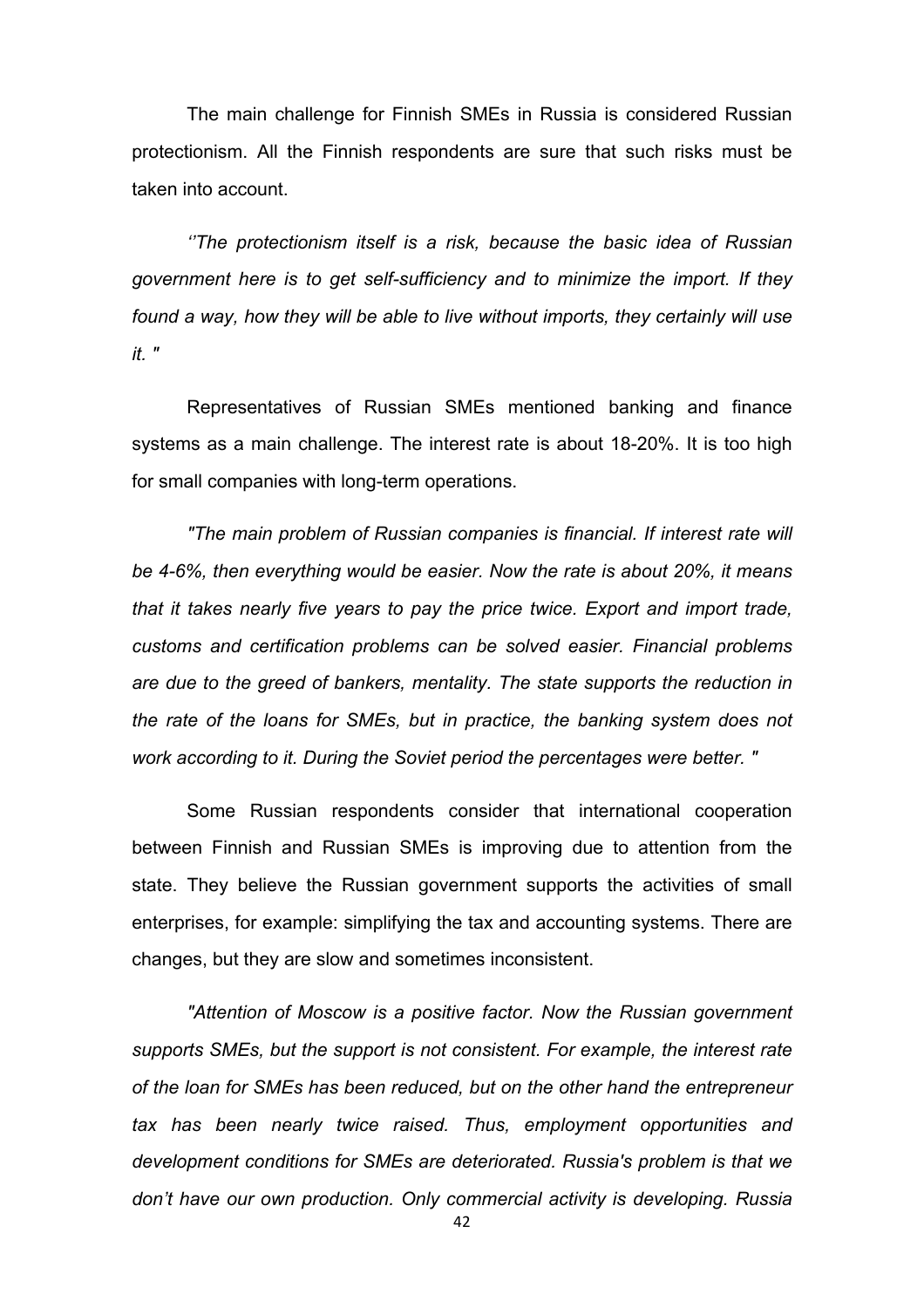*has money, because exported food and raw materials (fish, trees, berries, oil, gas, etc.). This is not a long-term activity, because of our own production is not developed."*

### **4.4. Cultural perceptions**

Being asked about cross-cultural encounters, cultural differences may appear at different levels, from differences in functions and departments to differences between the parent company and subsidiaries.

Cultural issues were broached several times during the interviews, and the expression 'cultural perceptions' was often used both in questions and answers. The way these issues were discussed showed how the respondents understand 'culture'. Sometimes I asked how the person interviewed would notice that someone was culturally different from him or her. The conceptualizations of culture given by the respondents differed from something rigid and clear-cut expressed in a certain language, behaviour and dress-code to some open metamorphic concept.

The following quote is a typical example of an inflexible understanding of culture.

*''At first it's external appearance, then speech probably, and behaviour; people smell differently, I mean not smell but, you know, you get a feeling... The way people are dressed also''.*

The conceptualization of culture stated above indicates that culture is something a person owns and which most probably will not change over time. Thus, it is possible for the respondents with a multicultural background to state the main differences between Finnish and Russian culture. Moreover, certain characteristics of a given culture are usually described in comparison to some other culture.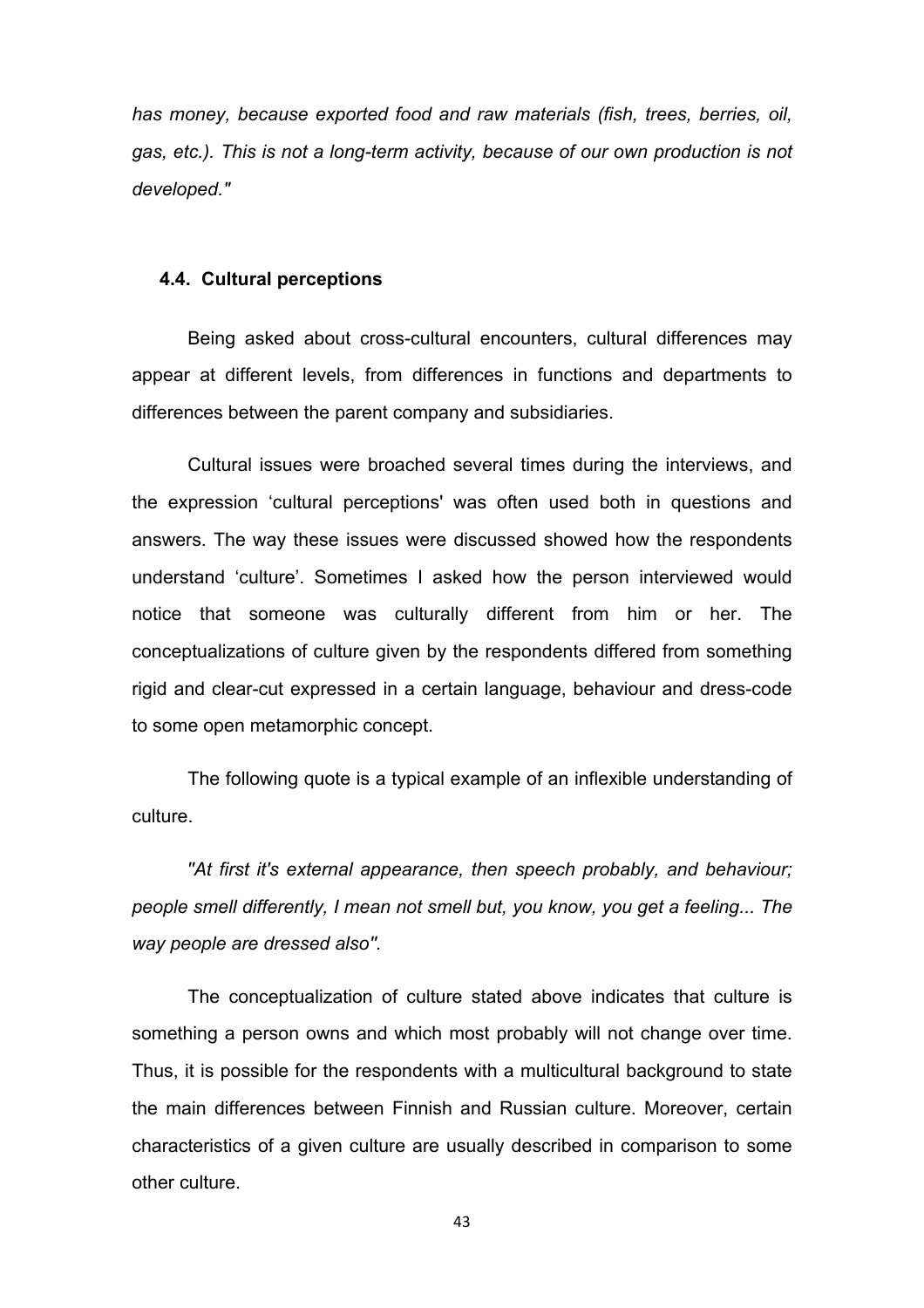As a counter functionalist view of culture, other respondents interpreted culture as a changeable concept. Nevertheless, culture once again is understood as something belonging to a certain person, as the following quote is an example of:

*''If I meet a person who is Russian, for example, you I know more or less what you can say in the beginning of the meeting. Of course this person may differ a little bit from what I thought, but still I know I know more or less the frame. So I won't be very much surprised''.*

The notion that culture can be understood as a kind of frame that holds people together is also found in the following statement:

*''I have my own theory, that, for example, people from the Asian-Pacific Area have an idea of having equal status before you can talk to them. The same is true also for German and sometimes for Russian people. It is just a sort of a median, you know, people are like this. This is formal, and you can read all sorts of reports about how people of different cultures behave in the same situation and what inherent properties certain culture has, but still I am sure the standard deviation of people is broader than the actual deviation between cultures.''*

This person expressed the opinion that people, even though perceived as belonging to some culture, may differ extremely despite their culture. He also emphasized that differences between cultures are most likely less important than the differences between individuals.

Following this line some people are not sure if some difficulties in crosscultural communication were caused by cultural differences or differences in personality. The following quotation illustrates it.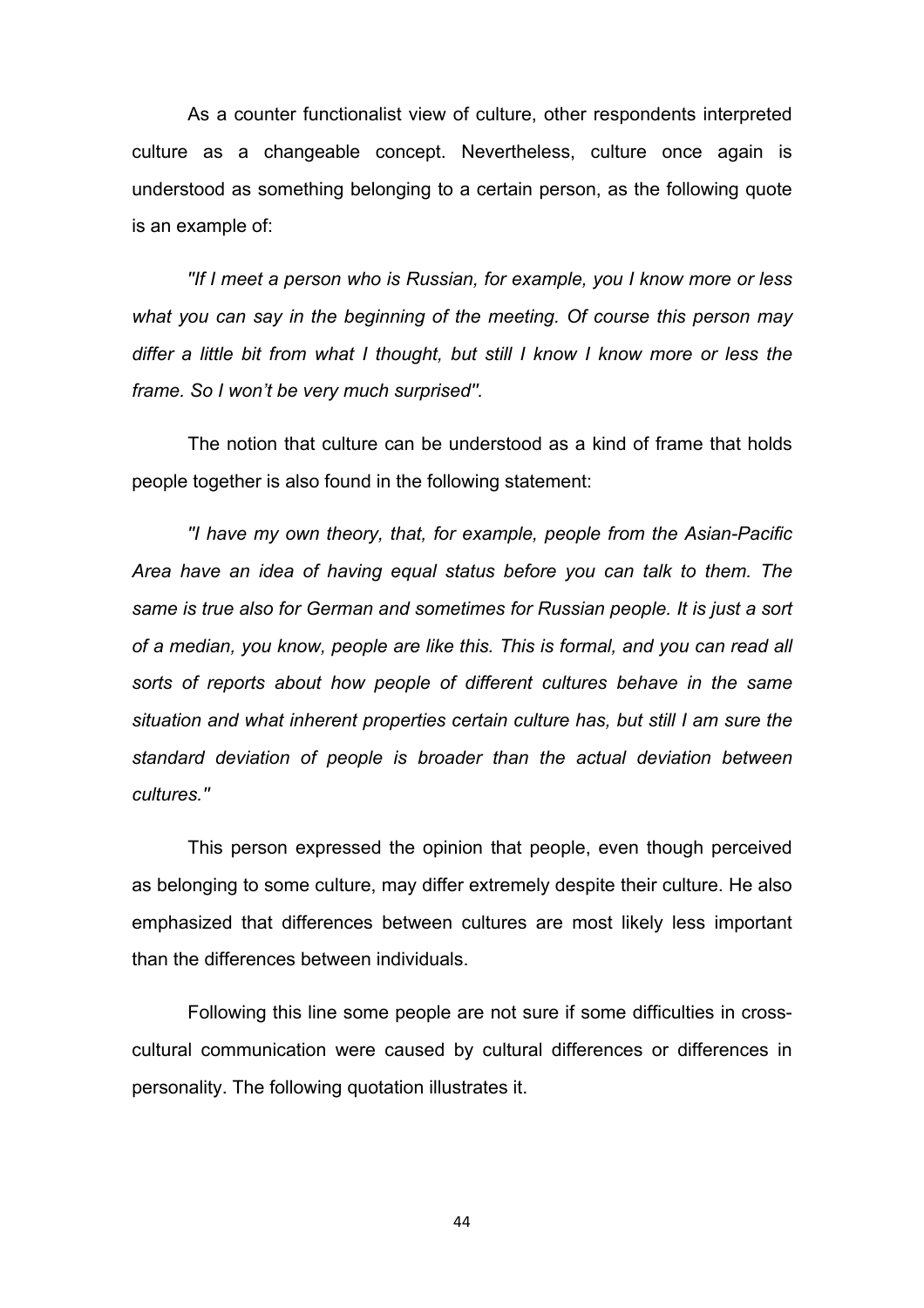*''So, if you start arguing with someone why do the argument happen? Due to the different personal views or we just cannot understand each other? Is it culture or personality?''*

According to this person, cultural differences are usually expressed by 'different views', which lead to the certain way of behaviour, whereas personal differences lead to 'not understanding each other', because the meaning of the message could be misunderstood. He considers that the meaning of a message is not influenced by culture. Similar views were found in some other respondents' statements also.

The following quote illustrates another view for what is considered personal and cultural.

*''I think that we interact on a human basis. And we know that there are differences in the perception of the issues you are discussing. So, it makes no matter whether this is another culture or the same. It's just the perception, which is not surely originated by the culture. And when you see that this perception or the way of understanding or discussing relates to a particular entity, and then in your head it becomes something that must be in the culture. But of course, people are different, I mean we are all from different surroundings.''*

It is interesting to note that this person understands the way, and how, people perceive their surroundings as not being culturally determined as long as he cannot find any *particular entity* standing behind this perception. On one hand, this statement means that this particular person first and foremost understands every cross-cultural relationship as relations between humans where cultural differences are rather unimportant. On the other hand, the quote indicates that a certain culture only exists if several people – *a particular entity*  have common views on some issue, its characteristics, its codes and certain preferences.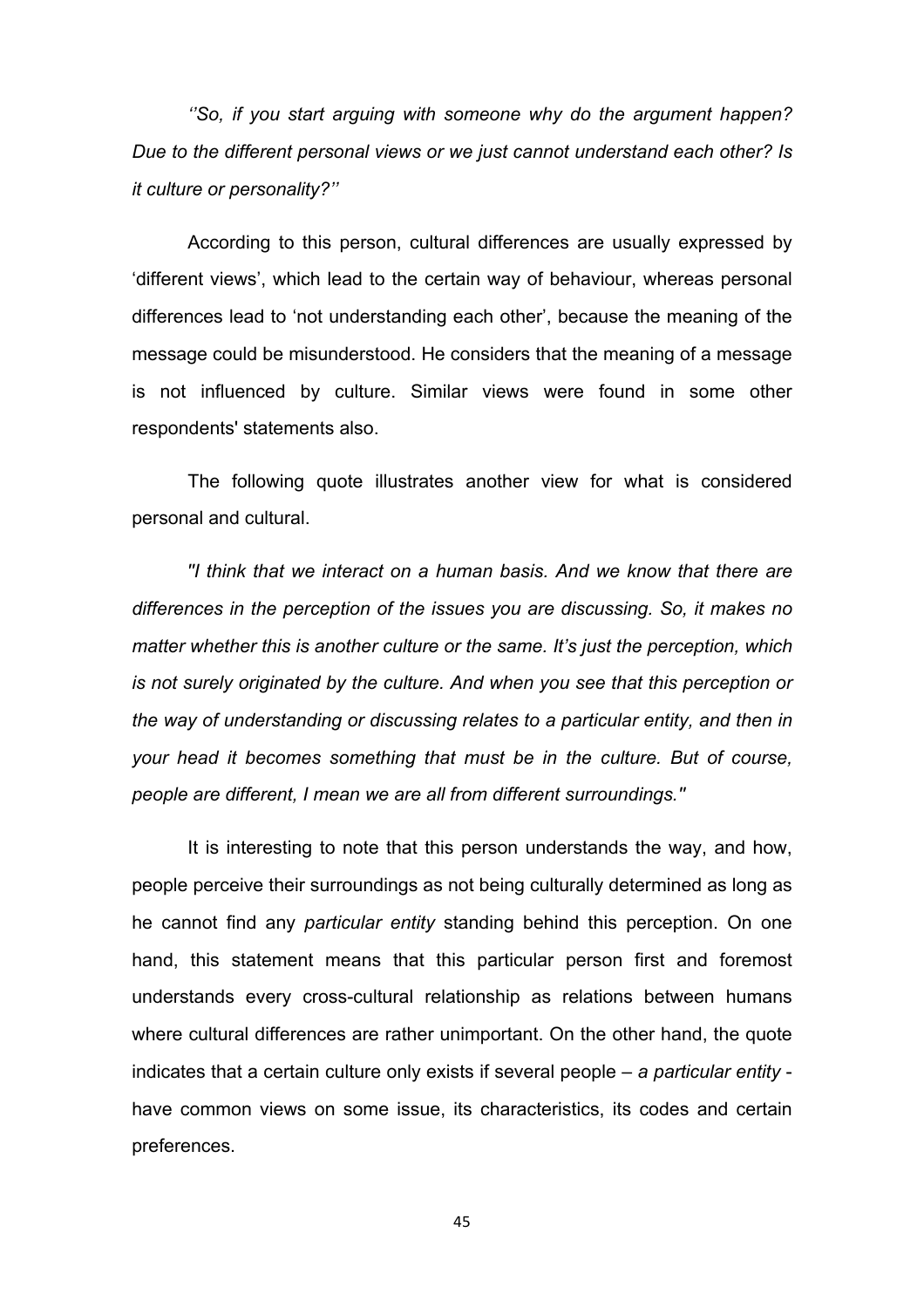It seemed to me that it was not easy for most of the respondents to define whether a certain reaction was caused by cultural or personal differences. This could be the cause for one respondent to express the opinion that culture does not matter at all, when he stated: "*People are basically the same, if you are kind to them; they are kind to you*"

### **4.5. Stereotypes and Generalization**

All the people interviewed often used different kinds of stereotypes; the most prevalent here was national stereotyping that is quite understandable in the case of internationalization.

Stereotypes in this thesis are understood as outlined by Søderberg & Holden (2002, 108) who define them as "*shared cultural categorizations of social groups that help to create order in an otherwise complex social universe.***"** 

Stereotyping others, and oneself assumingly, makes communication easier as it gets less complex. On the other hand, stereotypes are usually only partially correct, and thus using them may be a reason for wrong opinions about the Other. Moreover, according to Bennett (1998, 6) "*stereotypes may become self-fulfilling prophecies, where we observe others in selective ways that confirm our prejudice.*"

Continuing this line we can assume that stereotyping leads to the situation where people attach labels to others, whether consciously or unconsciously.

When asked about cross-cultural encounters, all interviewees addressed the issue of cultural differences that very often involved stereotyping of others and oneself. In this respect, national stereotyping was more prevalent than functional or departmental stereotyping. Moreover, being asked which aspects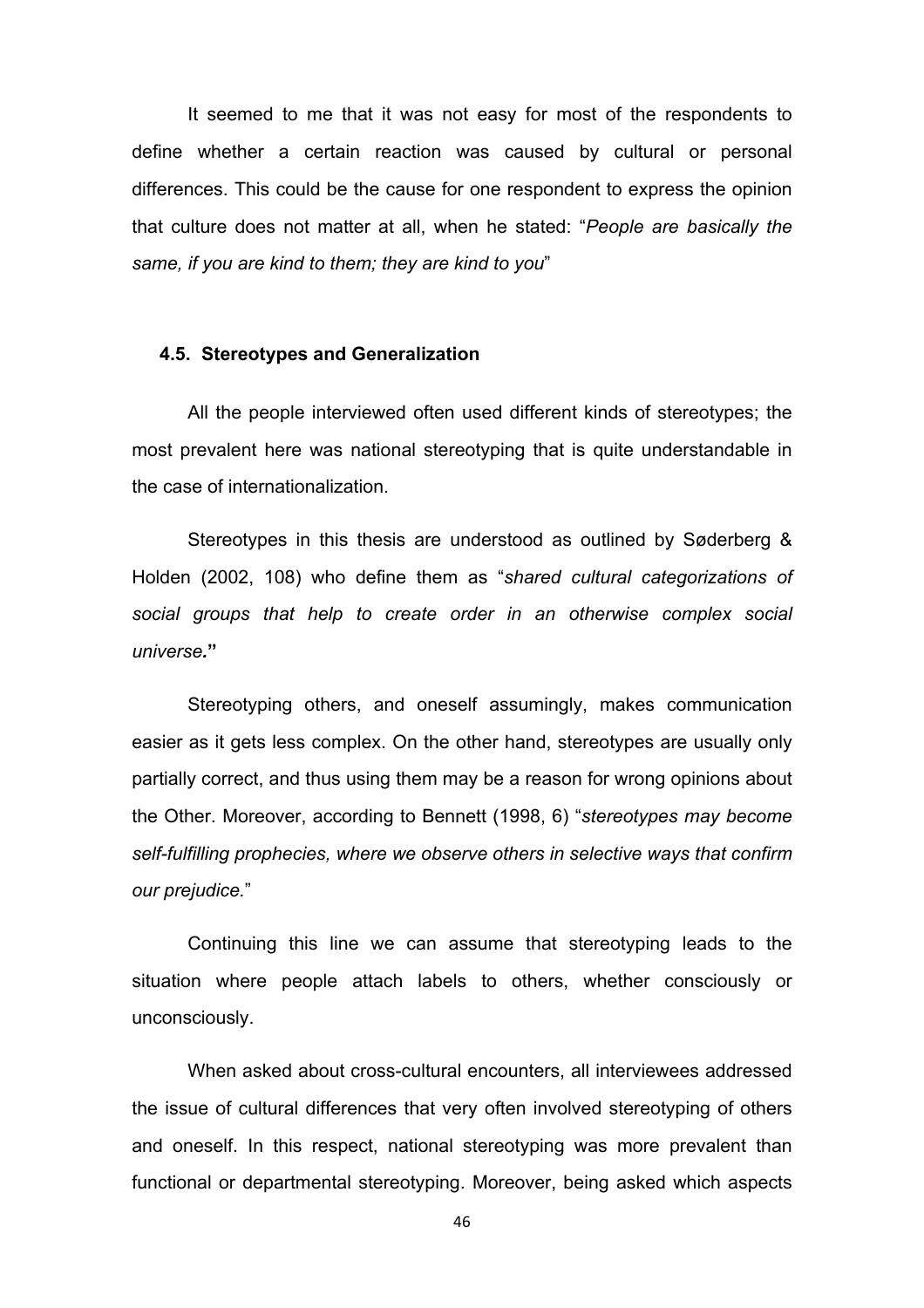might indicate cultural differences, some respondents pointed out differences in language and appearance as the first indicators. Thus, arguably they perceive 'culture' primarily as something affiliated to a nation, country or ethnic group.

Throughout the interviews various kinds of national stereotyping could be found. In the following, the most frequently mentioned stereotypes will be discussed. Respondents most often used stereotyping describing differences of mentality, national business style and business culture.

All the respondents agreed that there is a difference in mentality between Russians and Finns in general. Differences in the education system carries implications for the way people think in the workplace. Finns are taught to think freely and discuss different topics at schools and universities, while Russian education is focused on the assignments where students are expected to summarize rather than state their own views. Another point is that mentality differences can lead to problems during the first few months, but such an experience in the company helps people soon find a way of working together.

One of the Finnish respondents stated that the mentality difference is considerably less apparent today than twenty years ago. However he argued that no one can ever get rid of these differences by hiring only young Russians with a more 'Western' or 'International' minded staff.

*"Members of two different cultures can look and act the same way outward, but cultural differences are inherent."* 

Thus, this respondent doesn't consider mentality differences to be significant in the Finnish-Russian context:

*"Cultural differences can be found in every country, and even within countries like Russia and Finland. They exist whether we want it or not, and can only be defused to a certain amount. Due to this, Finnish or other foreign*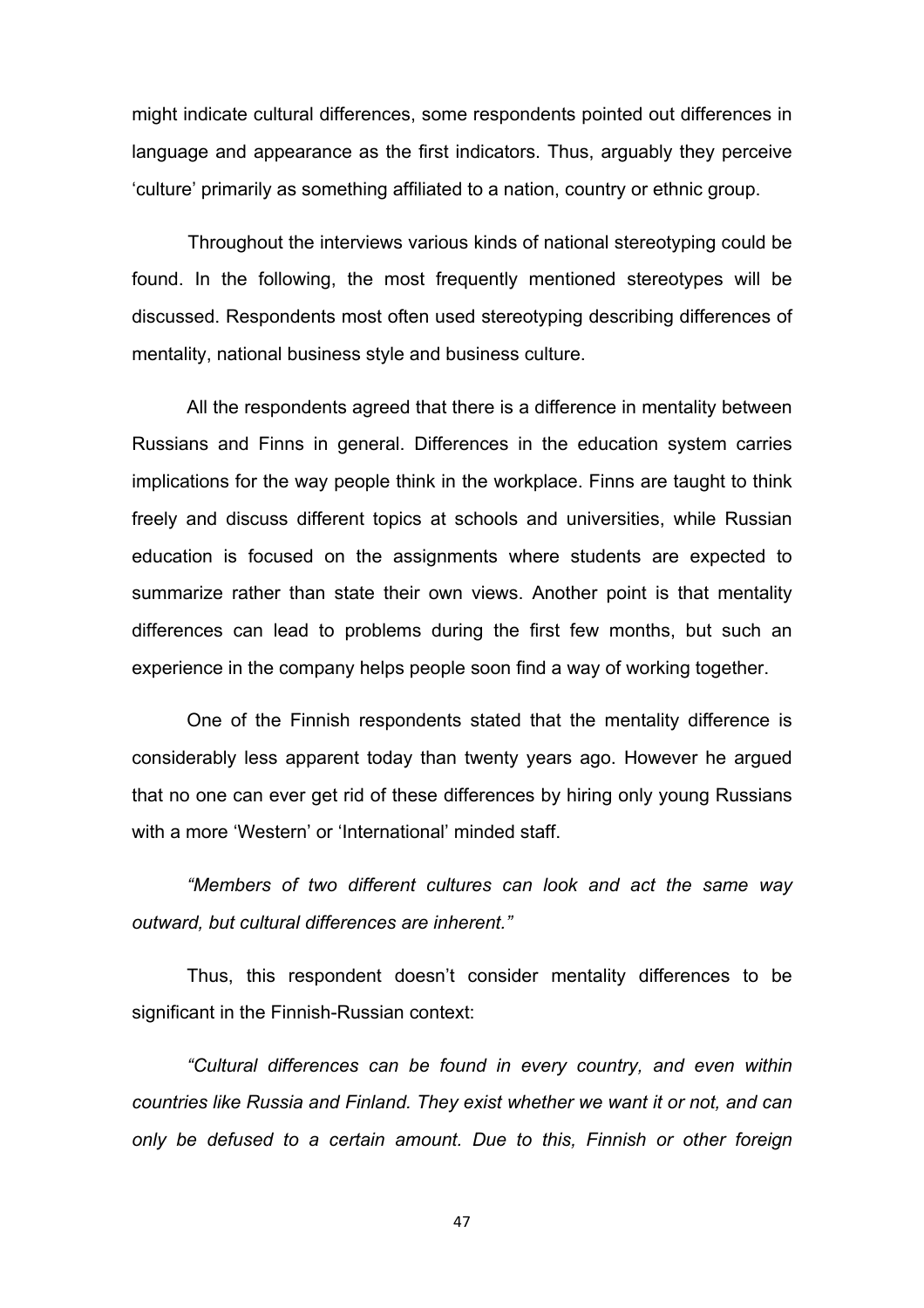*companies should never try to implement their mentality into Russian companies."*

Hierarchical systems of Russian and Finnish companies were the issue mentioned in the context of business culture by all the interviewees. Both Russian and Finnish respondents agreed that Russian business culture implies the importance of knowing whom someone is allowed to talk to and in which way, while Finnish business culture is mostly considered more democratic and less formal.

Russian business culture has changed during the last two decades. According to the respondents personal relationship is an essential attribute of the Russian market. One of the Finnish respondents stated that Finnish companies in Russia are more challenged by initial 'invisible' structural problems. These can be related to cultural differences, or even 'downright protectionism'. The respondent claims that it might be a better strategy to have both local and foreign ownership than to enter the market just as a Finnish company and try to capture market share. There are hidden factors with a great deal of power that influence business, and entrepreneurs might meet obstacles that need time to understand. However, people in Russia are quite positive to foreign direct investments.

One Russian respondent with a multicultural background described these differences as follows:

*''I think the biggest difference is hierarchy of business structures in our countries. In Finland you should not criticize anyone for his or her mistakes or push someone too much in a meeting where their superiors take part, as it is in the competence of the superiors. While in Russia it is quite common when your colleagues teach you how to do your job at a presence of your boss.''* 

Obviously this person expressed the opinion that communication patterns differ according to the hierarchical structure prevailing in a certain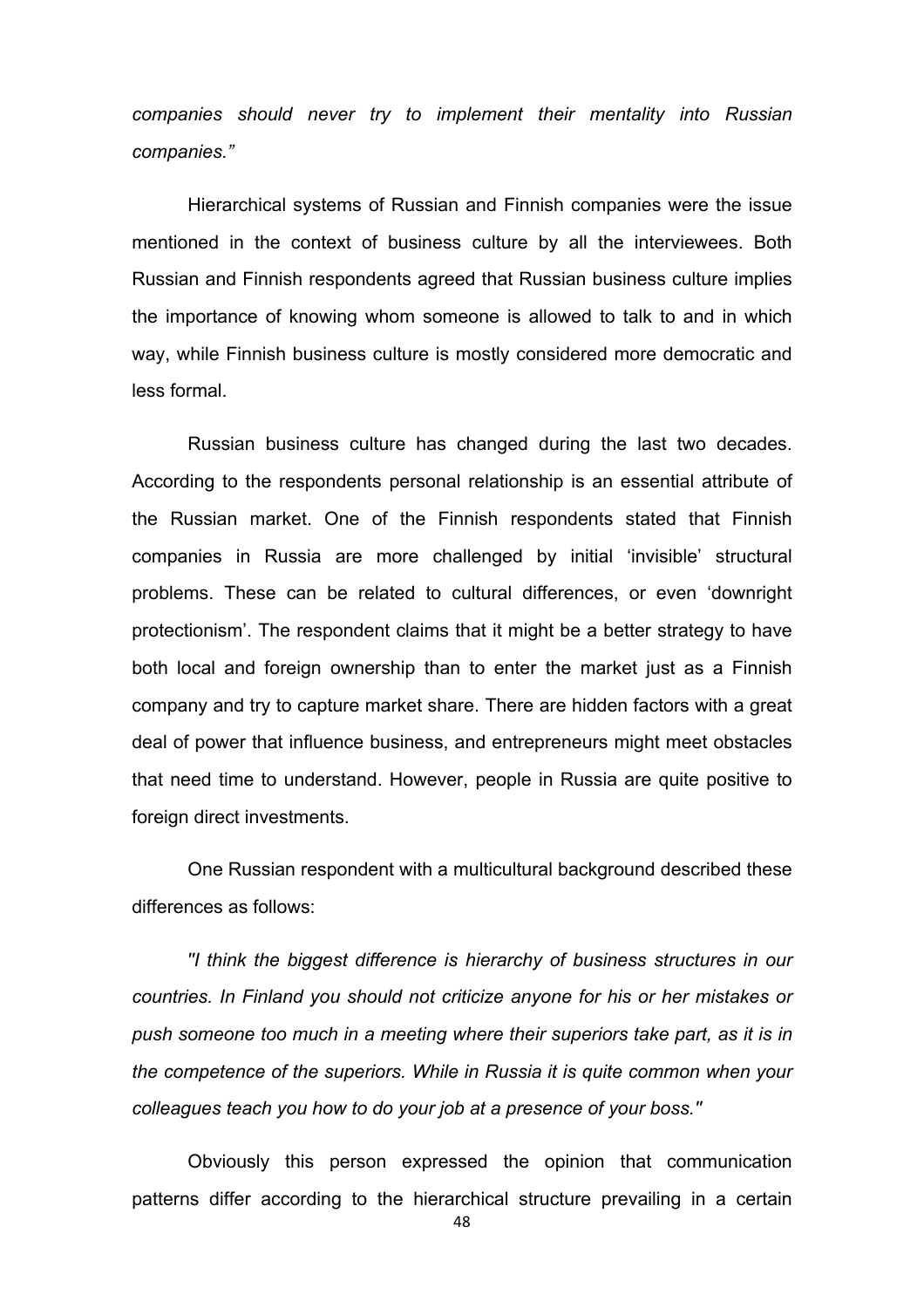country. We also assimilate a country and its culture structures, or, in other words, according to him a certain culture belonging to a certain country reflects the structures found in this country. Thus, any given hierarchical structure is an outcome of the relations.

The notion of the hierarchical system as being "*the actually existing network of social relations*" and thus mouldable by the social actors in question is not present in the interviewees' statements. Rather they seemed to embrace an essentialist understanding of culture which led to the notion that certain countries by definition possess specific hierarchical systems, as the following quote indicates (Geertz 1973, 145).

*''When we work together in a project team here, we can walk directly from the team member to the manager to ask questions.''*

*''Finnish managers are action- and outcome-oriented. The management style is distinctive and emphasizing cooperation and consensus. Employees are expected to make independent assessments of situations and issues, and one consequence of this is that management decisions are not automatically accepted on the lower levels.''*

Despite openness and equality being mostly appreciated by all the interviewees, it sometimes can be seen as a problem. One Russian respondent asserted that sometimes people get positions without having appropriate qualification for them. This lack of qualification is possible because it is common for Finns to ask others for help notwithstanding their hierarchical position, as the following quote illustrates:

*''It's funny sometimes to see that people who have no knowledge and no qualification in the certain area take up the responsible position and considered to be experienced professionals in this area. And since Finnish culture tolerate that you don't know something and you can ask it, they don't feel uncomfortable*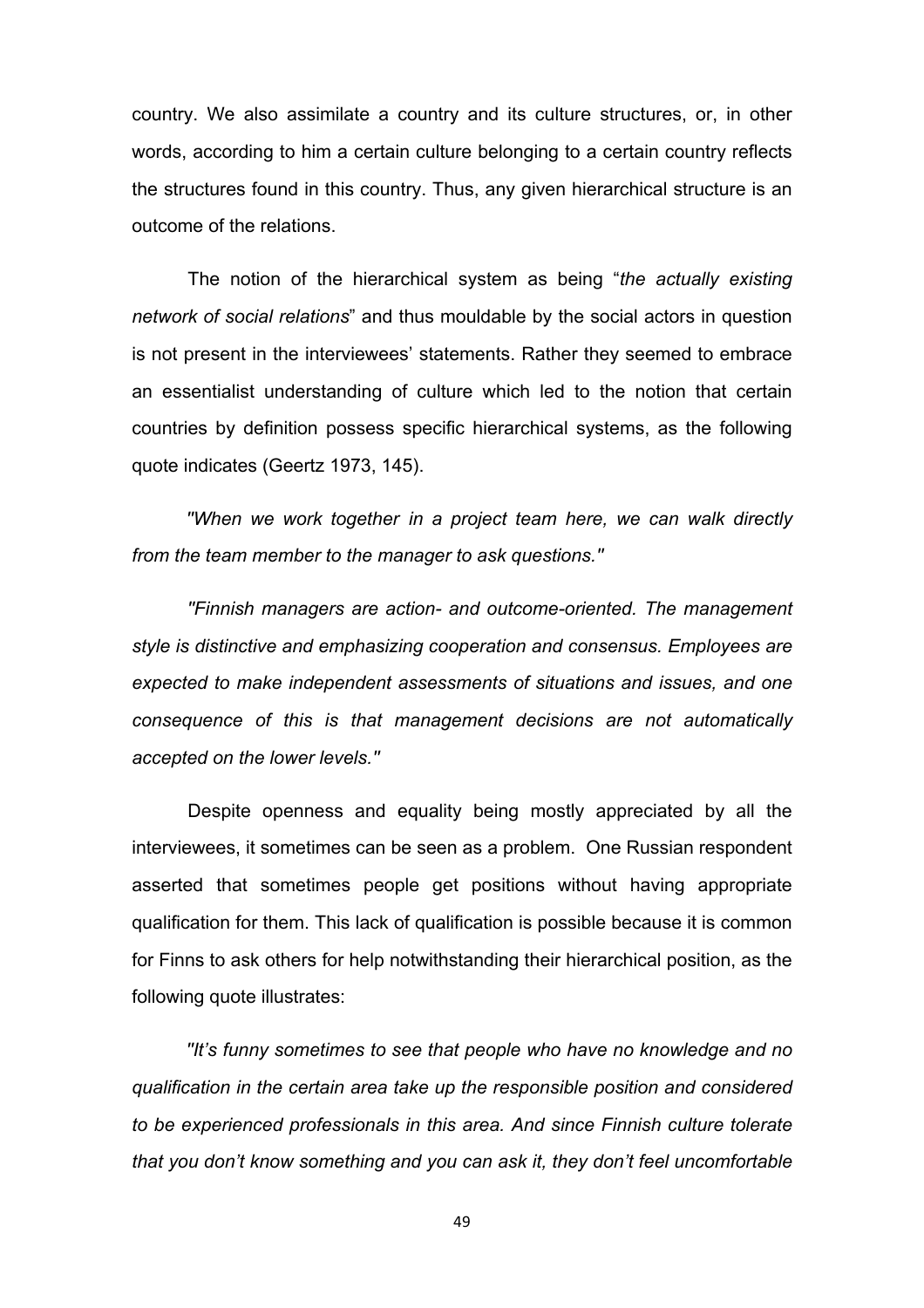*to ask very, very basic questions, still being responsible for that. It surprises me a lot sometimes.''*

This person seems to use only one point of view to make sense of someone's behaviour according to his own perceptions, while others explained specifications of hierarchy and decision-making from different perspectives.

The following quote suggests that there are as many interpretations of the world around us as there are cultures, meaning that there is no right or wrong understanding of our surroundings.

*''I have been living a lot, and I have been living for at least last 25 years knowing that there are huge cultural differences. And my expectations are not necessarily to be accepted. Right or wrong is irrelevant. It's not relevant. There is no right or wrong, it's just different.''*

However, most Finns consider their business style to be the best one and they do not think their hierarchical system should be adjusted. In other words, there seems to be a tendency for Finnish managers to expect foreign employees to adapt to their management style immediately, as illustrated by the following statement.

*''In Russia there is a set of rules of how to interact with the customer that is different. So they have to go through a certain person before being able to ask him questions. So we have had discussions about it. If they are here this rule should not work, because we need more direct interaction and we are more focused on the quickness than formalities.''*

The quote indicates that Finns are aware of the cultural differences that can be understood as differences in handling main processes, which according to Plum (2008, 218) "*differ from company to company and from culture to culture*." Moreover, the leaders pointed out that they would like the employees to accept their 'way of doing things' as an attempt to solve this problem. From a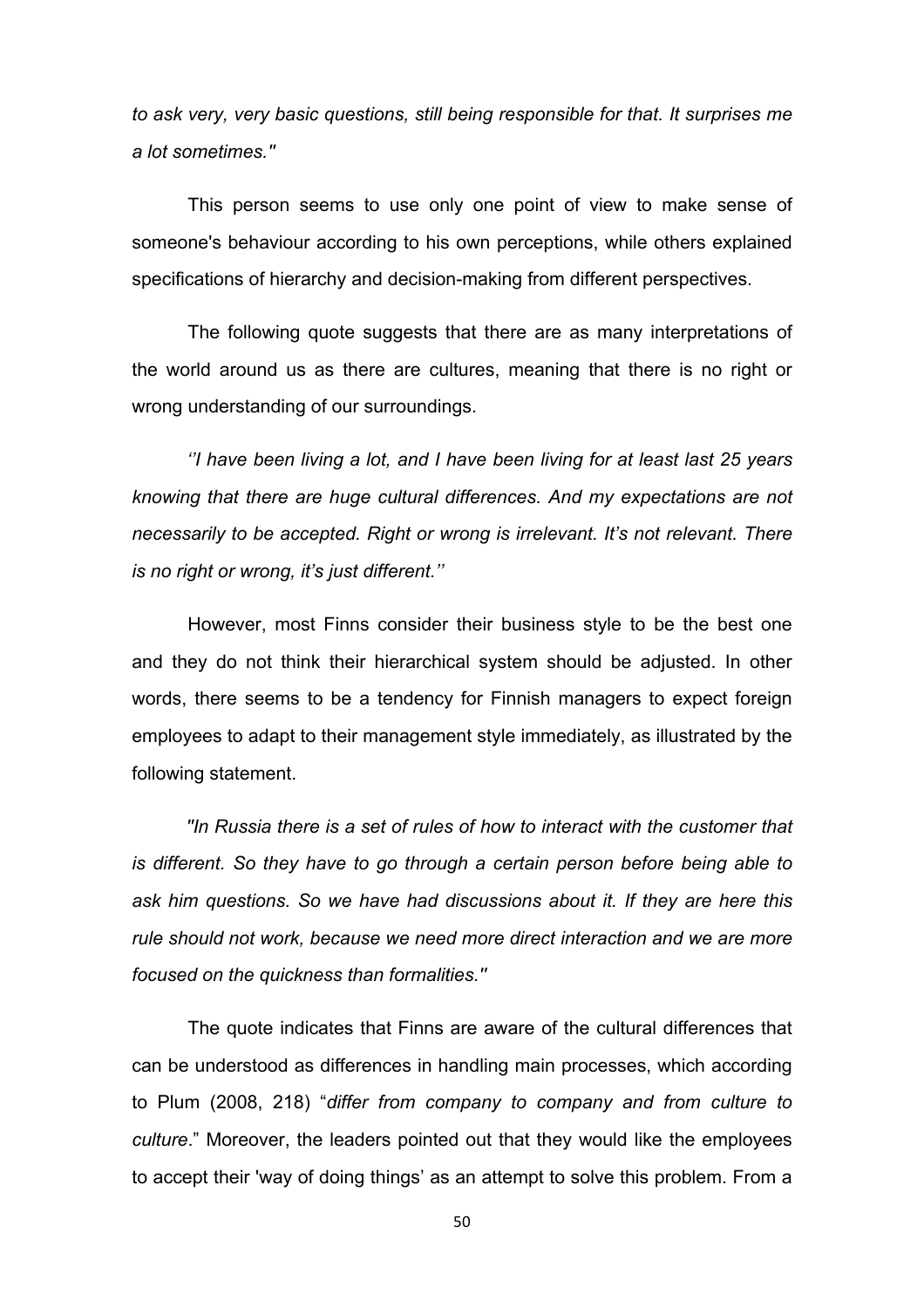Finnish perspective, such a solution would be the most convenient one, especially when taking into consideration that the company is "*more focused on the quickness than the formalities"***.**

Russian management style is often associated with authoritarian leadership, direct orders, distrust of employees, and lack of clear procedures. This opinion is illustrated by the following statements of one of the Finnish interviewees.

*''Problem of Russian managers is that they do not trust people. They waste too much time for double-checking details instead of doing business''.* 

*''The other problem with Russian managers is that most of them, especially the older ones, speak very poor English. They cannot read international articles concerning business research and keep an eye on market trends''.* 

Another respondent described the typical Russian leader as someone authoritarian who just gives orders, and looks like a typical "big boss" and "a very important person".

Finnish respondents could not find any positive impacts of Russian management style, and they believe it is also more convenient to follow "European business-style".

According to Russian interviewees Finnish companies are associated with modernity, reliability (especially if they are big), relaxed atmosphere and openness. There is less tension in Finnish companies than in Russian, and the relaxed atmosphere influences employees. One respondent mentioned that friends and acquaintances who worked for Russian companies have expressed that people are often under pressure from strict systems and strict orders. Russian ways of doing business usually incorporate more paperwork and less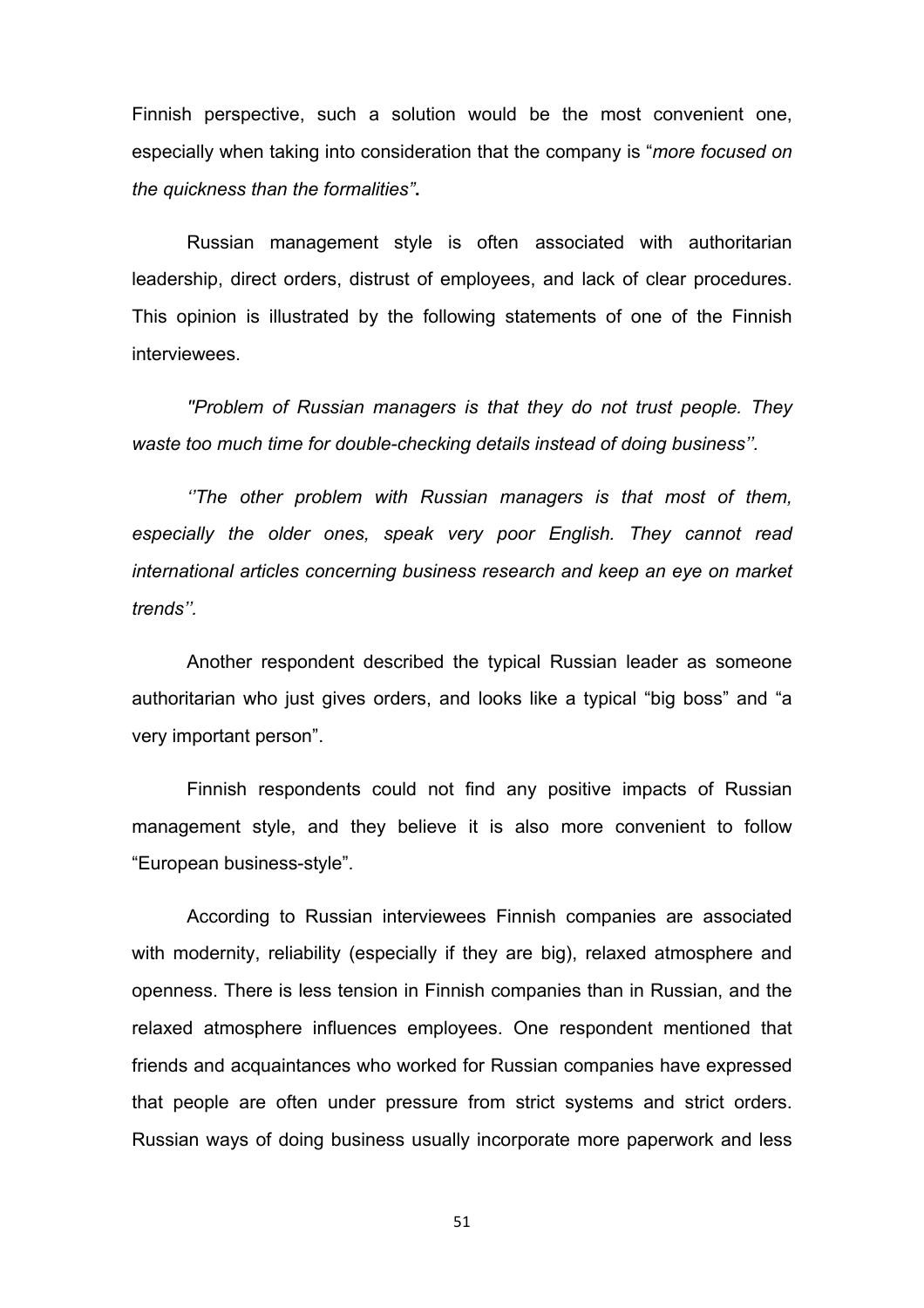efficient management systems (with the exception of some bigger Russian companies).

One Russian respondent working for a Finnish enterprise stated that his company used a work procedure system, and that all employees followed the fixed procedures. Because of it the staff almost don't need orders or guidance according to him. If some issues need to be discussed and decisions need to be taken, meetings are held.

He also noted that managers always took into consideration the wellbeing of the staff.

*"They don't stay indifferent to our personal troubles. I am sure that I can ask my boss for help whatever happens"*

One respondent emphasized that everybody (regardless of nationality) wants to be understood by their managers and colleagues, and that is a central line in Western management style: enabling trust, thus allowing people to become more open to others. Another respondent stated that not all Russian employees appreciated the Western type of leadership, because it needs initiative and responsibility.

Being asked about the negative sides of Finnish management, Russian respondents stated that Russians sometimes think that Finnish managers are too weak, talk too much, are less clever than Russians are, and are easily fooled. One respondent noted that such an attitude prevailed especially in the 1990's. The respondent argued that it is a kind of prejudice, which comes from people who have never worked in a non-Russian company.

According to the respondent, there is a new generation of Russian managers who focus strongly on costs and efficiency. Management in big Russian cities it is very result-oriented. One of the Finnish respondents noted that they are coming closer to the Western style of management, since the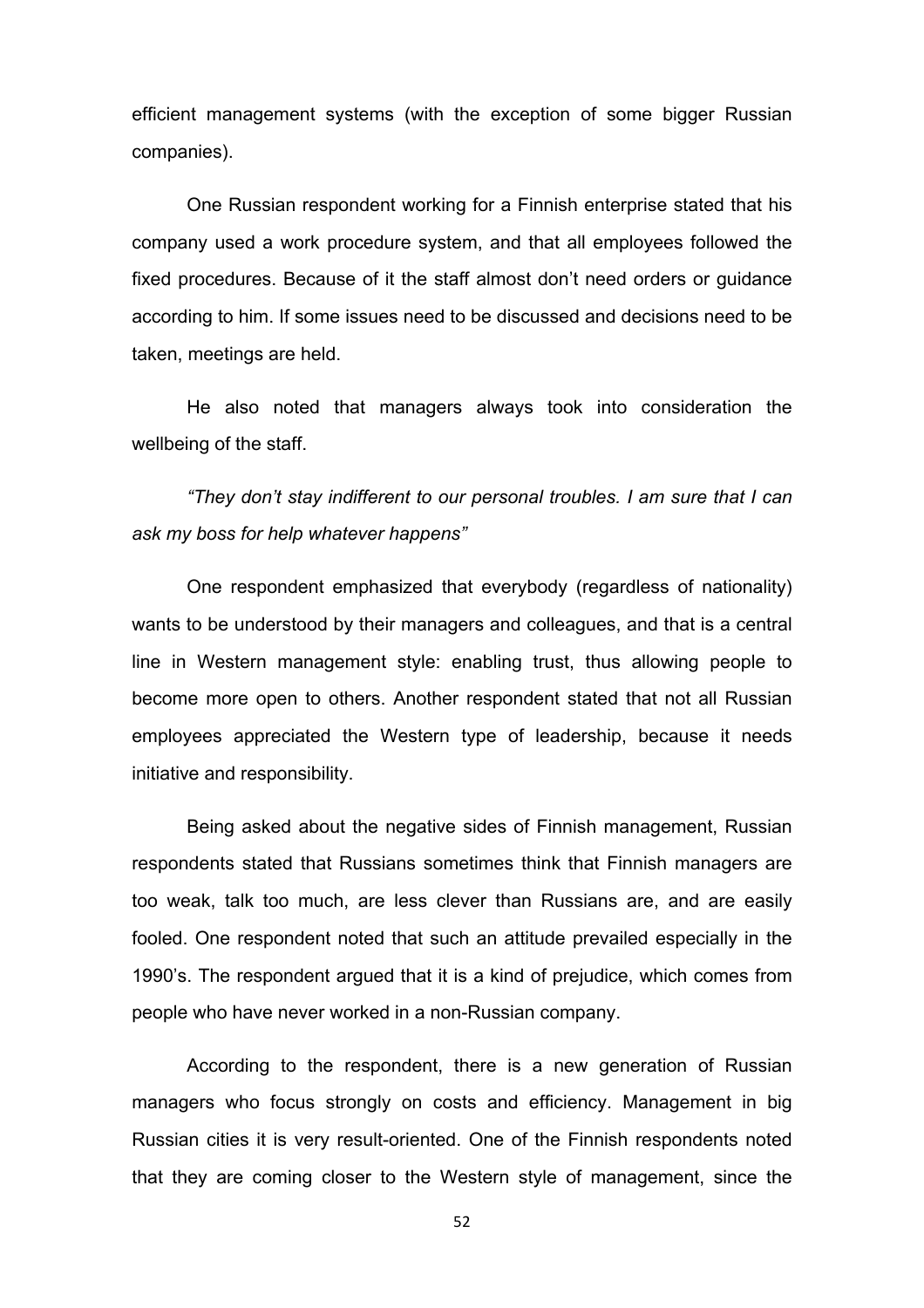Soviet management style was based on too much control and is not efficient. The new generation of Russian managers is more likely to listen to the views of employees before they make a decision, unlike the old system in which employees were barely allowed to speak to the top management.

One of the respondents noted that companies might have to go to Moscow or Saint Petersburg to recruit: for example, highly qualified business leaders, IT staff and lawyers. According to the respondent, Finnish companies don't use this opportunity as often as they should.

Nevertheless some Finnish respondents consider Russian staff less independent than western ones.

*"Employees only do what they are told to and what they are paid for. No initiative."*

One respondent claimed that the first question when a mistake is made is "Who's guilty?" and as a result people prefer not to think independently or take responsibility.

Key qualities such as good communication skills and focus on customers cannot be considered important in Russia. Another view was that Russian staff are not generally very positive towards training or willing to learn, all people are lazy, and it is easier to keep on doing things in the way they have always been done. Another explanation is that, in general, Russians are tired of changes after a century of many rough turns. One of the respondents offered an explanation for the reasons why such sentiments survive among some Russians.

*"The whole Russian management system used to be very prescriptive, for every position they had specific instructions. That's why a lot of people who are in their 60's, 50's and late 40's are scared of doing any jobs. They aren't used to! They are absolutely not flexible. It's easier with younger people. Times are changing, the young people have to get used to it and can see the*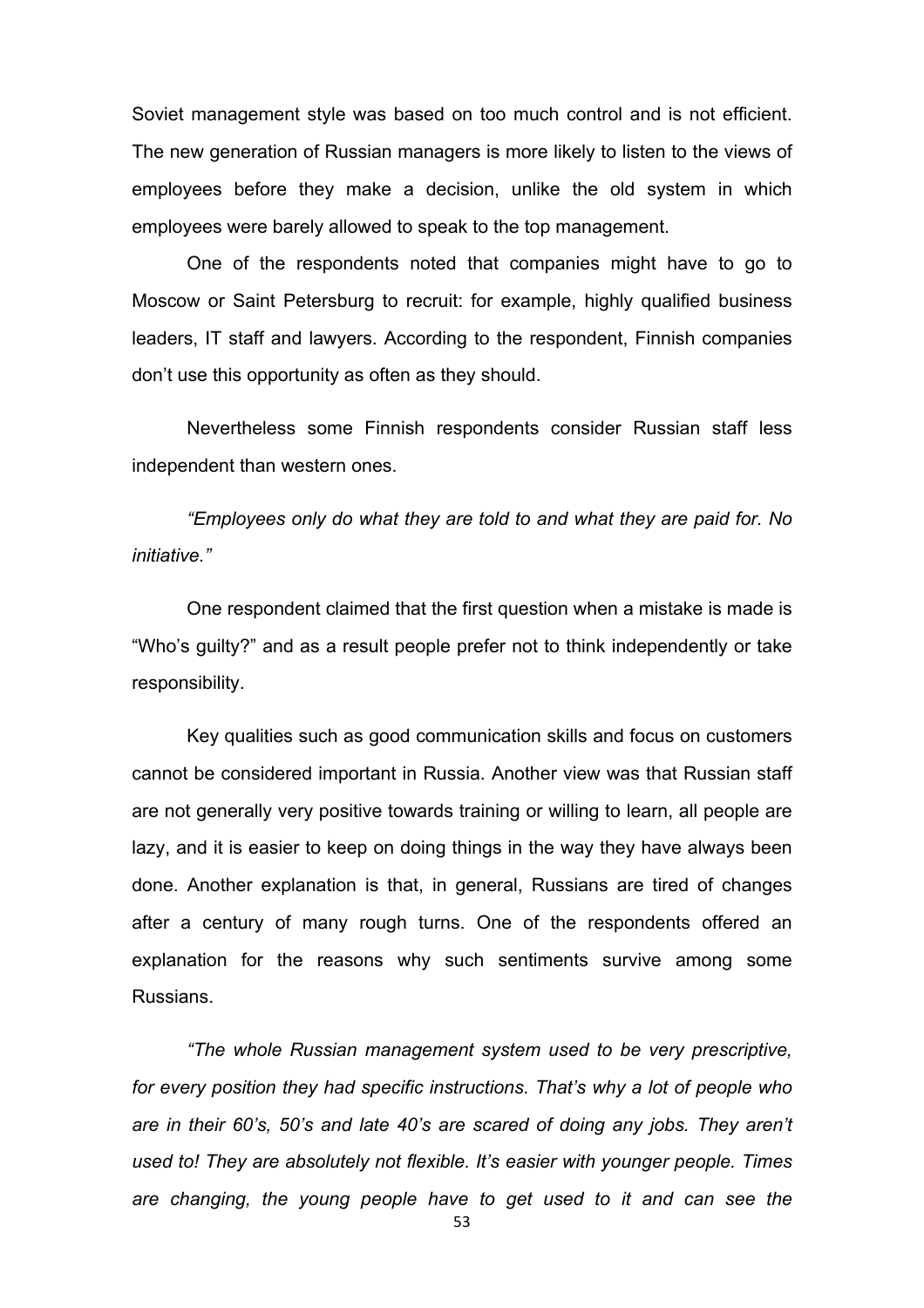*advantages. But for older people that's really hard. They actually don't want to change. Productivity is often low because of bad management. There are many people in Russia with potential, but they just don't know how to use it. That's why Russians need to build up new relations between management and employees. The level of education is very high, but Russians don't use it. People are theoretically taught, but not practically. They are often scared of taking responsibility, from fear of being punished by their bosses."*

The aspect of hierarchical differences is closely related to the aspect of decision-making. Being asked what role culture plays in completing simple everyday tasks almost all the respondents agreed that national backgrounds influence the way the tasks are set and how decisions are made.

As already outlined above, structures can be understood as the form that social action takes, action that is based on a framework of meaning which in turn can be conceptualized as the interpretation of an individual's experiences (Geertz 1973, 145). In other words, every structure is a result of culture and thus it is a result of negotiation. Therefore arguably hierarchical structures, but also structures concerning processes such as meetings, may differ from culture to culture. These differences - but also similarities - have to be realized; its underlying patterns have to be understood and finally, by help of a proactive and flexible approach these differences, have to be bridged in order to "*establish a constructive partnership across cultural differences*". (Plum 2008, 19)

When looking at decision-making concerning stereotypes used in a Finnish context, two main characteristics were presented. First the consensusdriven Finns versus the straightforward Russians; secondly Finns as people who blindly believe in the European system and Russians trying to 'break the system' or to evade it. Once again these notions indicate that structures and systems are perceived as being quite fixed and unchangeable. Moreover, they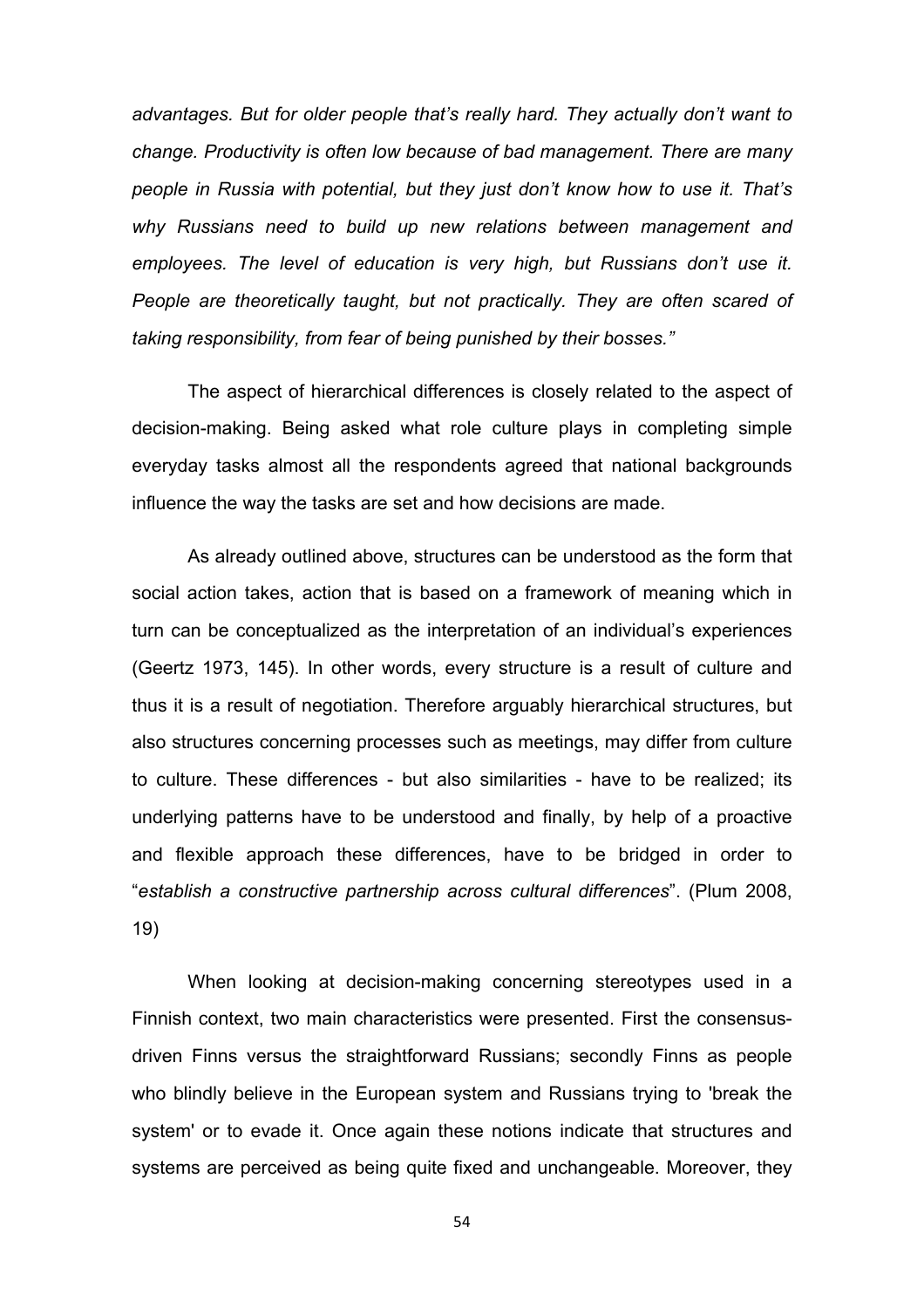are understood as an outcome of a certain national culture rather than a result of the corporate culture. The following statements provide the examples of decision-making practices.

*''I think that discussion in Russian culture is something when you get into it and argue back and forth until you come to an agreement. The argument is like a discussion when you push your own ideas until everybody comes to the kind of consensus. In Finland system differs. What do we've got? They talk nicely, nobody argues, so at the end you've got a very nice list of 20 different options and everybody agrees that you got the right options on the board and you've put down all of the attributes. As a result, no decision has been made. So, it's a different style. That's a cultural difference.* ''

*''For me arguing is normal and I something start arguing for something, just a kind of I fall into that… by mistake. Because they don't work here this way. I have to learn it. It was normal to me. But it is not normal here. ''*

As the quotes indicate, certain habits are hard to break. According to Plum's (2008) theory, one can understand that habits are actions based on certain preferences. These preferences can be understood as "*emotional experiences, a sense of what is right and wrong, what is best and what not to like*" all of which have been learned in early socialization. Therefore, what is understood as normal varies in different cultures and so do the ways of performing social actions. (Plum 2008, 197)

### **4.6. Language and communication**

Language is often conceived as a tool comprised of the words used for communication. However, language is not only a set of words, but also a means of expression with the world. Moreover, words and expressions of any language have been constructed in a certain environment. Every language thus is an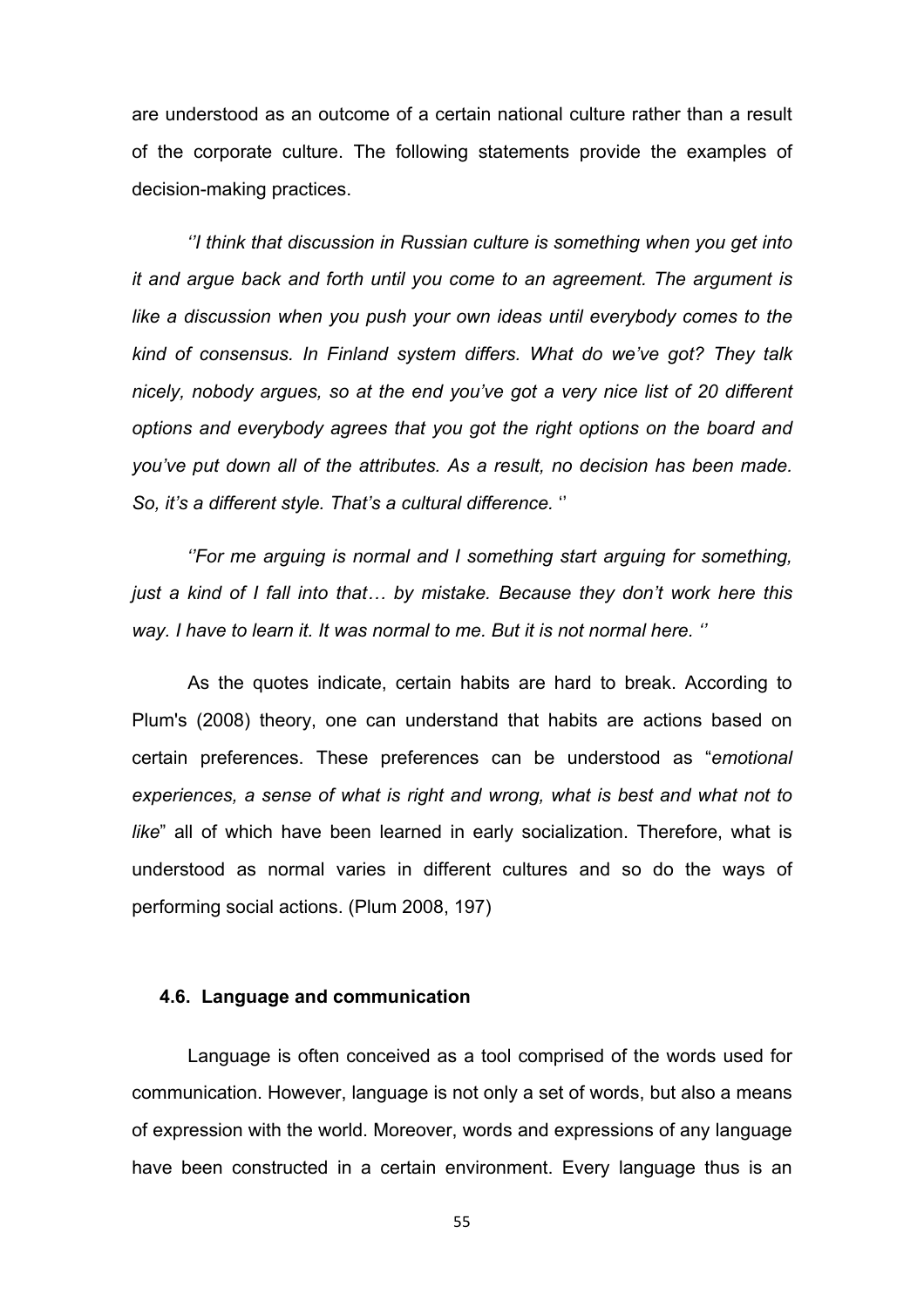essential part of culture. In other words, "*language is not about how people use*  language to achieve their goals as much as how language constitutes the *identity of groups, their relations and their priorities*". (Alvesson & Willmott 2003, 19)

Speaking about cross-cultural communication some respondents addressed issues and situations concerning language use. These issues were: language as a means of communication, the feeling of commonness, being a part of common culture, possibility of feedback communication, and decisionmaking.

Thus, language as a means of communication will be discussed in this section. In regard to communication as such, the following aspects were most common: First, the tools used for communication, and second, and the influence of culture on the content of communication.

In general, most Russian respondents don't consider cultural differences as something that might become a challenge. When Russian managers look for staff to internationalize, the first priority is language skills. If they speak both Russian and English, they are seen as being qualified. If later problems do occur due to lack of cultural understanding, the companies start requiring other skills. According to one of the interviewees, the company's managers understand in time that it's better for them to get closer to the Finnish ways of thinking and doing things.

Finnish companies as well as Russian ones often choose Russian managers who speak English. But they usually don't need Russian staff to be able to speak Finnish as well. They pay more attention to the professional skills of employees.

*"Well, you speak English and Finnish, that is your bonus, of course. But what else you can do? We do not need staff for speaking, but for doing work!"*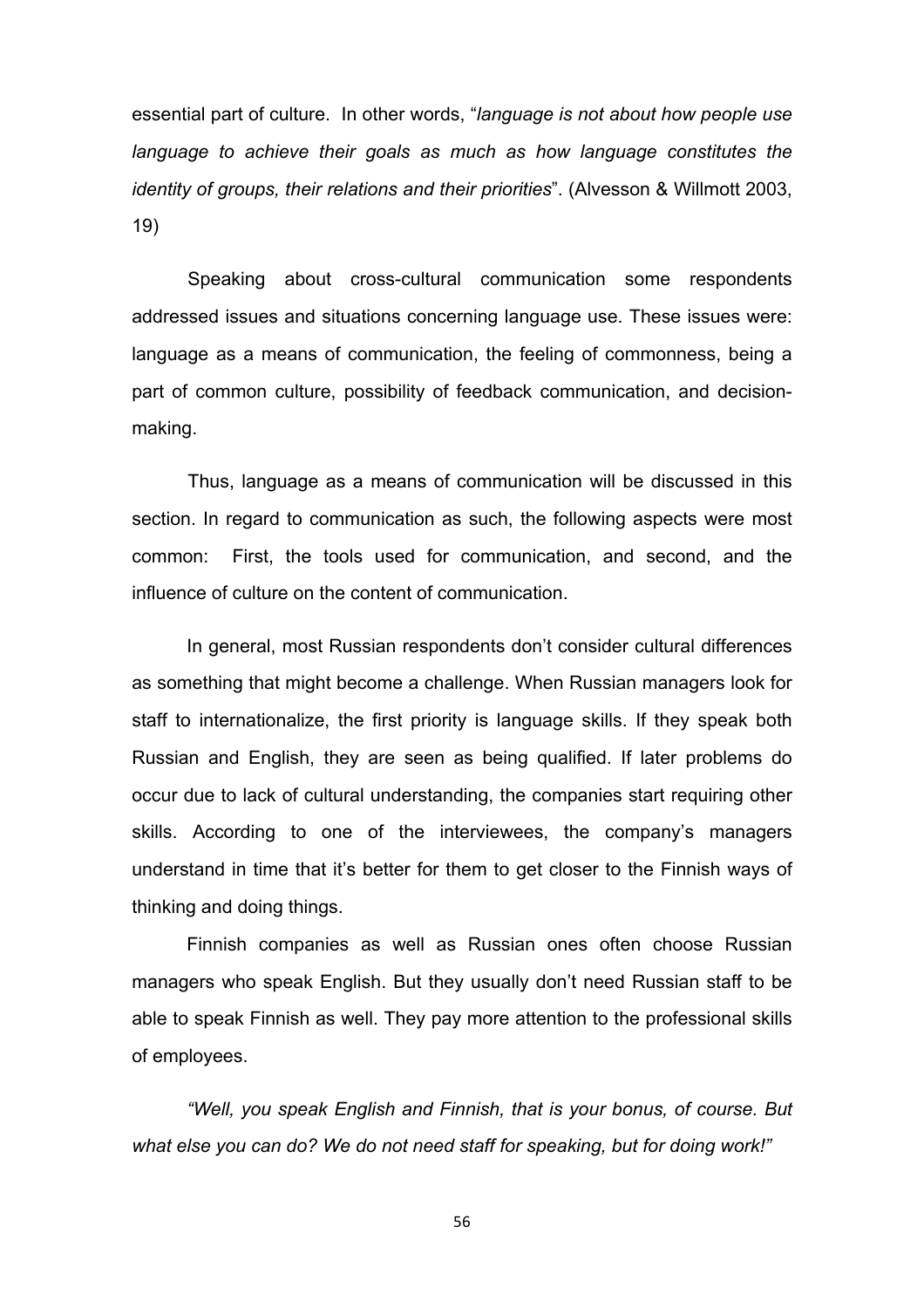*"Sometimes it's easier to hire a Finnish manager who is ready to move to Russia than to find a proper person on-site."*

One of the Finnish respondents argued that, ideally, Finnish managers should learn Russian well enough to use it at work, although he added that lack of Russian language skills is not a big problem for Finnish companies in Russia, since they usually use English as the work language. He stated that understanding the culture is much more important than mastering the language, and mentioned that there are many managers who speak excellent Russian but who don't understand the culture.

*"If someone understands the language but not the culture, he will understand that actions are made and decisions taken, but will not understand why.''*

One of the respondents stated that Russian language skills and cultural knowledge are very important.

*"English can be easily used in Moscow and St. Petersburg, but not in the north. For example in Karelia and Murmansk it is not very useful. In our company we use Russian managers to deal with Russian customers.''*

*"To have someone who speaks Russian is a must. Before Anna came to us no one of us could speak Russian. In some cases it was really difficult to get through misunderstanding. Knowledge of Russian culture is also required. We are different and it is terribly difficult to figure out what is happening there and how people deal with the matter''.*

With regards to Russian language skills, it is more common for Finnish companies in Russia to contact exchange students or hire the alumna of special educational programs to help with the Finnish-Russian Chamber of Commerce. The advantage of it is that they already know Russian language and culture. Russian staff are not expected to speak English every time in the companies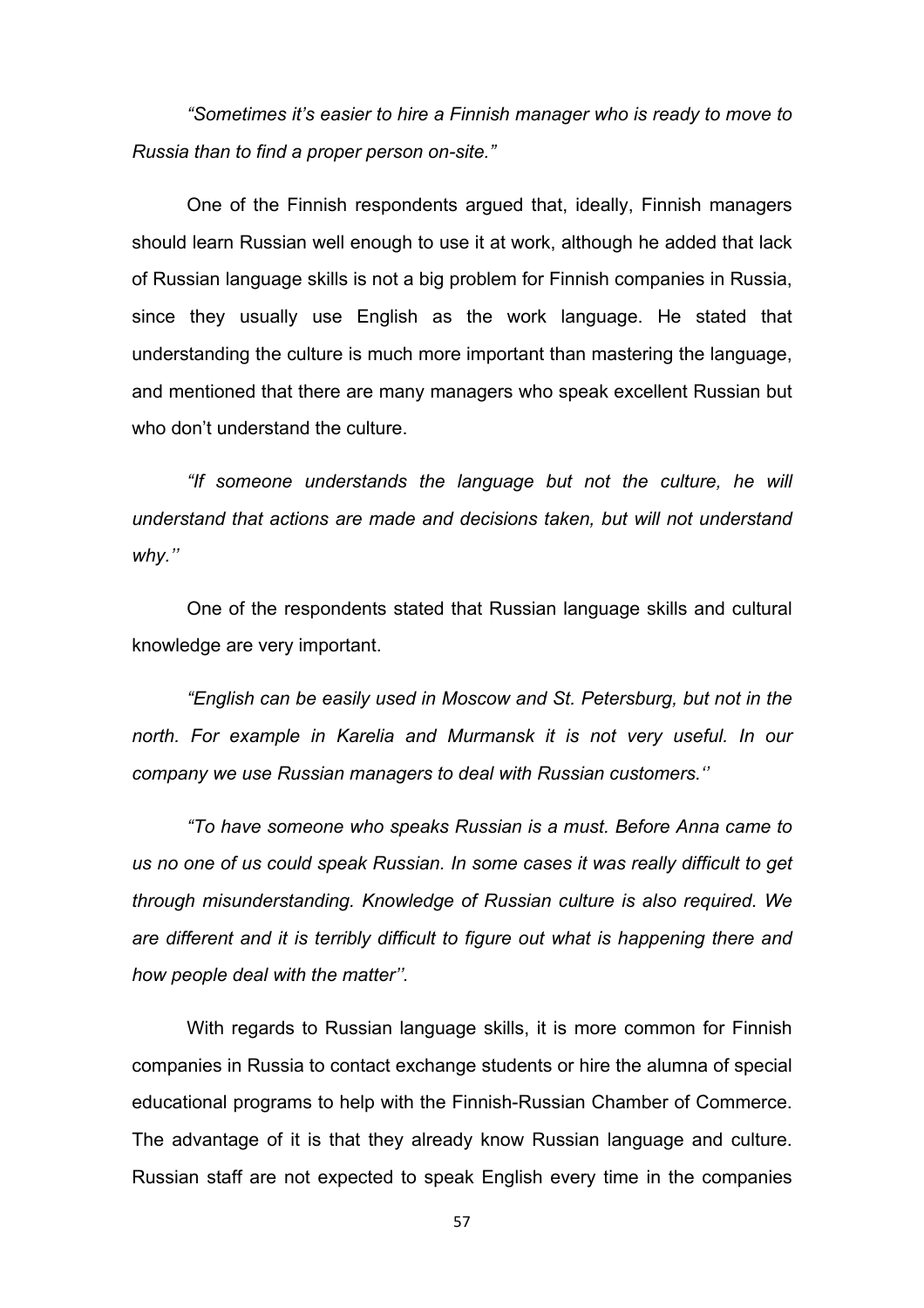operating at the local market, but ability to discuss critical issues without an interpreter is a necessity, and a certain level of English proficiency is thus needed.

In the international enterprises different ways of communication are used, such as face to face, by Email, telephone or videoconference. Here it should be noted that regional sales and project managers prefer personal faceto-face contacts with their partners and customers. The following quotation is a typical example of regional managers' experiences concerning face-to-face contacts:

*''First personal contact is very important. It helps to keep the further relationships.* At *least every time you start a project you have to see the partners face-to-face. You will waste a lot of time if you don't have this first contact.''*

Another respondent agreed that the time invested in the first contact is worthwhile, and added that it is important to establish special connections with the locals. In his opinion these '*special ties*' can be considered his company's competitive advantage as described in the following statement:

*It's a special thing for me. I go out to meet people in their country and make new acquaintances every time. It is very useful for the business. And*  above all it is very interesting. Of course, it gives me a chance to get closer to *some people, because some people feel being like in my shoes, for example dealing with a certain territory. And I found out that when I do it, I create some special ties. For example, when you meet someone at the annual exhibition and then, maybe next year, you meet him again. I have this chance, because I go to Moscow quite often and actually get useful business contacts with people there. It also makes an advantage when you know your competitors. In this case it makes a difference when you know somebody personally.*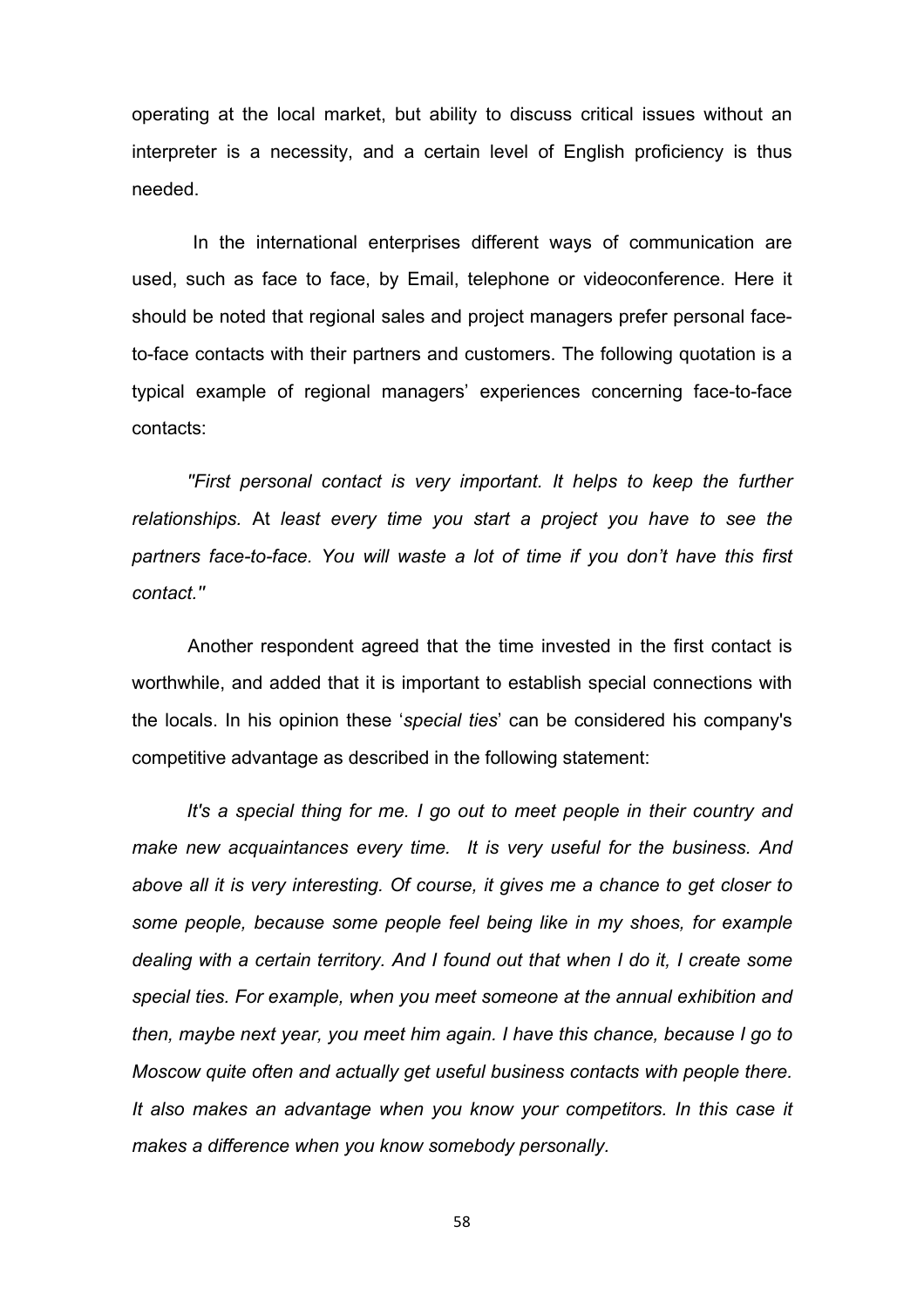One can argue that this person have expressed that a fruitful collaboration can only be established when based on trust and mutual understanding. According to the quotes above, building a relationship with the 'Other' is understood as being the most important step before starting any cross-cultural interplay. Investing time in the 'Other' may cause not only a sincere interest in the 'Other', but also mutual cultural understanding can be enhanced, which in turn can lead to a fruitful cooperation.

In fact, some managers see themselves unable to spend time for crosscultural encounters, even though they are aware of the advantage any personal meeting offers. This notion is outlined in the following quote of a Russian respondent:

*''Unfortunately I have not been in Finland yet. I would like to go but still I have not been there. My boss doesn't want to spend money for my business trips and he consider it just an entertainment for me. Actually, I agree with him that I am more useful here, because I have a lot of things to do every day, and most issues can easily be settled by Skype. But I am sure that teleconferences cannot be so effective as face-to-face communication. I mean that personal meetings can redefine the relations.''*

In sum, communication skills seem more significant for making business networks than fluency in foreign language. Nevertheless knowledge of foreign languages is essential for some positions.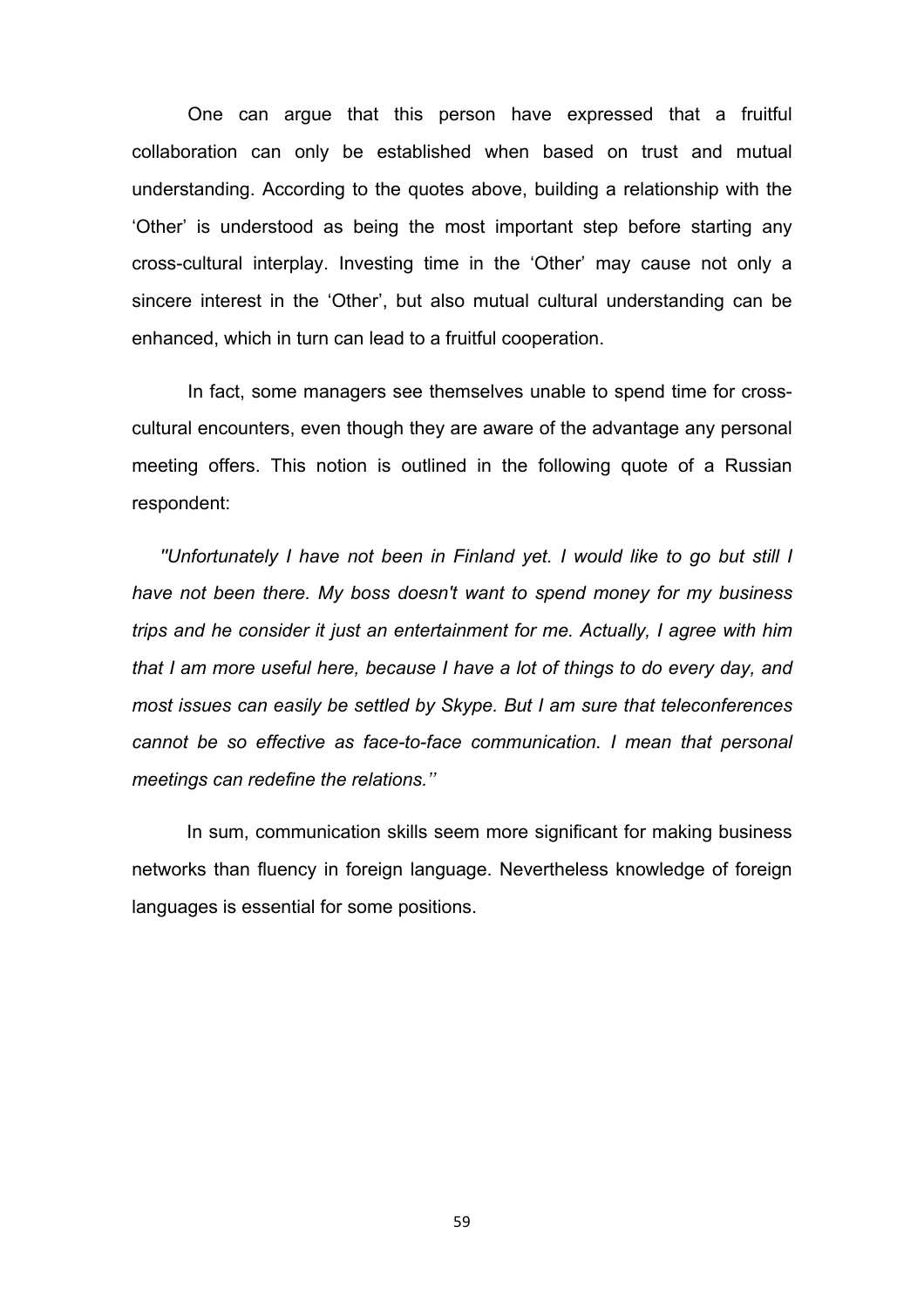### **5. CONCLUSIONS**

This section represents a summary of the research, by re-introducing the research question and then summarizing the answers obtained from the study.

The main research question, formulated in the introduction section was:

# *How do cultural perceptions influence the process of internationalization of Finnish and Russian SMEs?*

The purpose of this study was to deepen the understanding of the internationalization of SMEs in Russia and Finland, focusing on the aspects of intercultural communication. Internationalization is a mass phenomenon, and it can be viewed in many ways. First I examined theoretical approaches used for studying internationalization. It made me conclude that the phenomenon has mainly being researched on the basis of the positivists' paradigm. I decided to use the social constructivists' approach since it served my purpose in analyzing the relationship of companies motives, challenges, and ways of internationalization through cultural perceptions of 'Selves' and 'Others'. I tried to determine motives and obstacles for the SMEs internationalization, and to find out how cultural perceptions influence the internationalization process.

Russia and Finland are geographically close countries, which makes them potentially attractive markets for one another. However, differences in cultural values between the countries are quite high. For example, Russia is considered to be a country whose business culture is hard to penetrate for Western companies because of incomprehensible bureaucracy, high levels of corruption, protectionisms and the high importance of personal relationships. These factors suggest that entry to the Russian market is simultaneously desirable and frightening for Finnish companies. To internationalize in culturally distant markets is not easy. Cultural perceptions affect all the spheres of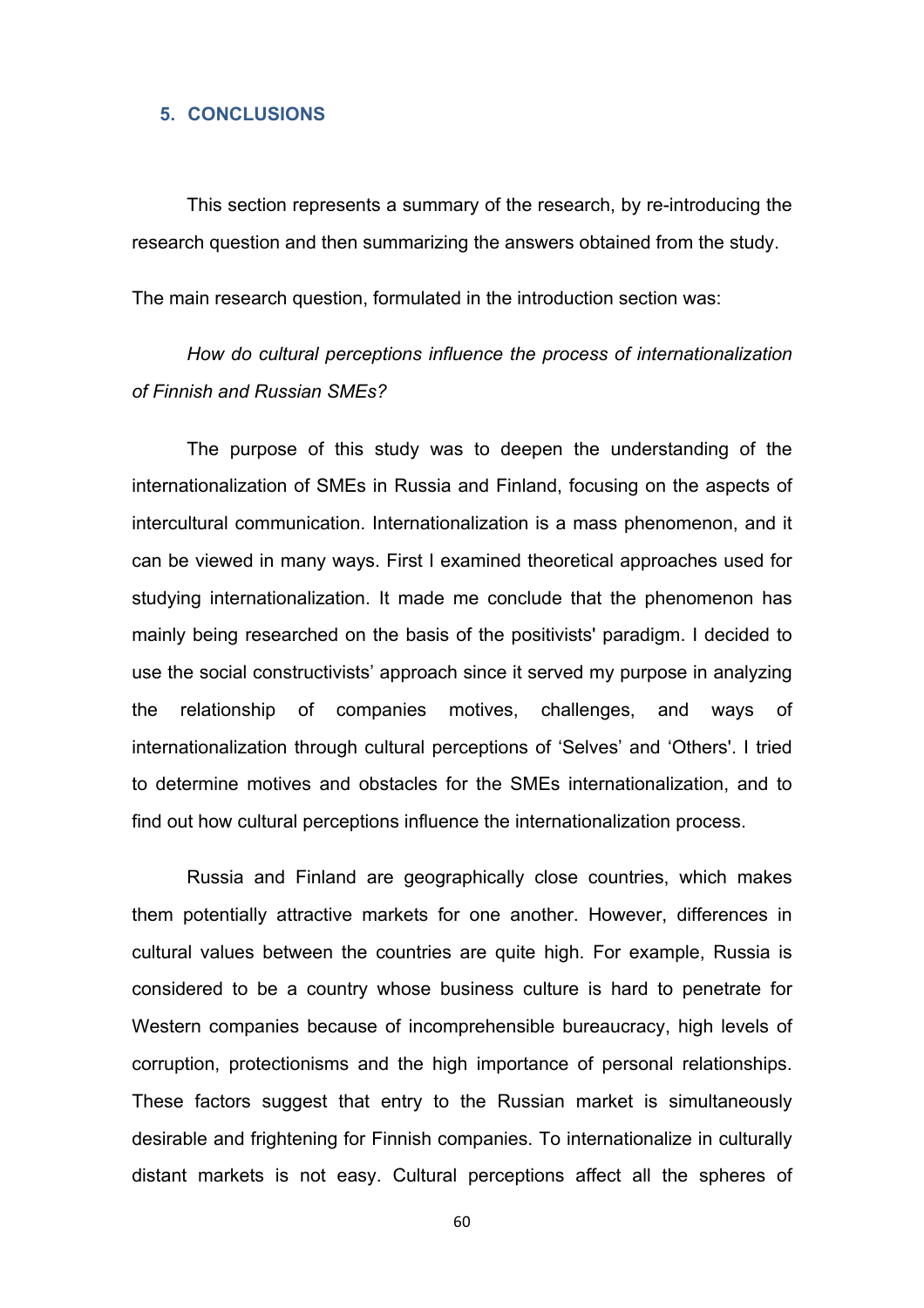international relations including business communications.

Researching people's attitudes and perceptions is a challenging task. Despite some shortcomings of a case study method, this kind of study is considered to be one of the most reliable and objective methods.

In the Finnish-Russian intercultural interaction both Finns and Russians expressed some prejudices toward the other cultural group: Perceptions of 'difference' based on dissimilarities between the groups. I have examined cultural perceptions through the opposition of 'Self' and 'Other,' which is an important instrument for forming cultural identities. Perceptions of Self and Other are not permanent, but are constantly changing within the cultural context.

According to Wendt (1999, 20), the character of international life is determined by beliefs and expectations that the actors have about each other, and these are constructed largely by social rather than material structures.

The research illustrates that intercultural relations in general, and business relationships in particular, cannot develop independently from cultural perceptions. Also, the image of a given nation or cultural community is always made according to some cultural model. But during the internationalization process the perceptions concerning the 'Other' are changing, influenced by intercultural communication. Thus, during this process, new social reality is being constructed.

In my opinion the research exemplifies that internationalization needs "*the ability to act appropriately in situations where cultural differences are* important, and the ability to make yourself understood and to establish a *constructive partnership across cultural differences*" (Plum 2008, 19).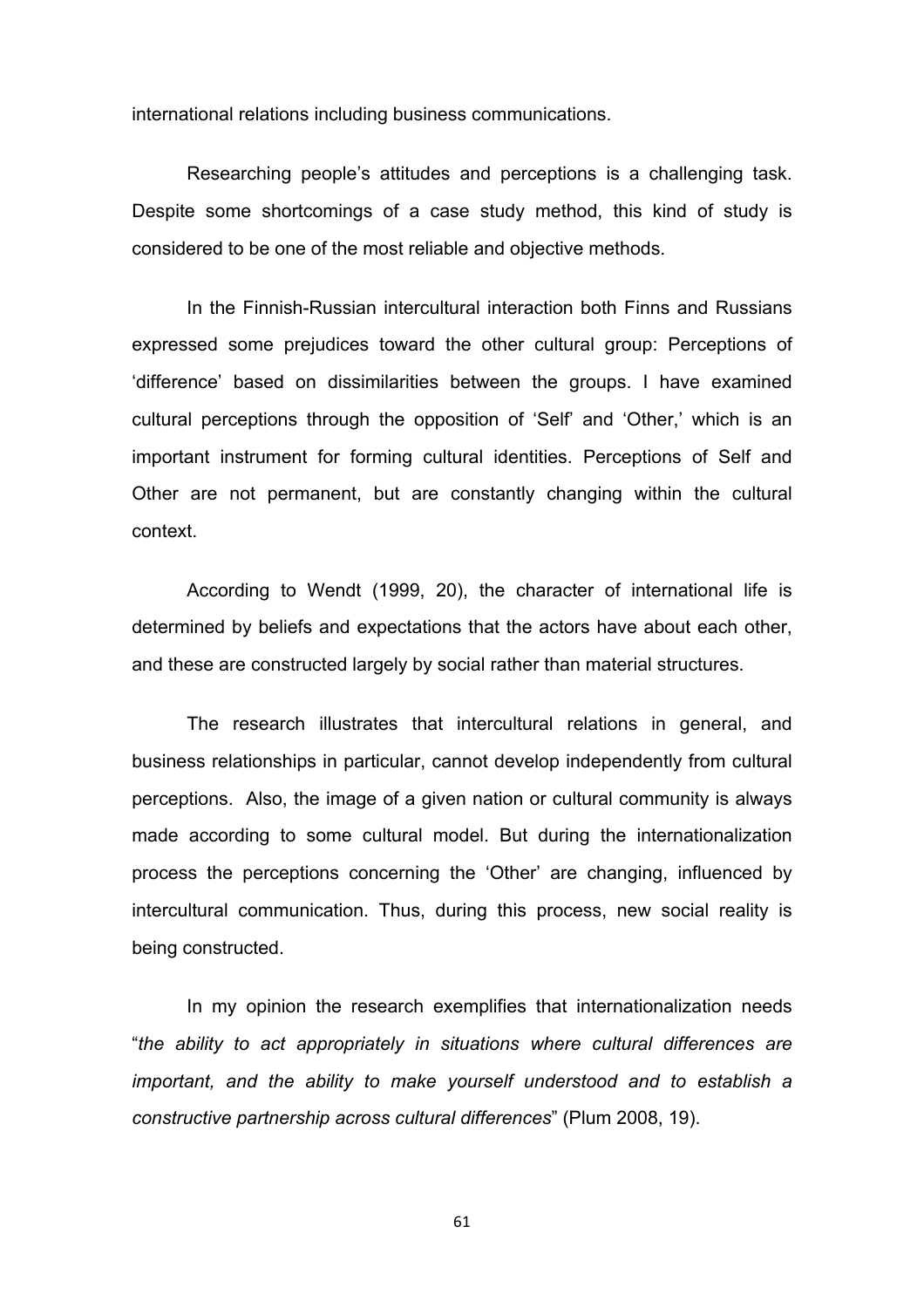Moreover, culture is understood here as "*a practice among people in a community and as a process*" (idem, 59). Such a broad conceptualization of culture indicates that people may at the same time identify themselves with different cultural fields (e.g. professional cultures and national cultures) depending on the context. The interviews made it evident.

In summation, on the basis of the analysis several conclusions can be made:

First and foremost, internationalizing companies should take cultural differences more seriously; the awareness of the importance of culture factors helps to make the process of internationalization easier and more successful. Thus, it should be acknowledged that employees who work across cultures not only ought to have particular professional or technical skills, but also sufficient cultural skills. Especially in the areas where cultural differences may play a role, such as international sales and marketing.

Second, if an enterprise is going to a foreign market, its managers who have to work cross-culturally should improve their cultural skills; such as cultural understanding, language, and communication skills. Here the importance of face-to-face contacts for making long-term cross-cultural encounters should be noted.

Third, people often tend to generalize and stereotype, which sometimes prevents them from seeing the others behind their own prejudices. When businessmen think about internationalization, this should be taken into account.

All in all, internationalizing SMEs should pay more attention to crosscultural interaction in order to understand their foreign partners better, to develop business networks within the foreign market, and to improve their strategies for making business more successful.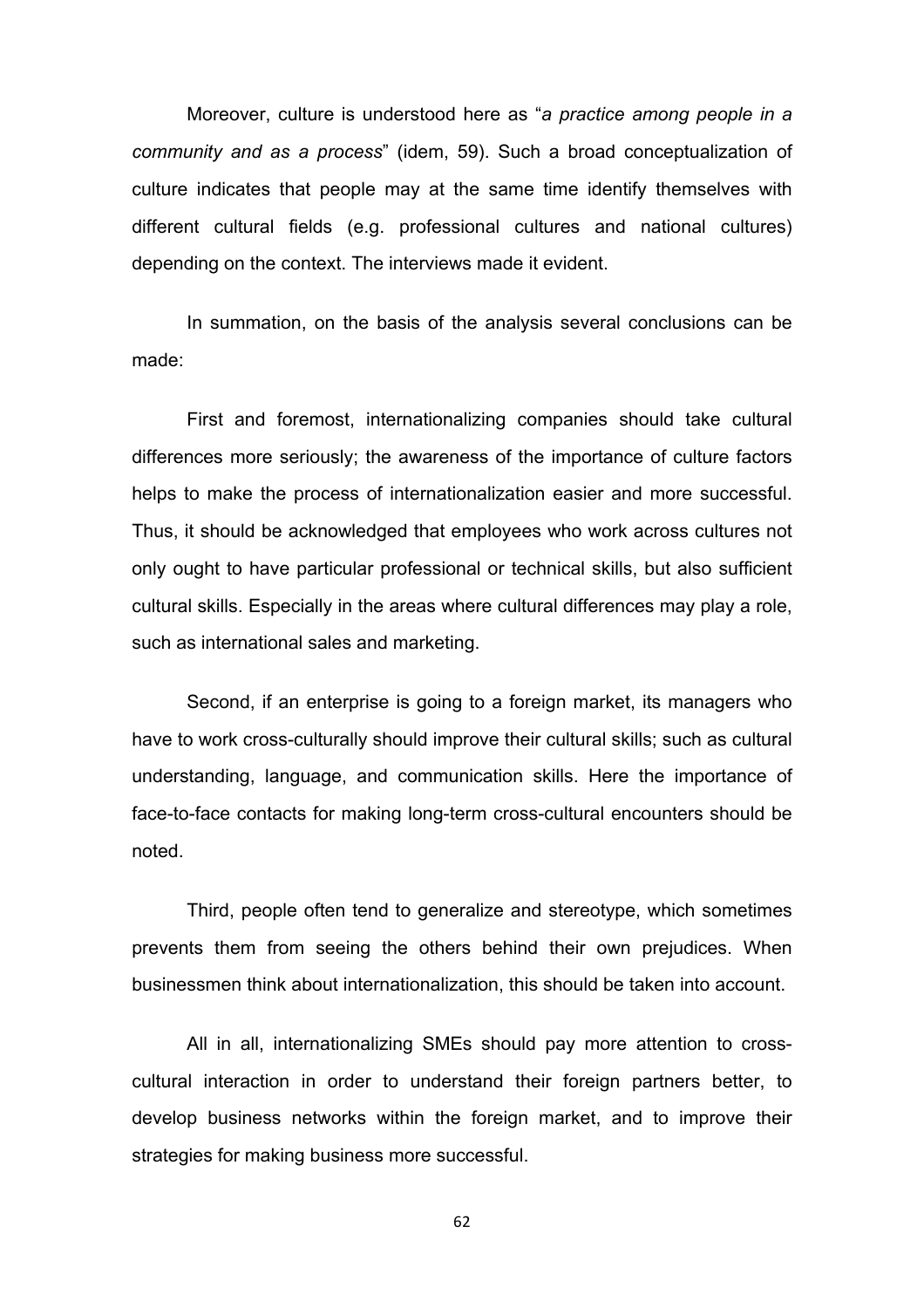## **6. PRIMARY SOURCES**

Interview with the Deputy Director of international forwarding of Railway Logistics company taken 31.03. 2015 in St. Petersburg in Russian

Interview with the manager of the international forwarding department of Railway Logistics company taken 27.03. 2015 in St. Petersburg in Russian

Interview with Director General of EasyWay Logistics company taken 02.04.2015 in English by Skype

Interview with the manager of Sales department of EasyWay Logistics company taken 19.03.2015 in Russian by Skype

Interview with Director General of MarkInvest company taken 15.04.2015 in St. Petersburg in Finnish

Interview with administrative assistant of MarkInvest company taken 15.04.2015 in St. Petersburg in Russian

Interview with the owner of FinRusService company taken 29.03.2015 in St. Petersburg in Russian

Interview with the marketing director of Caterpillar company taken 17.04.2015 in St. Petersburg in Russian

Interview with managing director of HELEX company taken 22.04.2015 in English by Skype

Transcript of the inteviews can be obtained from author, bykovaoa@gmail.com

## **7. REFERENCES**

Alvesson, M. and Willmott, H. (eds.) (2003). *Studying management critically*. London. Sage.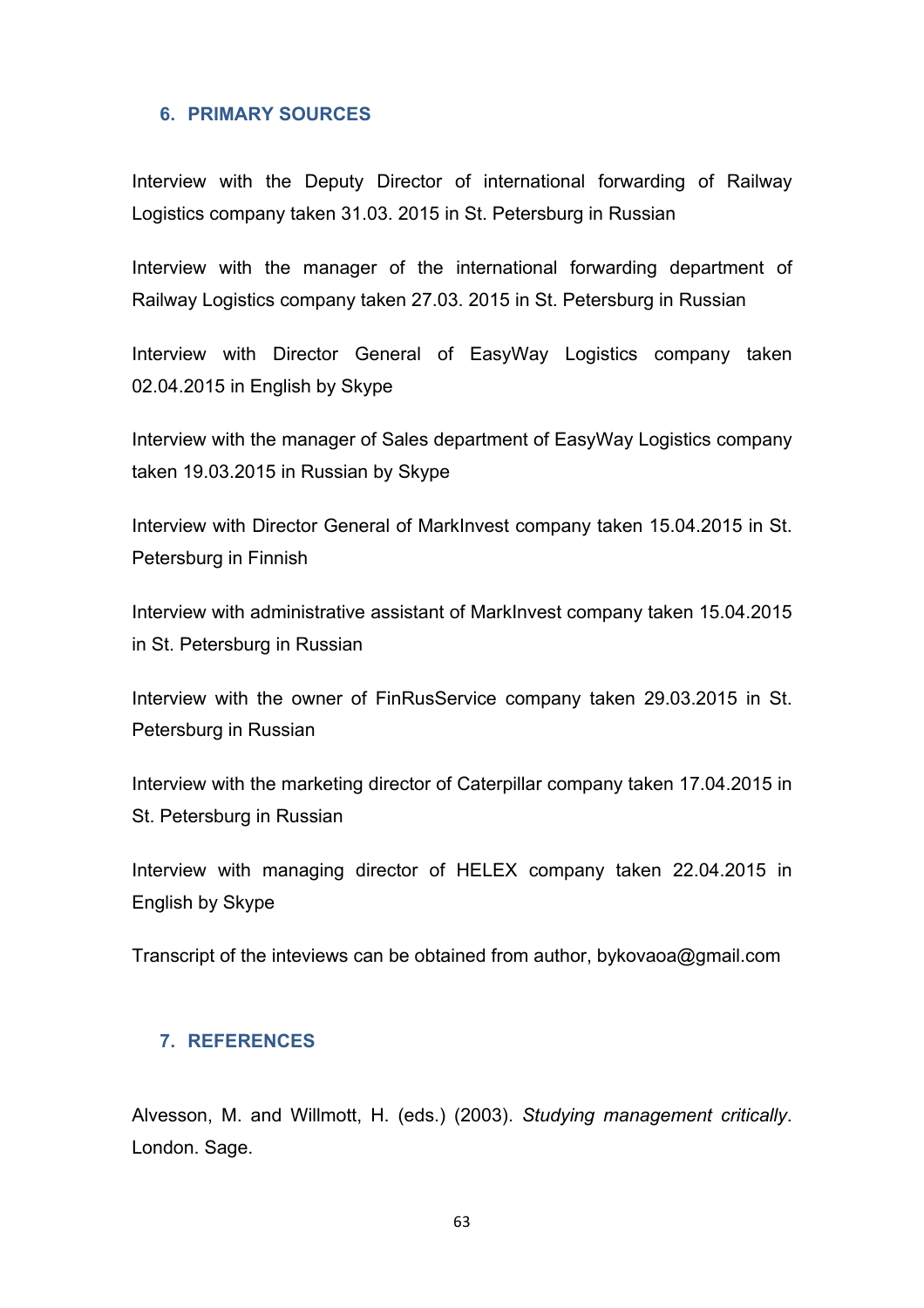Andersen, O. (1993). On the internationalization process of the firm: a critical analysis. *Journal of International Business Studies* 24(1), 209-231.

Andersen, O. (1997). "Internationalization and market entry mode: a review of theories and conceptual frameworks." *Management International Review* 36(2), 27- 42.

Anderson, B. (1983) *Imagined Communities: Reflections on the Origin and Spread of Nationalism*, London, Verso.

Bennett, M. J. (Ed.) (1998). B*asic concepts of intercultural communication: Selected readings.* Yarmouth, ME: Intercultural Press.

Calof, J.L., and Beamish P.W., (1995). "Adapting to foreign markets: Explaining internationalization", *International Business Review,* Vol. 4, No. 2, 115-131

Checkel, J. (1998). Review: The Constructivist Turn in International Relations Theory. *World Politics 50 (2),* 324–348

Coviello, N. E. and Munro, H. J. (1995). ''Growing the entrepreneurial firm - Networking for international market development.'' *European Journal of Marketing* Vol. 29, No.7, 49-67

Dana, L-P., Etemad, H. and Wright R. (1999). *Theoretical foundations of international entrepreneurship. Research in global strategic management.* Vol. 7, 3-22.

Creswell, J. (2007). *Qualitative Inquiry and Research Design*. California, USA; London,UK; New Delhi, India: Sage Publication, Inc.

Delanty, Gerard (1999) Self, Other and World: Discourses of Nationalism and Cosmopolitanism, In *Cultural values 3*, 365-375

Dubois, A., & Gadde, L-E. (2002). ''Systematic combining: An abductive approach to case research''. *Journal of Business Research, 55(7),* 553–560.

Eisenhardt, K. (1989) ''Building Theories From Case Study Research.'' *Academy of Management. The Academy of Management Review*; 10; 14, 4; ABI/INFORM Global, 532-550.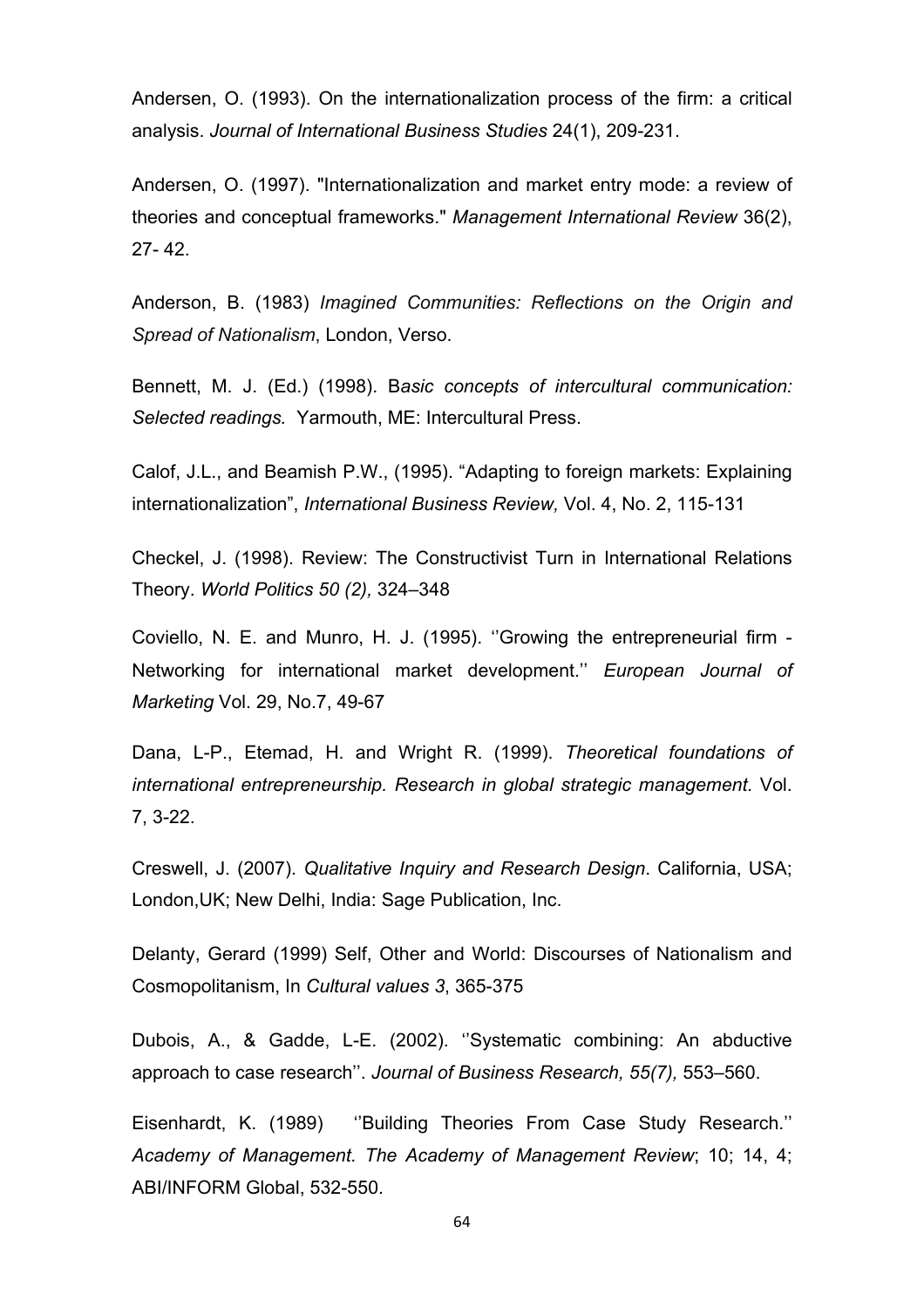EU Recommendation of 6 May 2003 concerning the definition of micro, small and medium-sized enterprises http://eurlex.europa.eu/LexUriServ/LexUriServ.do?uri=OJ:L:2003:124:0036:0041:EN:PDF retrieved 24.04.2015

Gankema, H.G., H. R. Snuif and P. S. Zwart (2000). ''The internationalization process of small and medium-sized enterprises: An evaluation of stage theory''. *Journal of Small Business Management*, 38 (4), 15-27.

Geertz, G. (1973) *The interpretation of cultures.* New York. Basic Books

George, Alexander & Bennett, Andrew (2005), *Case Studies and Theory Development in the Social Sciences*. Cambridge, MA: MIT Press.

Granlund, M., & Lukka, K. (1998). Towards increasing business orientation: Finnish management accountants in a changing cultural context. *Management Accounting Research*, *9(2),* 185-211.

Haas, E. (1992). ''Epistemic Communities and International Policy Coordination'' in Haas (ed.) *Knowledge, Power and International Power Coordination*. Special Issue of International Organization 46 (1), 1-35.

Hall, Edward T. (1991) ''Context and Meaning'' in L. A. Samovar and R. E. Porter (eds) *Intercultural Communication*. A Reader. 6th edition. California. Wadsworth. 46-55

Hasenclever, A., Mayer, P. & Rittberger, V. (1997). Theories of International Regimes. Cambridge: Cambridge University Press.

Heikkilä, K. (2011). A business network view on managing MNC relationships with state actors. *Russian public officials in Finnish MNC business networks*. *Turku School of Economics*. Series A-10

Hofstede, G. (1980) *Culture's Consequences: International Differences in Work-Related Values*. Beverly Hills, CA: Sage

Hopf, T. (1998). The Promise of Constructivism in International Relations Theory. *International Security, 23 (1),* 171-200.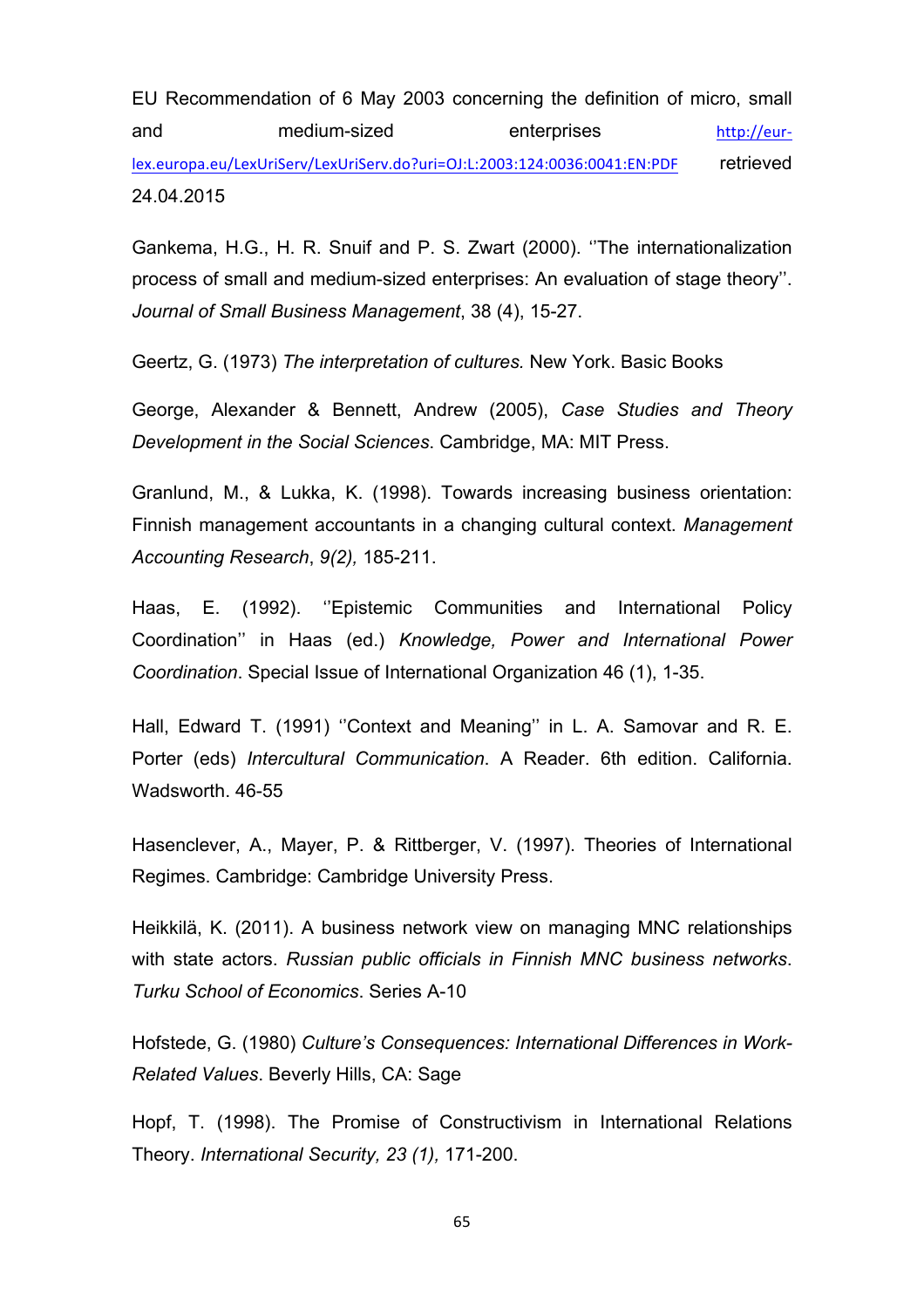Johanson, J. and Mattsson, L.-G. (1993). ''Internationalization in industrial systems – a network approach, strategies in global competition'' In P. J. Buckley and P.N. Ghauri (Eds.) *The internationalization of the firm: a reader*. London. Academic Press. 303-322.

Johansson, J., & Vahlne, J-E., 1977. "The Internationalization Process of the Firm-A Model of Knowledge Development and Increasing Foreign Market Commitments", *Journal of International Business Studies*, Vol. 8, No.1. 23-32

King, Gary; Keohane, Robert and Verba, Sidney (1994), *Designing Social Inquiry: Scientific Inference in Qualitative Research.* Princeton University Press.

Kanchan, C. and Laitin, D. (2002) ''A Framework for Thinking About Identity Change''. *LICEP 5 Conference at Stanford University*, Stanford, California, 11 May

Kotler, P., & Keller, K. L. (2006). Marketing Management 12e. Pearson Prentice Hall.

Ramsden, M., & Bennett, R. (2005). The benefits of external support to SMEs. Journal of Small Business and Enterprise Development , 227-243 Vol. 12.

Klotz A. and Prakash D. (2008) Qualitative Methods in International Relations: A Pluralist Guide. Houndmills, Basingstoke: Palgrave Macmillan

Laghzaoui, S. (2006). *Internationalization of SME: A reading in terms of resources and competencies*

Law 209-FZ: Федеральный закон от 24 июля 2007 г. N 209-ФЗ "О развитии малого и среднего предпринимательства в Российской Федерации" (с изменениями и дополнениями).

http://base.garant.ru/12154854/#ixzz3ZlENWDQs, retrieved 24.04.2015

Leek, S. & Mason, K. (2010). ''The utilisation of network pictures to examine a company's employees' perceptions of a supplier relationship.'' *Industrial Marketing Management*, *39*(3), 400-412.

Lehtonen, Jaakko (2005). *Cultural Identity in an Intercultural Context.* University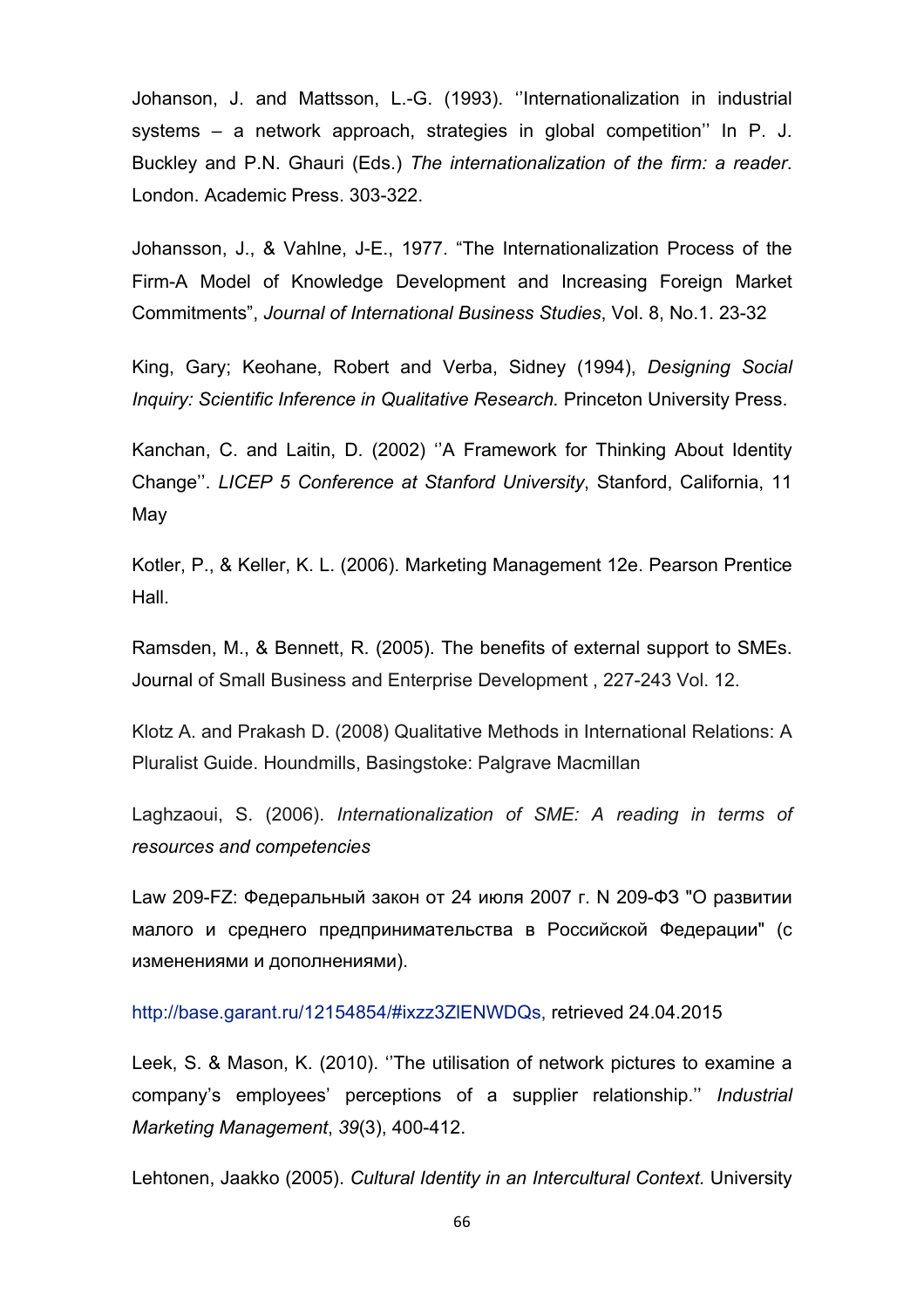### of Jyväskylä

Leonidou L. and C. Katsikeas (1996). "The export development process: an integrative review of empirical models." *Journal of International Business Studies 27(3),* 517-551.

Loecher, U. (2000). *Small and medium-sized enterprises – delimitation and the European definition in the area of industrial Business.* European Business Review , 261-264.

Merriam, S. B. (2001). *Qualitative research and case study applications in education.* San Francisco. Jossey-Bass.

Milliken, J. (1999). ''The Study of Discourse in International Relations: A Critique of Research and Methods''. *European Journal of International Relations, 5(2)*, 225–254

Neumann, I. (2008). Discourse analysis*.* In: Klotz, Audie and Prakash, Deepa, (eds.) *Qualitative Methods in International Relations: a Pluralist Guide.* Research methods series. Palgrave Macmillan, London, UK, 61-77

Nummela, N. (2002). ''Change in SME internationalisation. A network Perspective'', *EIBA conference 8- 10.12.2002*, Turku School of Economics and Business Administration

Ollus, S-E. & Simola, H. (2006). ''Russia in the Finnish economy.'' *Sitra Reports*, *66*, 1-129.

Onuf, Nicholas (1989). *World of Our Making: Rules and Rule in Social Theory and International Relations.* Columbia, University of South Carolina Press.

Patton M. & Cochran M. (2002) *A Guide to Using Qualitative Research Methodology.* London

Penrose, E., 1959. *The Theory of the Growth of the Firm*. Oxford: Basil Blackwell.

Petkova Diana (2006) *Cultural Diversity in People's Attitudes and Perceptions. Faculty of Journalizm and mass communication*. Sofia University Sofia.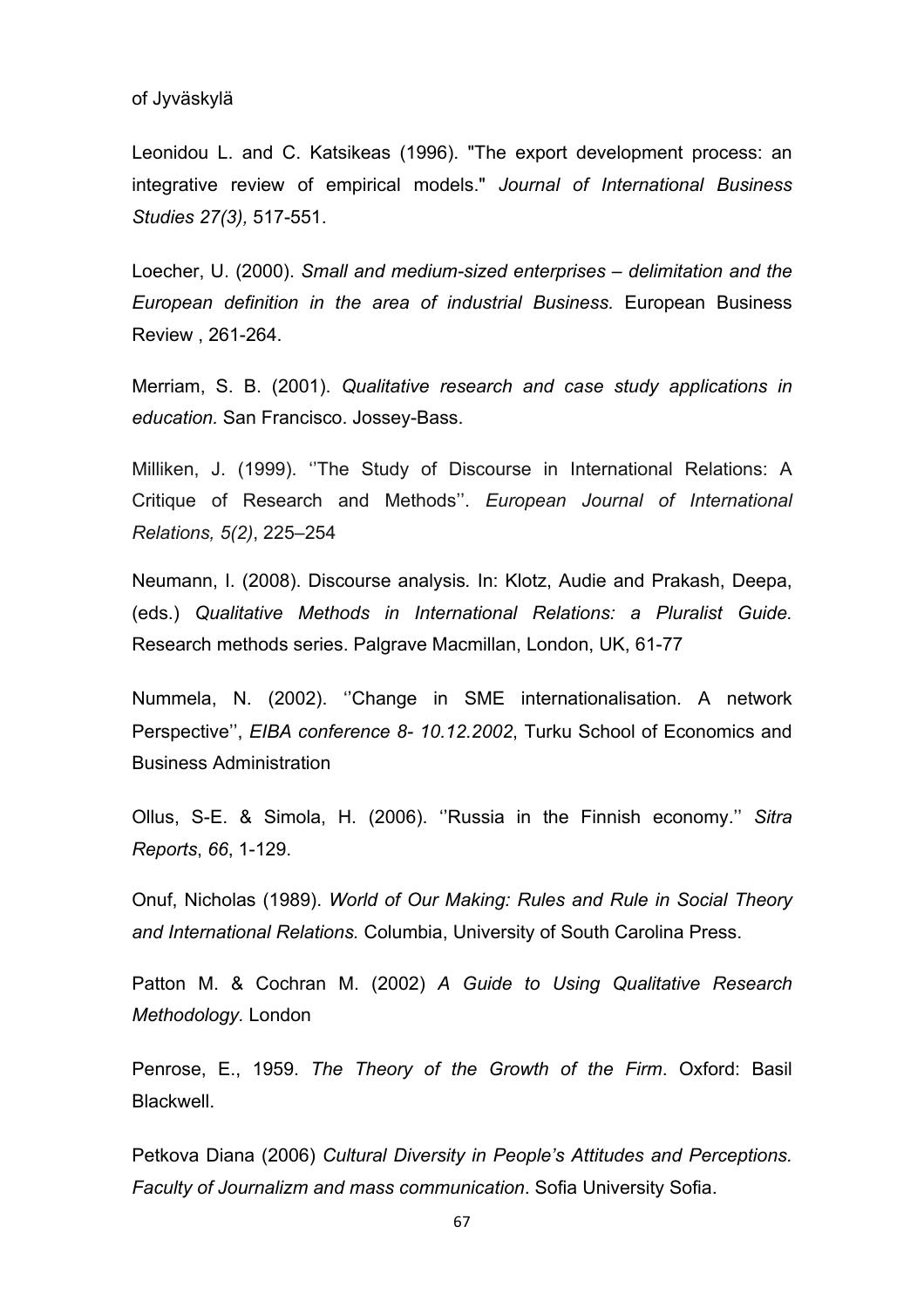Plum, E. (2008) *CI: Cultural Intelligence: The art of leading cultural complexity*. London: Middlesex University Press.

Robson, C. (2002). Real World Research. A Resource for Social Scientists and Practitioner-Researchers (Second Edition). Malden, Mass.: Blackwell.

Ruzzier, M., Hisrich, M. D. & Antoncic, B. (2006). ''SME Internationalization Research: Past, Present, and Future'' *Journal of Small Business and Enterprise Development 13 (4)*, 476–497

Søderberg, A.-M., Holden, N. (2002). "Rethinking Cross Cultural Management in a Globalizing Business World", *International Journal of Cross Cultural Management*, 2(1), 103-121.

Tretyak, O. (2013). ''Inter-firm relationships in Russia: responding to new challenges'' *Journal of Business and Industrial Marketing*, *28*(3), 163-166.

Vinokurova, N., Ollonqvist, P., Viitanen, J., Holopainen, P., Mutanen, A., Goltsev, V., & Ihalainen, T. (2009). ''Russian-Finnish roundwood trade – some empirical evidence on cultural based differences''. *Working Papers of the Finnish Forest Research Institute*, *129-146.*

Welch, L., & Luostarinen, R., (1988). "Internationalization - evolution of a concept", *Journal of General Management,* Vol. 14, No. 2, 34-55.

Wendt, Alexander (1992). ''Anarchy is what states make of it: the social construction of power politics'', *International Organization, 46 (2),* 391-425.

Wendt, Alexander (1999). *Social Theory of International Politics*, Cambridge University Press, Cambridge.

Yin, R. K. (2009). *Case study research: Design and methods*, 4th edition, SAGE publications.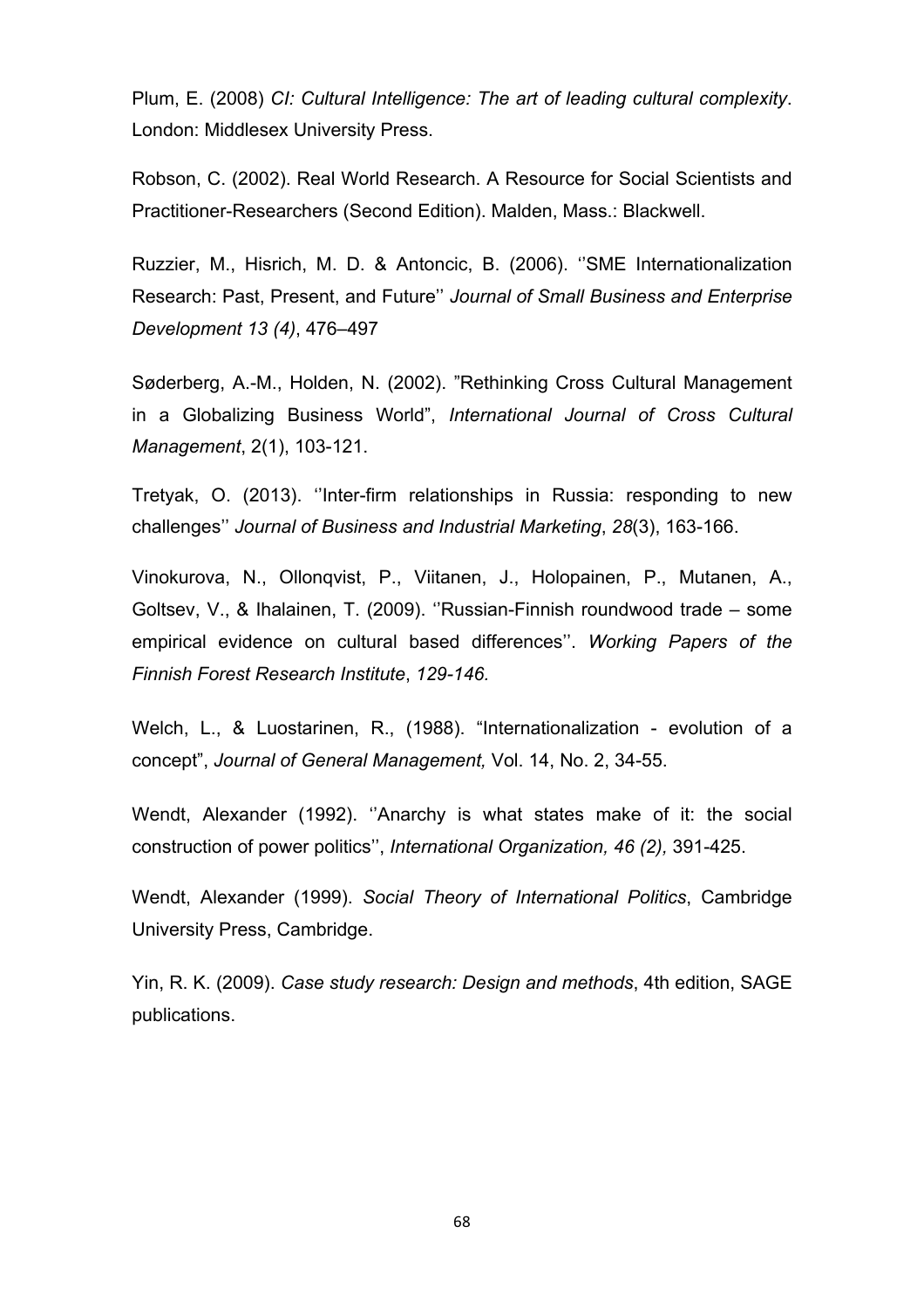# **8. APPENDIX 1. THE INTERVIEW STRUCTURE**

# **Background questions:**

- Please describe your role in this company?
- How long have you worked with Russians / Finns?
- How often do you communicate with Russians / Finns? How has your opinion about them changed during the communication?

# **Process of Internationalization:**

- When was your firm established? When did you begin your international operations?
- Please evaluate how the process of internationalization started with your firm? How is it proceeding?
- What were the reasons why you wanted to start business abroad? Why in this country?
- What difficulties / barriers did you encounter in Finland /Russia? How did you overcome these difficulties / barriers?

# **Culture:**

- How is it to work with Russians / Finns? What are the peculiar features of working with them?
- What kind of challenges you have met when working with Russians / Finns?
- Where did you get your knowledge about Russian / Finnish culture (national/business)?